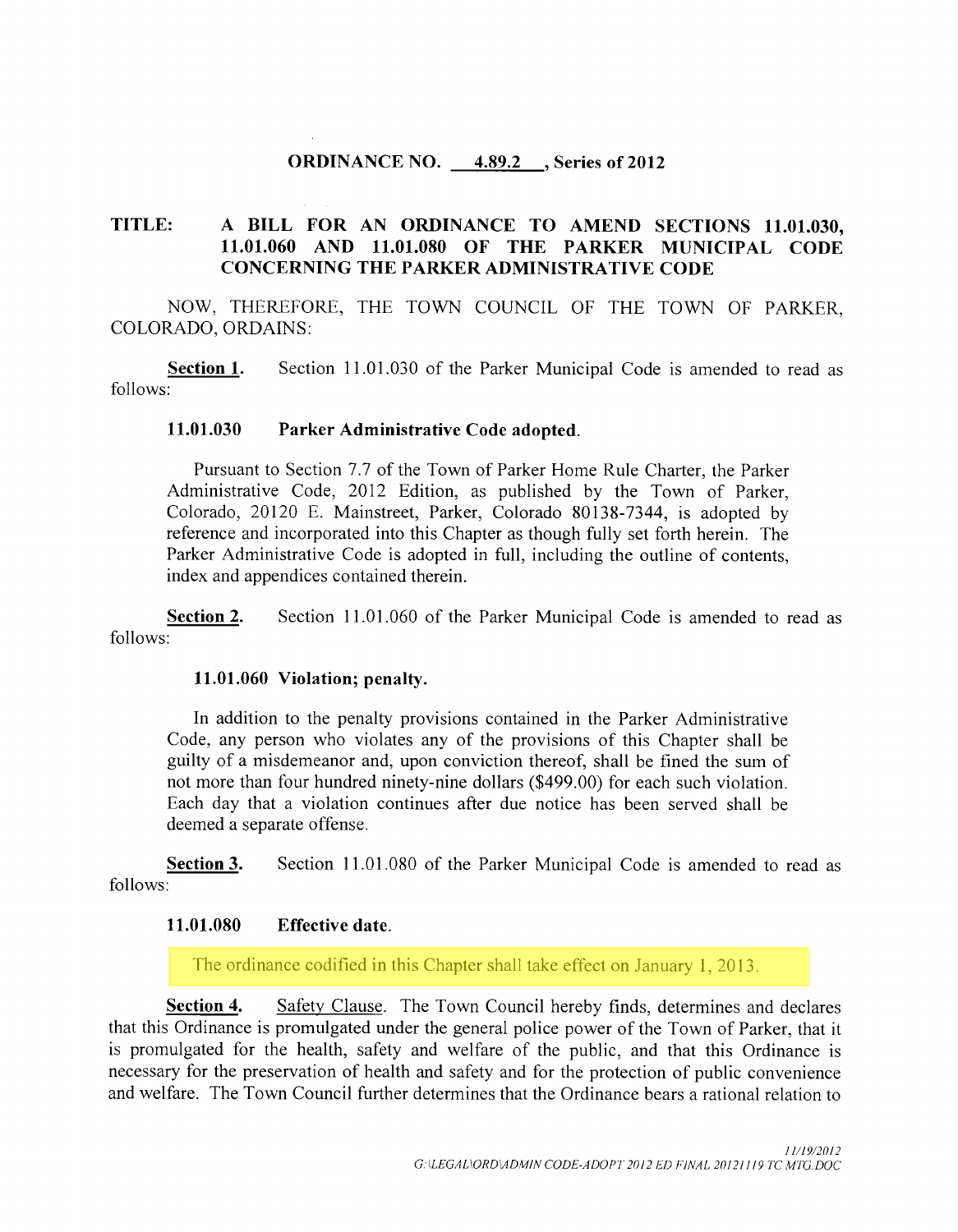the proper legislative object sought to be obtained. The Town Council further finds that the publication of an agenda that contains the title to this Ordinance in a newspaper of local circulation prior to first and second reading of this Ordinance creates <sup>a</sup> financial burden on the Town and that the title to this Ordinance was posted in two public places two days before the Town Council meeting as provided by Section 7.5e. of the Town of Parker Home Rule Charter.

Section 5. Severability. If any clause, sentence, paragraph or part of this Ordinance or the application thereof to any person or circumstances shall for any reason be adjudged by a court of competent jurisdiction invalid, such judgment shall not affect application to other persons or circumstances.

Section 6. This Ordinance shall become effective ten (10) days after final publication.

INTRODUCED AND PASSED ON FIRST READING this  $\mathcal{L}^{\mathbf{w}_{\ell}}$  day of 2012.

David Casiano, Mayor

ATTEST:

Carol Baumgartner Town Clerk

adingarinen rowing cicin<br>ADOPTED ON SECOND AND FINAL READING this  $19$  day of  $M$  and explicit 2012.

David Casiano, Mayor

ATTEST:

Carol Baumgartner, Town Clerk

APPROVED AS TO FORM:

James S. Maloney, Town Attorney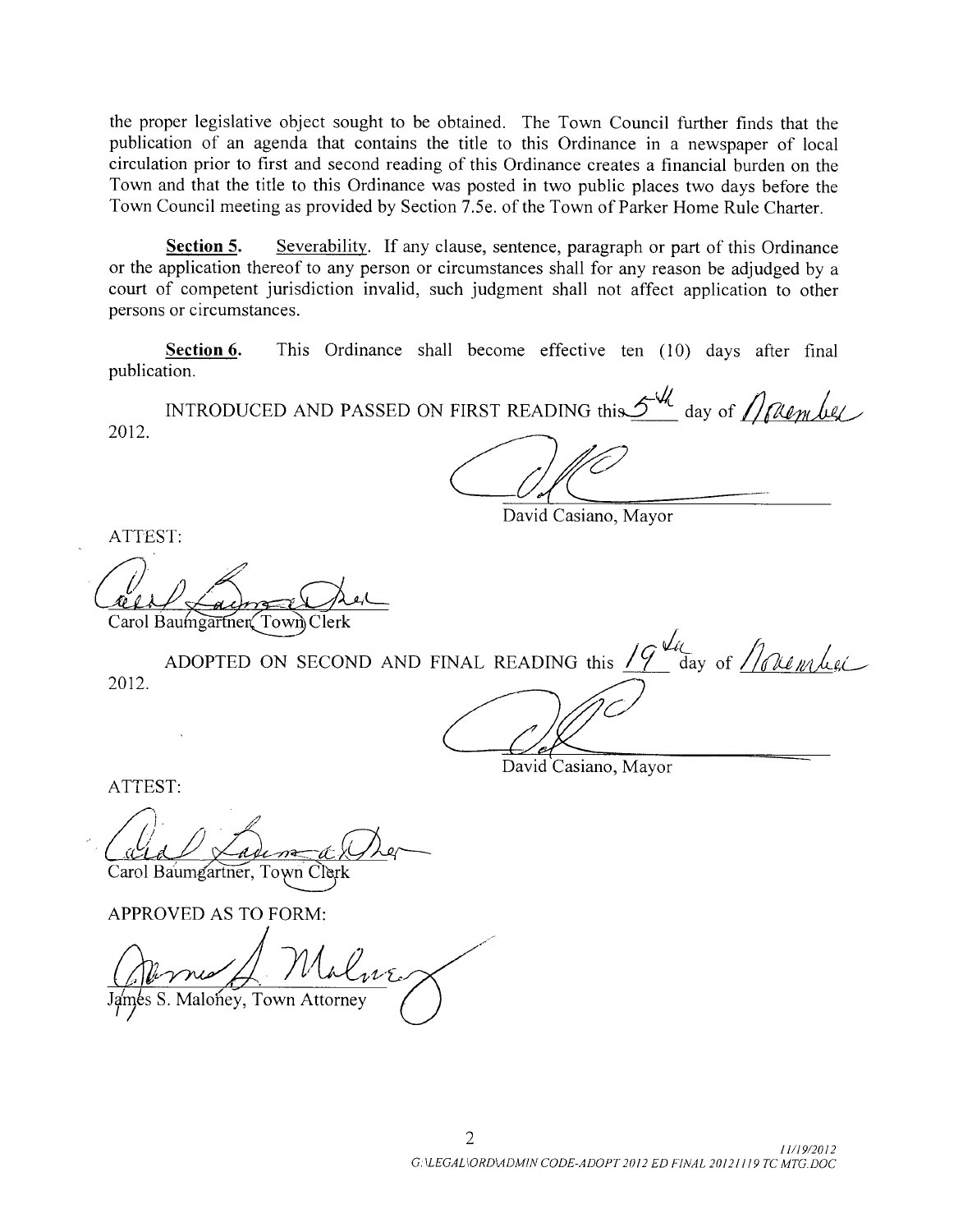# **PARKER ADMINISTRATIVE CODE 2012 EDITION**

## **SECTION 101.TITLE, PURPOSE and SCOPE**

**101.1. Title**. These regulations shall be known as the "Parker Administrative Code," may be cited as such and will be referred to herein as "this code."

**101.2 Purpose.** The purpose of this code is to provide for the administration and enforcement of the codes adopted by the Town of Parker which include the Parker Building Code, Parker Residential Code for One and Two Family Dwellings, Parker Plumbing Code, Parker Mechanical Code, Parker Energy Conservation Code, Parker Existing Building Code, Parker Swimming Pool and Spa Code, Parker Non-Residential Property Maintenance Code and Parker Fuel Gas Code all of which are hereinafter referred to as the *Parker Technical Codes*.

**101.3 Scope***.* The provisions of the code shall serve as the administrative, organizational and enforcement rules and regulations for the *Parker Technical Codes* which regulate the site preparation and construction, alteration, moving, demolition, repair, use and occupancy of buildings, structures and building service equipment within the Town of Parker.

# **SECTION 102. APPLICATION TO EXISTING BUILDINGS**

# **AND BUILDING SERVICE EQUIPMENT**

**102.1 General.** Buildings, structures and their building service equipment to which additions, alterations or repairs are made shall comply with all the requirements of the *Parker Technical Codes* for new facilities, except as specifically provided in this section.

**102.2 Additions, Alterations or Repairs**. Additions, alterations or repairs may be made to a building or its building service equipment without requiring the existing building or its building service equipment to comply with all the requirements of the *Parker Technical Codes*, provided the addition, alteration or repair conforms to that required for a new building or building service equipment.

Additions or alterations shall not be made to an existing building or building service equipment which will cause the existing building or building service equipment to be in violation of the provisions of the *Parker Technical Codes* nor shall such additions or alterations cause the existing building or building service equipment to become unsafe.

An unsafe condition shall be deemed to have been created if an addition or alteration will cause the existing building or building service equipment to become structurally unsafe or overloaded; will not provide adequate egress in compliance with the provisions of the *Parker Technical Codes* or will obstruct existing exits; will create a fire hazard; will reduce required fire resistance; will cause building service equipment to become overloaded or exceed their rated capacities; will create a health hazard or will otherwise create conditions dangerous to human life. A building so altered, which involves a change in use or occupancy, shall not exceed the height, number of stories and area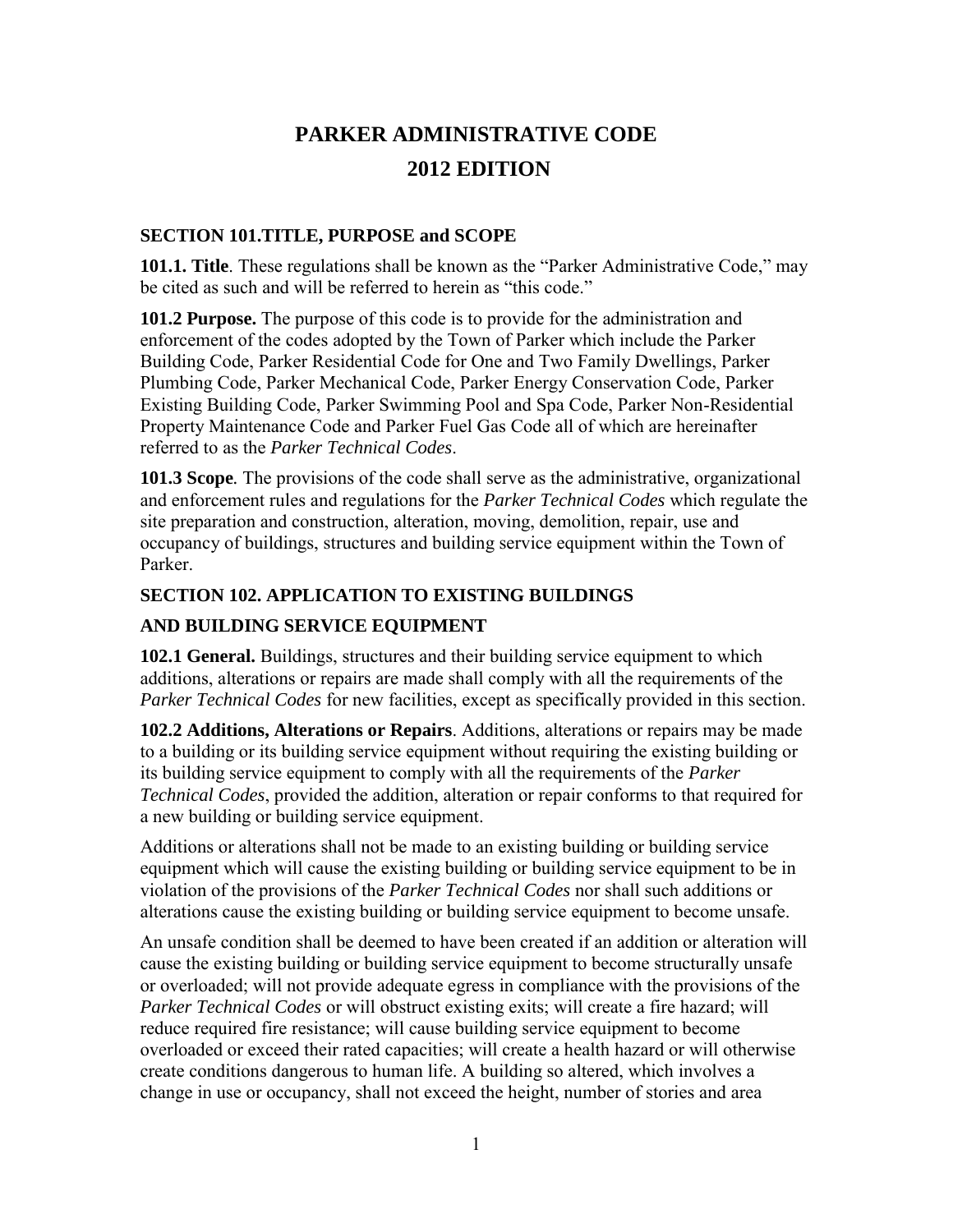permitted by the *Parker Technical Codes* for new buildings. A building plus new additions shall not exceed the height, number of stories and area specified by the *Parker Technical Codes* for new buildings.

Additions or alterations shall not be made to an existing building or structure when the existing building or structure is not in full compliance with the provisions of the *Parker Technical Codes* except when the addition or alteration will result in the existing building or structure being no more hazardous based on life safety, fire safety and sanitation, than before such additions or alterations are undertaken.

**EXCEPTION:** Alterations of existing structural elements, or additions of new structural elements, which are not required by Section 102.4 and which are initiated for the purpose of increasing the lateral- force-resisting strength or stiffness of an existing structure need not be designed for forces conforming to these regulations provided that an engineering analysis is submitted to show that:

1. The capacity of existing structural elements required to resist forces is not reduced, and

2. The lateral loading to required existing structural elements is not increased beyond their capacity, and

3. New structural elements are detailed and connected to the existing structural elements as required by these regulations, and

4. New or relocated nonstructural elements are detailed and connected to existing or new structural elements as required by these regulations, and

5. An unsafe condition as defined above is not created.

Alterations or repairs to an existing building or structure which are nonstructural and do not adversely affect a structural member or a part of the building or structure having required fire resistance may be made with the same materials of which the building or structure is constructed, subject to approval by the chief building official. Installation or replacement of glass shall be as required for new installations.

Minor additions, alterations and repairs to existing building service equipment installations may be made in accordance with the *Parker Technical Codes* in effect at the time the original installation was made, subject to approval of the chief building official, and provided such additions, alterations and repairs will not cause the existing building service equipment to become unsafe, unsanitary or overloaded.

**102.3 Existing Installations.** Building service equipment lawfully in existence at the time of the adoption of the *Parker Technical Codes* where the equipment has been maintained in accordance with the original design, may have their use continued when it is determined that there is no hazard to life, health or property being created by such building service equipment.

**102.4 Existing Occupancy.** Buildings in existence at the time of the adoption of the *Parker Technical Codes* may have their existing use or occupancy continued if such use or occupancy was legal at the time of the adoption of the *Parker Technical Codes*, provided such continued use is not dangerous to life, health and safety.

Any change in the use or occupancy of any existing building or structure shall comply with the provisions of Section 309 of this code and the *Parker Technical Codes*.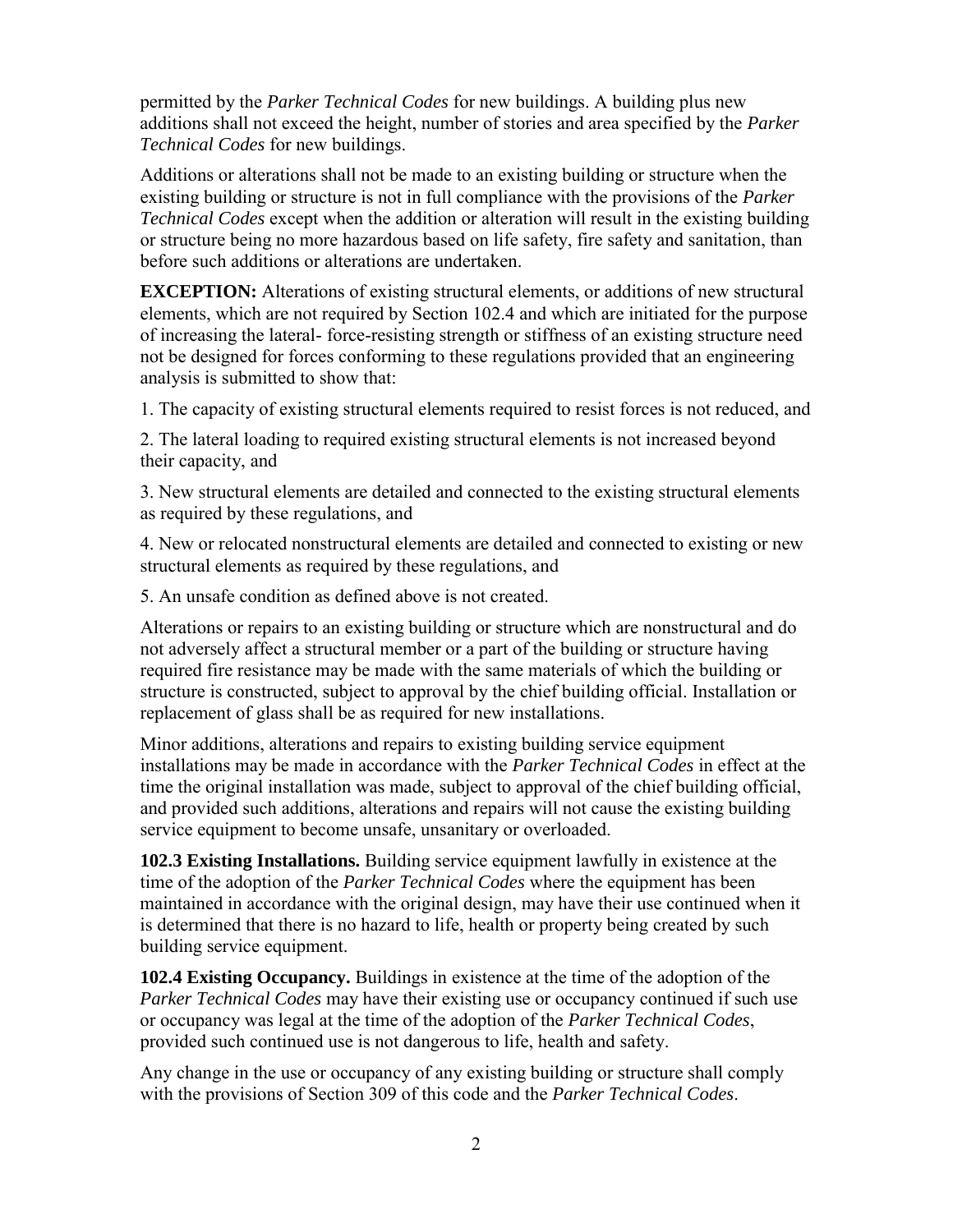**102.5.1 Maintenance.** All buildings, structures and building service equipment, existing and new, and all parts thereof shall be maintained in a safe and sanitary condition. All devices or safeguards which are required by the *Parker Technical Codes* shall be maintained in conformance with the *Parker Technical Codes* under which installed. The owner or his designated agent shall be responsible for the maintenance of buildings, structures and their building service equipment. To determine compliance with this subsection, the chief building official may cause any structure to be re-inspected.

**102.5.2 Elevators, Escalators etc.** In order to determine that proper maintenance has been performed and to assure a continued safe condition, all elevators will be registered with the building department, require a biannual re-inspection and 5 year witnessed test. The fee for such registration shall be in accordance with section 304 of this code. A certificate of inspection or re-inspection will be issued after a satisfactory review of the elevator condition. All new elevators, dumbwaiters, escalators, moving walks, etc., shall be permitted, installed, and inspected in accordance with the *Parker Technical Codes* and the *Parker Administrative Code*.

**102.6 Moved Building.** Buildings, structures and their building service equipment moved into or within the Town of Parker shall comply with the provisions of the *Parker Technical Codes* for new buildings or structures and their building service equipment.

**102.7 Temporary Structures.** Temporary structures such as reviewing stands and other miscellaneous structures, sheds, canopies or fences used for the protection of the public around and in conjunction with construction work may be erected by special permit from the chief building official for a limited period of time. Buildings or structures erected under a special permit need not comply with the type of construction or fire-resistive time periods required by the *Parker Technical Codes*. Temporary buildings or structures shall be completely removed upon the expiration of the time limit stated in the permit.

**102.8 Historic Buildings.** Repairs, alterations and additions necessary for the preservation, restoration, rehabilitation or continued use of a building, structure, or its building service equipment may be made without conforming to the requirements of the *Parker Technical Codes* when authorized by the chief building official, provided:

1. The building or structure has been designated by official action of the legally constituted authority of the Town of Parker as having special historical or architectural significance.

2. Unsafe conditions as described in this code are corrected.

3. The restored building or structure and its building service equipment will be no more hazardous based on life safety, fire safety and sanitation than the existing building.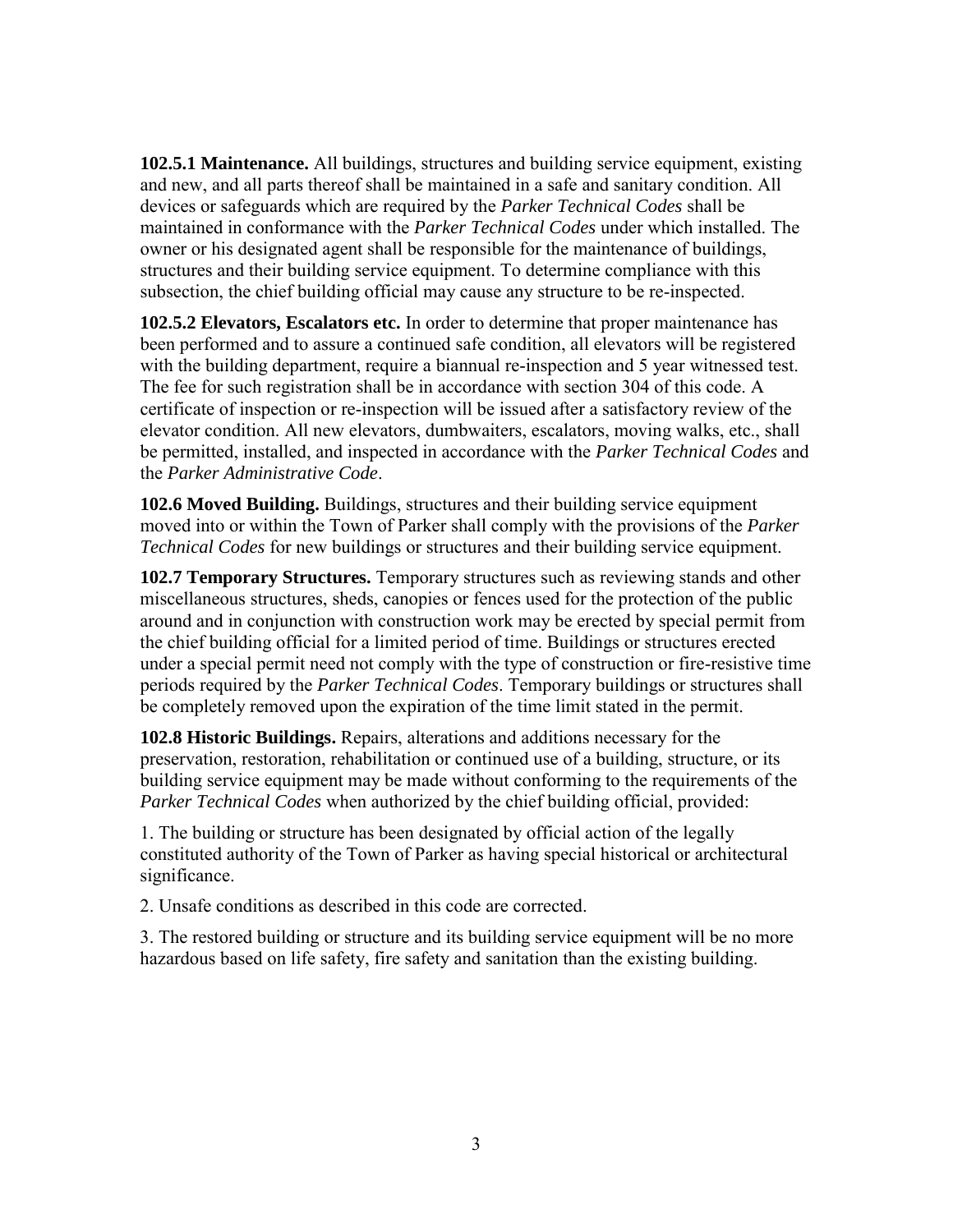**103. Definitions.** For the purpose of this code, certain terms, phrases, words and their derivatives shall be construed as specified in this section. Where terms are not defined, they shall have their ordinarily accepted meanings within the context with which they are used. Webster"s Third International Dictionary of the English Language, Unabridged, Copyright 2002, shall be considered as providing ordinarily accepted meanings. Words used in the singular include the plural and the plural the singular. Words used in the masculine gender include the feminine and the feminine the masculine.

ADDITION is an extension or increase in floor area or height of a building or structure.

ALTER or ALTERATION is any change or modification in construction or building service equipment.

APPROVED, as to materials, types of construction, equipment and systems, refers to approval by the chief building official as the result of investigation and tests conducted by him or by reason of accepted principles or tests by recognized authorities, technical or scientific organizations.

APPROVED AGENCY is an established and recognized agency regularly engaged in conducting tests or furnishing inspection services, when such agency has been approved by the chief building official.

BUILDING is any structure used or intended to be used for supporting or sheltering any use or occupancy.

BUILDING, EXISTING is a building either erected prior to the adoption of this code, or one for which a legal building permit has been issued.

BUILDING SERVICE EQUIPMENT refers to the plumbing, mechanical, electrical and elevator equipment including piping, wiring, fixtures and other accessories which provide sanitation, lighting, heating, ventilation, cooling, refrigeration, fire-fighting and transportation facilities essential for the habitable occupancy of the building or structure for its designated use and occupancy.

CHIEF BUILDING OFFICIAL is the officer charged with the administration and enforcement of the *Parker Technical Codes*, or his duly authorized representative.

CODE INFORCEMENT AGENCY is the Parker Building Division.

FIRE DEPARTMENT: The South Metro Fire and Rescue Authority

ICC STANDARDS are the International Code Council Standards as promulgated by the International Code Council.

LISTED AND LISTING are terms referring to equipment and materials which are shown in a list published by an approved testing agency, qualified and equipped for experimental testing and maintaining an adequate periodic inspection of current production and whose listing states that the equipment complies with recognized safety standards.

MAY, as used in this code, is permissive for compliance.

OCCUPANCY is the purpose for which a building, or part thereof, is used or intended to be used.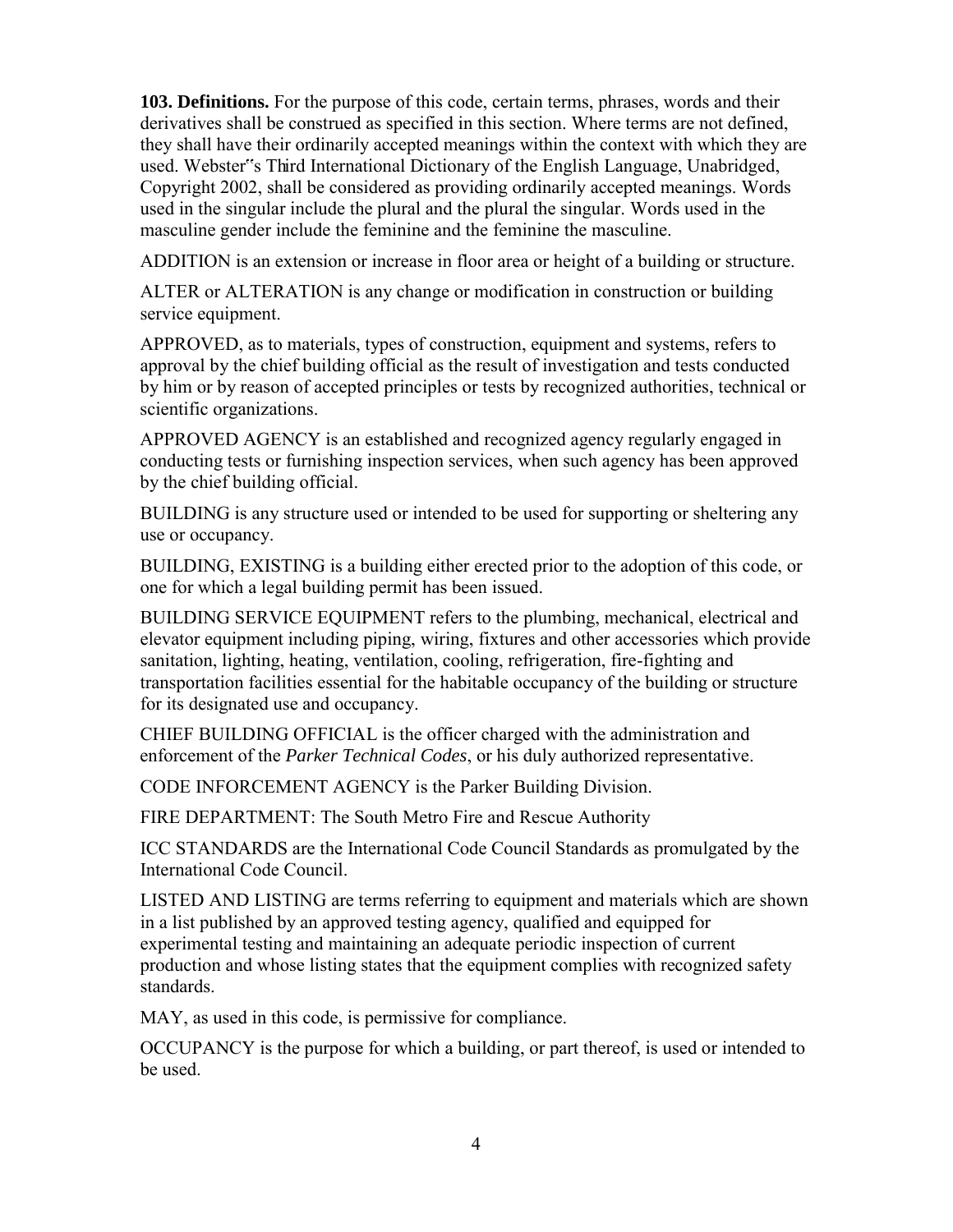OWNER is any person, agent, firm or corporation having a legal or equitable interest in the property.

PARKER BUILDING CODE is the 2012 Edition of the International Building Code promulgated by the International Code Council and as adopted and amended by the Town of Parker.

PARER ELECTRICAL CODE is the 2011 Edition of the National Electrical Code promulgated by the National Fire Protection Association and as adopted and amended by the Town of Parker.

PARKER ENERGY CODE is the 2012 Edition of the International Energy Conservation Code promulgated by the International Code Council and as adopted and amended by the Town of Parker.

PARKER EXISTING BUILDING CODE is the 2012 Edition of the International Existing Building Code promulgated by the International Code Council and as adopted and amended by the Town of Parker.

PARKER FIRE PROTECTION CODE is the 2012 Edition of the International Fire Code promulgated by the International Code Council and as adopted and amended by the Town of Parker.

PARKER FUEL GAS CODE is the 2012 Edition of the International Fuel Gas Code promulgated by the International Code Council and as adopted and amended by the Town of Parker.

PARKER MECHANICAL CODE is the 2012 Edition of the International Mechanical Code promulgated by the International Code Council and as adopted and amended by the Town of Parker.

PARKER PLUMBING CODE is the 2012 Edition of the International Plumbing Code promulgated by the International Code Council and as adopted and amended by the Town of Parker.

PARKER PROPERTY MAINTENANCE CODE is the 2012 Edition of the International Property Maintenance Code promulgated by the International Code Council and as adopted and amended by the Town of Parker.

PARKER RESIDENTIAL CODE FOR ONE AND TWO FAMILY DWELLINGS is the 2012 Edition of the International Residential Code for One and Two Family Dwellings promulgated by the International Code Council and as adopted and amended by the Town of Parker.

PARKER SWIMMING POOL AND SPA CODE is the 2012 Edition of the International Swimming Pool and Spa Code promulgated by the International Code Council and as adopted and amended by the Town of Parker.

PARKER TECHNICAL CODES refer to those codes adopted by the Town of Parker containing the provisions for design, construction, alteration, addition, repair, removal, demolition, use, location, occupancy and maintenance of all buildings and structures and building service equipment as herein defined. Refer to definitions for Parker Building Code, Parker Residential Code for One and Two Family Dwellings, Parker Plumbing Code, Parker Mechanical Code, Parker Energy Conservation Code, Parker Fuel Gas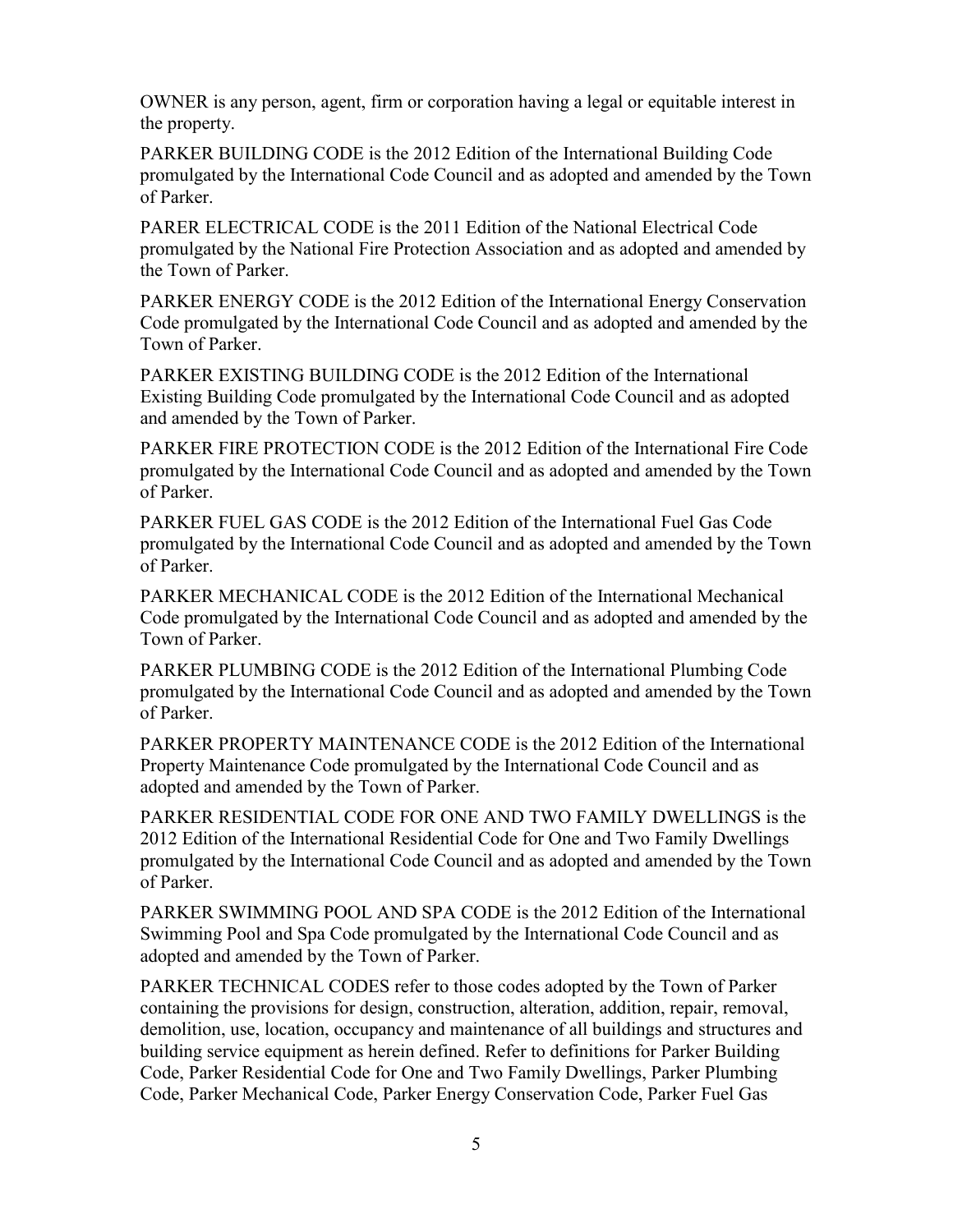Code, Parker Property Maintenance Code, Parker Swimming Pool and Spa Code, Parker Existing Building Code and the Parker Fire Code.

PERMIT is an official document or certificate issued by the chief building official authorizing performance of a specified activity.

PERSON is a natural person, his heirs, his executors, administrator or assigns, and also includes a firm, partnership or corporation, its or their successors or assigns, or the agent of any of the aforesaid.

REPAIR is the reconstruction for renewal of any part of an existing building, structure or building service equipment for the purpose of its maintenance.

SHALL, as used in this code, is mandatory.

STRUCTURE, is that which is built or constructed, an edifice or building of any kind, or any piece of work artificially built up or composed of parts joined together in some definite matter.

VALUATION or VALUE, as applied to a building and its building service equipment, shall be the estimated cost to replace the building and its building service equipment in kind, based on current replacement costs, including labor and materials, except as used in determining the cost of permits in Section 304.1.

**104. Conflicting Provisions.** Wherever conflicting provisions or requirements occur between, the *Parker Technical Codes* and any other codes or laws of the Town of Parker, the most restrictive shall govern.

Where conflicts occur between the *Parker Technical Codes*, those provisions providing the greater safety to life shall govern. In other conflicts where sanitation, life safety or fire safety are not involved, the most restrictive provisions shall govern.

Where in any specific case different sections within any of the *Parker Technical Codes* specify different materials, methods of construction or other requirements, the most restrictive shall govern.

Where conflicts occur between any specific provisions of this code and any administrative provisions in any *Parker Technical Codes* which is then applicable within the Town of Parker, those provisions becoming law last in time shall prevail.

**105. Alternate Materials and Methods of Construction.** The provisions of the *Parker Technical Codes* are not intended to prevent the use of any material or method of construction not specifically prescribed by the *Parker Technical Codes*, provided any alternate has been approved and its use authorized by the chief building official.

The chief building official may approve any alternate, provided he finds that the proposed design is satisfactory and complies with the provisions of the *Parker Technical Codes* and that the material, method of work offered is, for the purpose intended, at least the equivalent of the prescribed in the *Parker Technical Codes* in suitability, strength, effectiveness, fire resistance, durability, safety and sanitation.

The chief building official shall require that sufficient evidence or proof be submitted to substantiate any claims that may be made regarding its use. The details of any action granting approval of an alternate shall be recorded and entered in the files of the Town of Parker.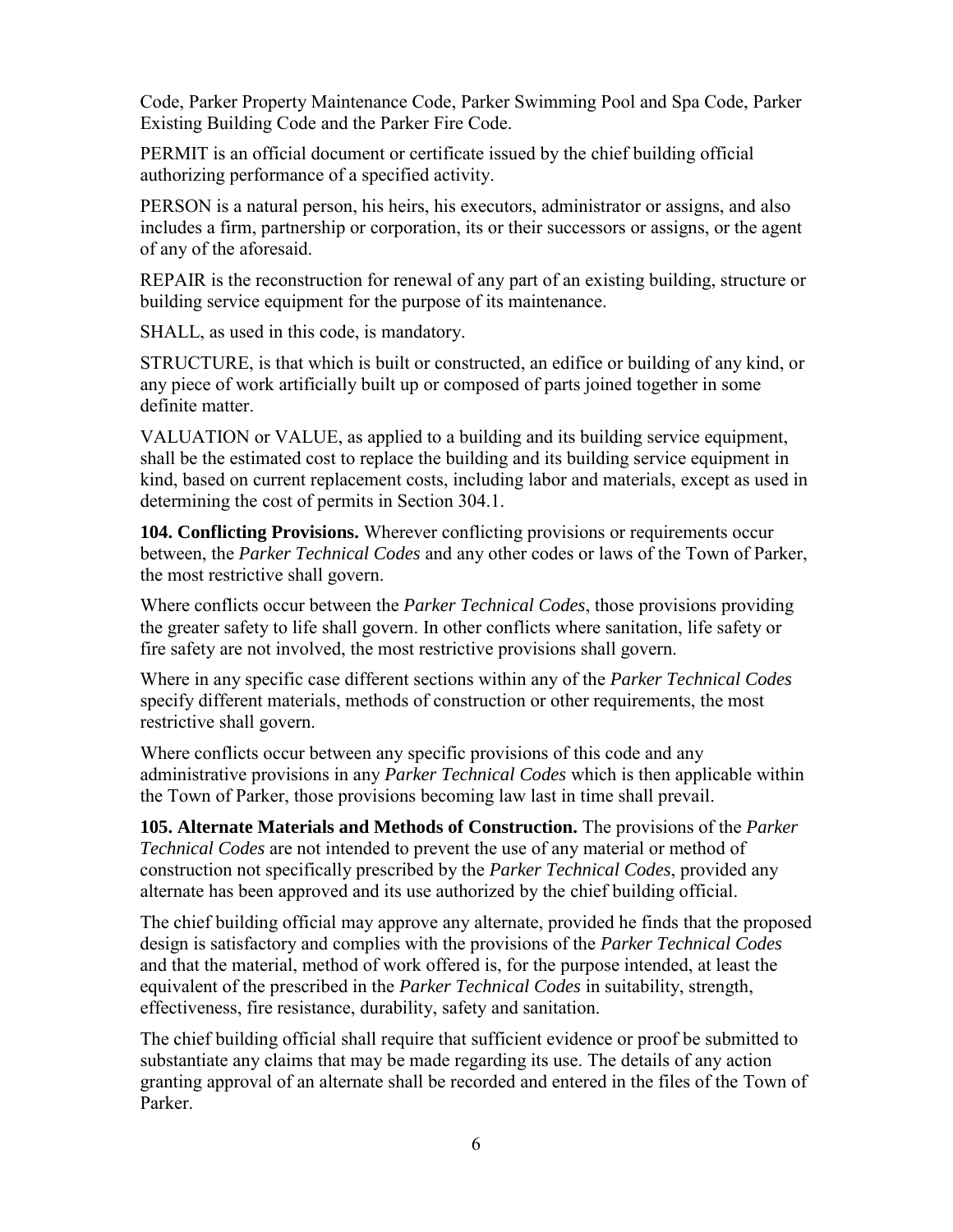**106. Modifications.** Whenever there are practical difficulties involved carrying out the provisions of the *Parker Technical Codes*, the chief building official may grant modifications for individual cases, provided he shall first find that a special individual reason makes the strict letter of the *Parker Technical Codes* impractical and the modification does not lessen health, life and fire safety requirements or any degree of structural integrity. The details of actions granting modifications shall be recorded and entered in the file of the Town of Parker.

**107. Tests.** Whenever there is insufficient evidence of compliance with any of the provisions of the *Parker Technical Codes* or evidence that materials or construction do not conform to the requirements of the *Parker Technical Codes*, the chief building official may require tests as evidence of compliance to be made at no expense to the Town.

The test method shall be as specified by the *Parker Technical Codes* or by other recognized test standards. In the absence of recognized and accepted test methods for the proposed alternate, the chief building official shall determine test procedures.

All tests shall be made by an *approved* agency. Reports of such tests shall be retained by the chief building official for the period required for the retention of public records.

# **ORGANIZATION AND ENFORCEMENT**

# **SECTION 201. AUTHORITY.**

**201.1 Creation of Enforcement Agency.** There is hereby established in the Town of Parker a Building Division shall be under the administrative and operational control of the chief building official.

**201.2 General.** Whenever the term or title "administrative authority", "responsible official", "chief building official", "chief inspector", "authority having jurisdiction", or other similar designation is used herein or in any of the *Parker Technical Codes*, it shall be construed to mean the chief building official designated by the appointing authority of the Town of Parker.

# **SECTION 202. POWERS AND DUTIES OF CHIEF BUILDING OFFICIAL**

**202.1 General.** The chief building official is hereby authorized and directed to enforce all the provisions of this code and the referenced *Parker Technical Codes*. For such purposes, the chief building official shall have the powers of a law enforcement officer.

The chief building official shall have the power to render interpretations of the *Parker Technical Codes*, and to adopt and enforce rules and regulations supplemental to this code as may be deemed necessary to clarify the application of the provisions of this code. Such interpretations, rules and regulations shall be in conformity with the intent and purpose of this code.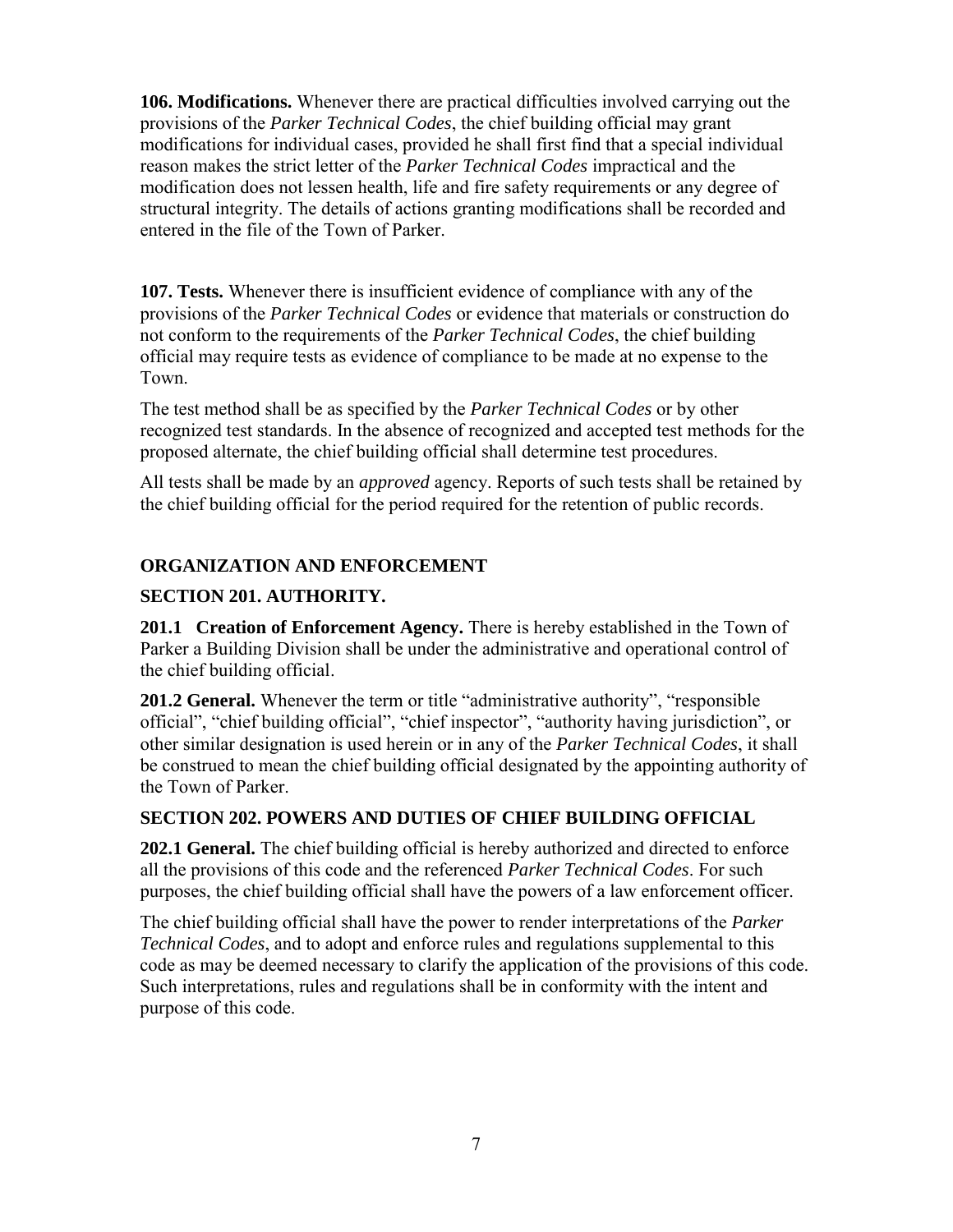**202.2 Deputies.** In accordance with prescribed procedures and with the approval of the appointing authority, the chief building official may appoint such number of technical officers and inspectors and other employees as shall be authorized from time to time. The chief building official may deputize such inspectors or employees as may be necessary to carry out the functions of the code enforcement agency.

**202.3 Right of Entry.** Whenever necessary to make an inspection to enforce any of the provisions of the *Parker Technical Codes*, or whenever the chief building official or his authorized representative has reasonable cause to believe that there exists in any building or upon any premises any condition or code violation which makes such building or premises unsafe, dangerous or hazardous, the chief building official or his authorized representative may enter such building or premises at all reasonable times to inspect the same or to perform any duty imposed upon the chief building official by such *Parker Technical Codes*; provided that if such building or premises be occupied, he shall first make a reasonable effort to locate the owner or other persons having charge or control of the building or premises and demand entry. Should entry be refused, the chief building official or his authorized representative shall have recourse to every remedy provided by law to secure entry.

When the chief building official or his authorized representative shall have first obtained a proper inspection warrant or other remedy provided by law to secure entry, no owner or occupant or any other person have charge, care or control of the building or premises shall fail or neglect, after proper demand is made as herein provided, to promptly permit entry therein by the chief building official or his authorized representative for the purpose of inspection or examination pursuant to this code.

**202.4 Stop Orders.** Whenever any work is being done contrary to the provisions of this code and the *Parker Technical Codes*, the chief building official may order the work stopped by notice in writing served on any person engaged in the doing or causing such work to be done, and any such person shall forthwith stop such work until authorized by the chief building official to proceed with the work.

**202.5 Occupancy Violations.** Whenever any building or structure or building service equipment therein regulated by the *Parker Technical Codes* is being used contrary to the provisions of such codes, the chief building official may order such use discontinued by written notice served on any person causing such use to be continued. Such person shall discontinue the use in the time prescribed by the chief building official after receipt of such notice to make the structure, or portion thereof, comply with the requirements of the *Parker Technical Codes*.

**202.6 Authority to Disconnect Utilities.** The chief building official or his authorized representative shall have the authority to disconnect any utility service or energy supplied to the building, structure or building service equipment therein regulated by the *Parker Technical Codes* in case of emergency where necessary to eliminate an immediate hazard to life or property. The chief building official shall whenever possible notify the serving utility, the owner and occupant of the building, structure or building service equipment of the decision to disconnect prior to taking such action, and shall notify such serving utility, owner and occupant of the building, structure or building service equipment, in writing, of such disconnection immediately thereafter.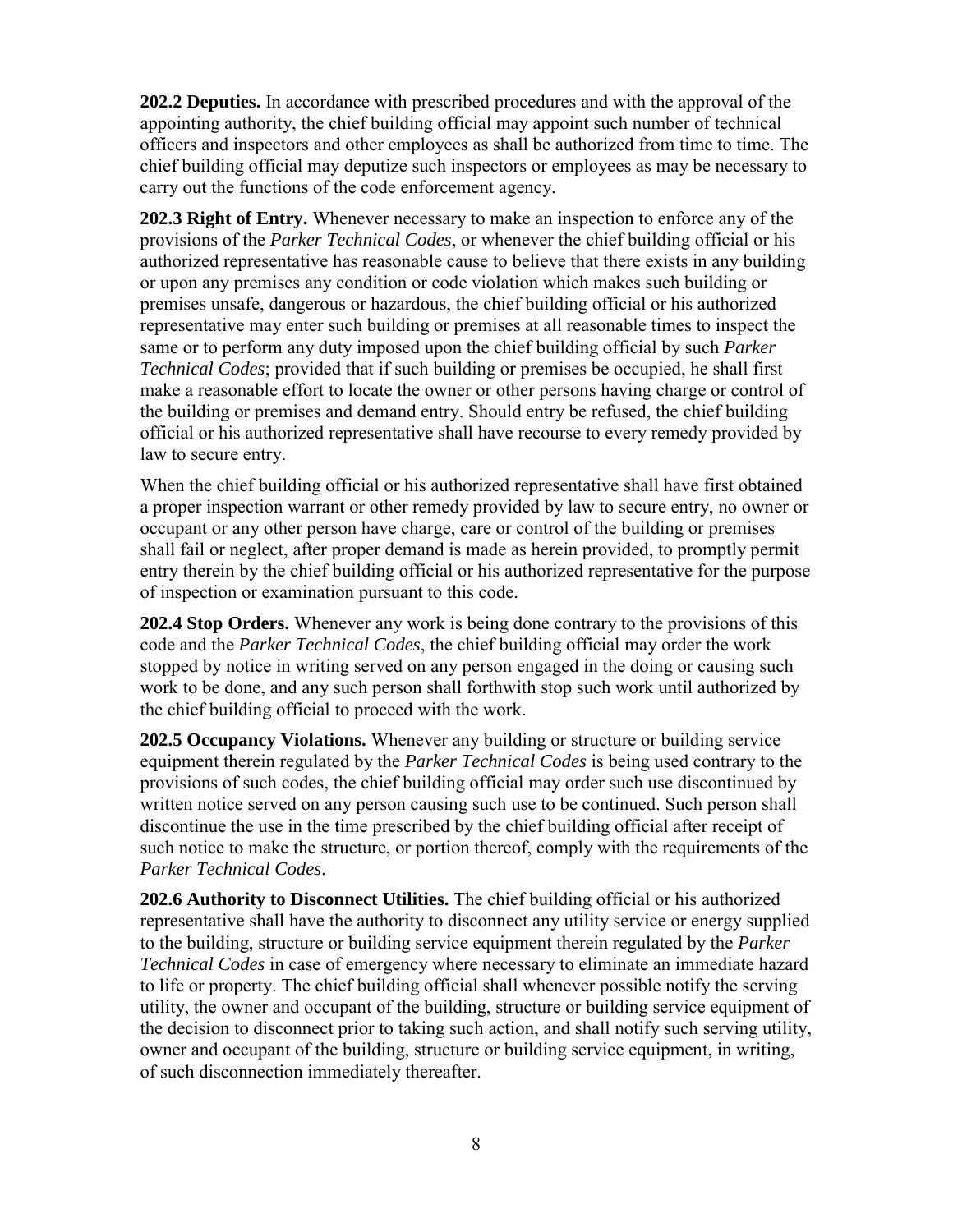**202.7 Authority to Condemn Building Service Equipment.** Whenever the chief building official ascertains that any building service equipment regulated in the *Parker Technical Codes* has become hazardous to life, health, property, or becomes unsanitary, he shall order in writing that such equipment either be removed or restored to a safe or sanitary condition, whichever is appropriate. The written notice itself shall fix a time limit for compliance with such order. No person shall use or maintain defective building service equipment after receiving such notice. When such equipment or installation is to be disconnected, a written notice of such disconnection and causes therefore shall be given within 24 hours to the serving utility, the owner and occupant of such building, structure or premises.

When any building service equipment is maintained in violation of the *Parker Technical Codes* and in violation of any notice issued pursuant to the provisions of this section, the chief building official shall institute any appropriate action to prevent, restrain, correct or abate the violation.

**202.8 Connection After Order to Disconnect.** No person shall make connections from any energy, fuel or power supply nor supply energy or fuel to any building service equipment which has been disconnected or ordered to be disconnected by the chief building official or the use of which has been ordered to be discontinued by the chief building official until the chief building official authorizes the reconnection and use of such equipment.

# **SECTION 203. UNSAFE BUILDINGS, STRUCTURES**

## **OR BUILDING SERVICE EQUIPMENT**

**203.** All buildings or structures regulated by the *Parker Technical Codes* which are structurally inadequate or have inadequate egress, or which constitute a fire hazard, or are otherwise dangerous to human life, are for the purpose of this section unsafe.

Building service equipment regulated by the *Parker Technical Codes*, which constitutes a fire, electrical or health hazard or unsanitary condition, or is otherwise dangerous to human life is, for the purpose of this section unsafe. Any use of buildings, structures or building service equipment constituting a hazard to safety, health or public welfare by reason of inadequate maintenance, dilapidation, obsolescence, fire hazard, disaster, damage or abandonment is, for the purpose of this section, an unsafe use.

Parapet walls, cornices, spires, towers, tanks, statuary and other appendages or structural members which are supported by, attached to, or a part of a building and which are in deteriorated condition or otherwise unable to sustain the design loads which are specified in the *Parker Technical Codes* are hereby designated as unsafe building appendages.

Unsafe buildings, structures or appendages and building service equipment are hereby declared to be public nuisances and shall be abated by repair, rehabilitation, demolition or removal in accordance with the procedures set forth in the *Parker Technical Codes* or such alternate procedure as may be adopted by the Town of Parker. As an alternative, the chief building official or other employee or official of the as designated by the governing body may institute other appropriate action to prevent, restrain, correct or abate the violation.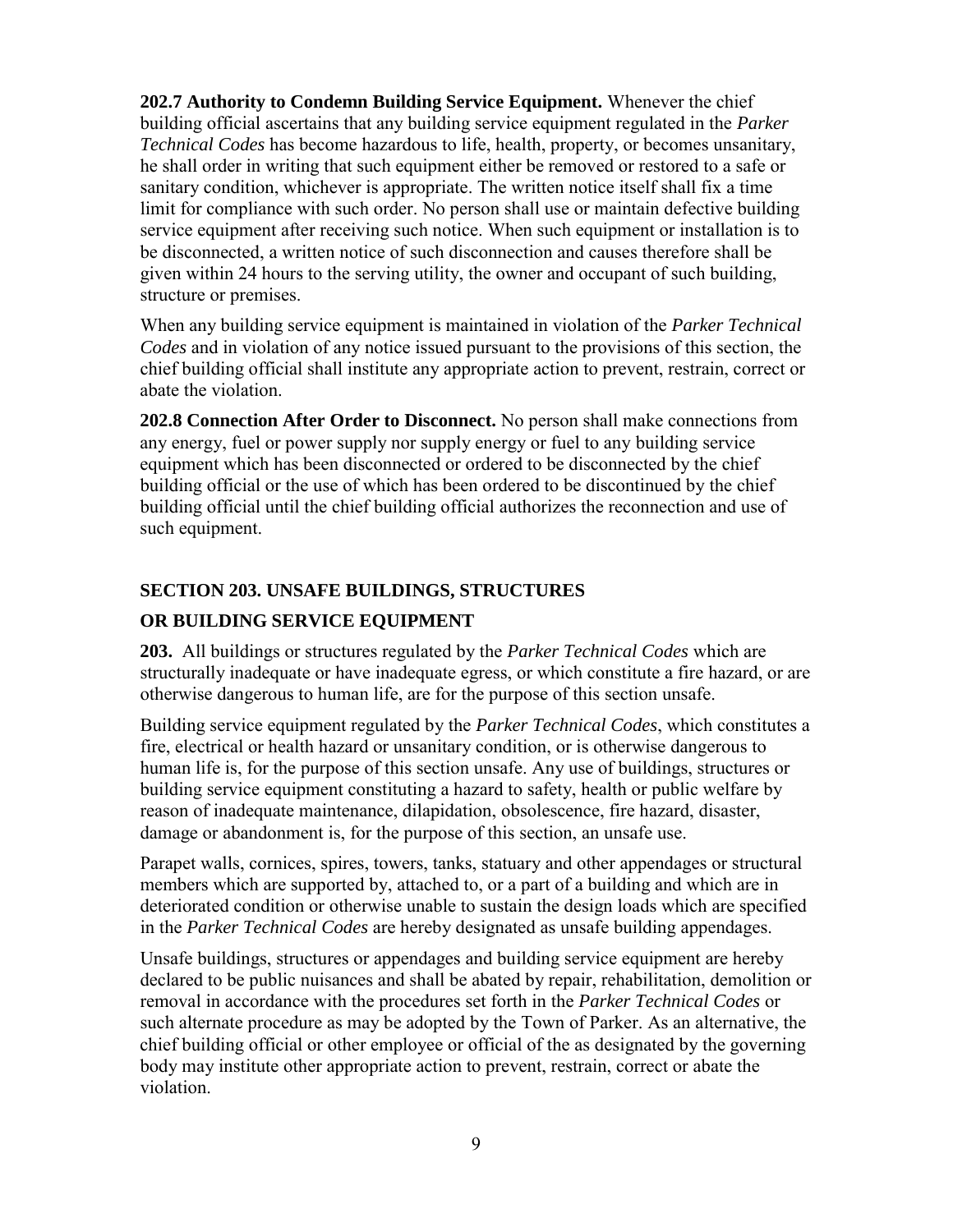# **SECTION 204 - BOARD OF APPEALS**

**204.1 General.** In order to hear and decide appeals of orders, decisions or determinations made by the chief building official relative to the application and interpretation of this code, there shall be and is hereby created a board of appeals. The Town Council shall appoint a board of appeals composed of as many members and as many alternates as the Town Council may determine sufficient by resolution and a member of the Town Council to serve as an ex officio member of the board of appeals. The Town Council shall appoint the chair of the board of appeals to serve as the chair for a term which is at the discretion of the Town Council. The Chair will usually be appointed when board members are appointed, as provided in this section. After the membership of the board of appeals is determined by the Town Council, it may be expanded or contracted from time to time at the discretion of the Town Council by resolution. Board of appeals members serve at the pleasure of the Town Council and may be removed at any time with or without cause by vote of the Council. All board of appeals members serve without compensation. At the Town Council's discretion, compensation may be established by resolution. Board of appeals members and representatives of the board of appeals need not reside within the boundaries of the Town. The board shall have the authority to adopt rules of procedure for conducting its business consistent with this Code, subject to review by the Town Attorney and Town Council liaison to ensure compliance with the Town Charter and Ordinances.

**204.2 Limitations on authority.** An application for appeal shall be based on a claim that the true intent of this code or the rules legally adopted thereunder have been incorrectly interpreted, the provisions of this code do not fully apply or an equally good or better form of construction is proposed. The board shall have no authority to waive requirements of this code.

**204.3 Qualifications.** The board of appeals shall consist of members who are qualified by experience and training to pass on matters pertaining to building construction and are not employees of the Town of Parker.

**204.4 Term of office.** Members of the board of appeals shall serve for a period of one (1) or two (2) years or until a successor takes office. Terms shall be staggered to permit continuity on the board of appeals.

#### **SECTION 301. PERMITS AND INSPECTIONS**

**301.1 Permits Required.** It shall be unlawful for any person, firm or corporation to erect, construct, enlarge, alter, repair, move, improve, remove, convert or demolish any building or structure or make any installation, alteration, repair, replacement, or remodel any building service equipment by this code and the *Parker Technical Codes*, except as specified in 30 1.2.1 of this section, or cause the same to be done without first obtaining a separate, appropriate permit for each building, structure or building service equipment from the chief building official.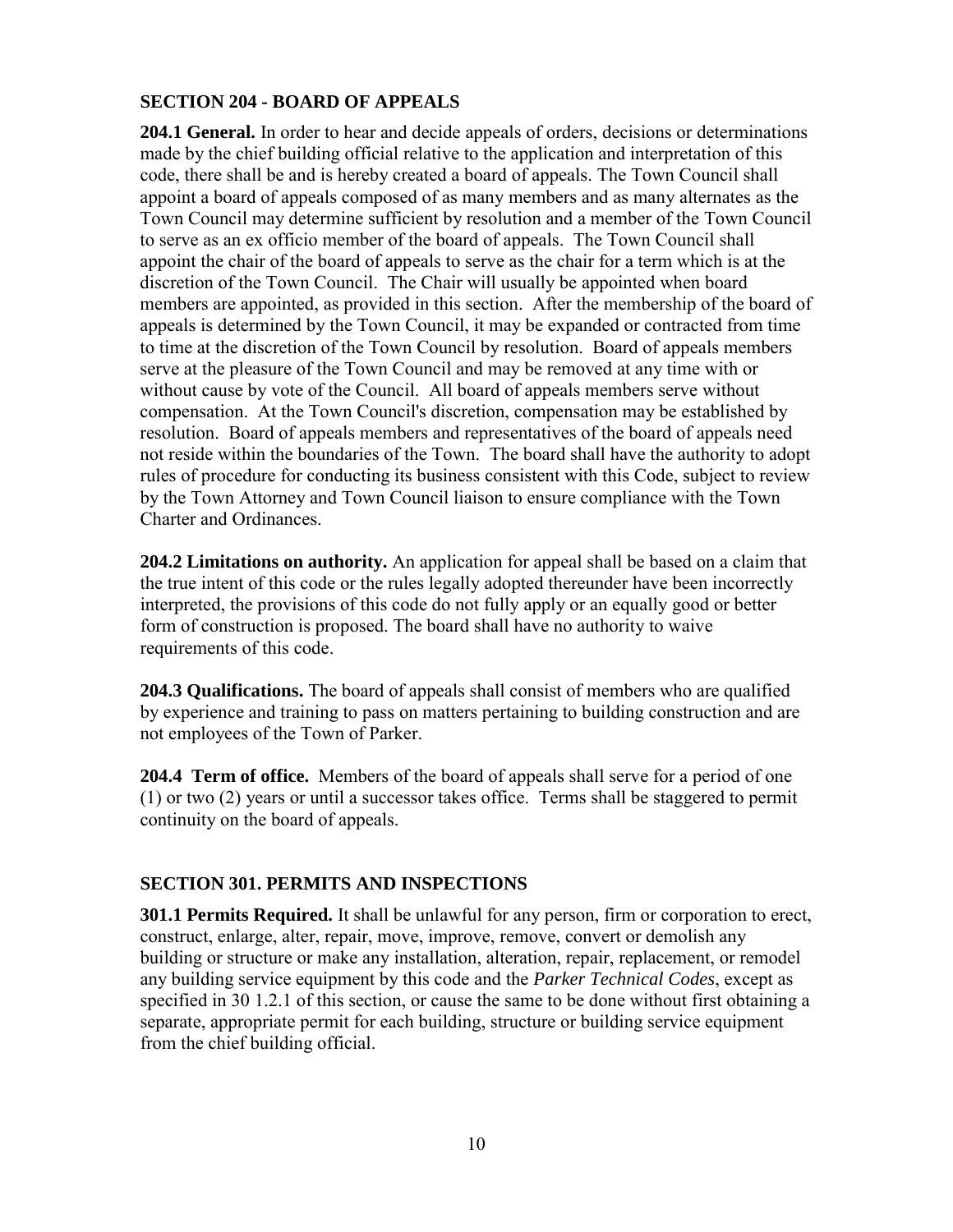**301.2 Exempted Work.** A permit shall not be required for the types of work in each of the separate classes of permit as listed below. Exemption from the permit requirements of the *Parker Technical Codes* shall not be deemed to grant authorization for any work to be done in violation of the provisions of the *Parker Technical Codes* or any other laws or ordinances of the Town of Parker.

**301.2.1 Building Permits.** A building permit will not be required for the following:

1. One-story detached accessory buildings used as tool and storage sheds, playhouses and similar use, provided floor area does not exceed 200 square feet.

2. Fences not over 6 feet high.

3. Movable cases, counters and partitions not over 5 feet nine inches high.

4. Retaining walls which are not over 4 feet in height measured from the bottom of the footing to the top of the wall, unless supporting a surcharge or impounding flammable liquids.

5. Water tanks supported directly upon grade if the capacity does not exceed 5000 gallons and the ratio of height to diameter or width does not exceed two to one.

6. Painting, papering and similar finish work.

7. Platforms (other than residential decks), walls and driveways not more than 30 inches above grade and not over any basement or story below.

8. Temporary motion picture, television and theater stage sets and scenery.

9. Window awnings supported by an exterior wall of Group R, Division 3, and Group U Occupancies when projecting not more than 54 inches (1372 mm).

10. Prefabricated swimming pools accessory to a Group R, Division 3 Occupancy in which the pool walls are entirely above the adjacent grade and if the capacity does not exceed 5000 gallons and if the water depth is less than 24".

11. Swings and other playground equipment.

Unless otherwise excepted by this code, separate plumbing, electrical and mechanical permits will be required for the above exempted items.

**301.2.2 Plumbing Permits.** A plumbing permit will not be required for the following:

1. The stopping of leaks in drains, soil, waste or vent pipe, provided, however, that should any concealed trap, drainpipe, soil, waste or vent pipe become defective and it becomes necessary to remove and replace the same with new material, the same shall be considered as new work and a permit shall be procured and inspection made as provided in this code.

2. The clearing of stoppages or the repairing of leaks in pipes, valves or fixtures, nor for the removal and reinstallation of water closets, provided such repairs do not involve or require the replacement or rearrangement of valves, pipes or fixtures.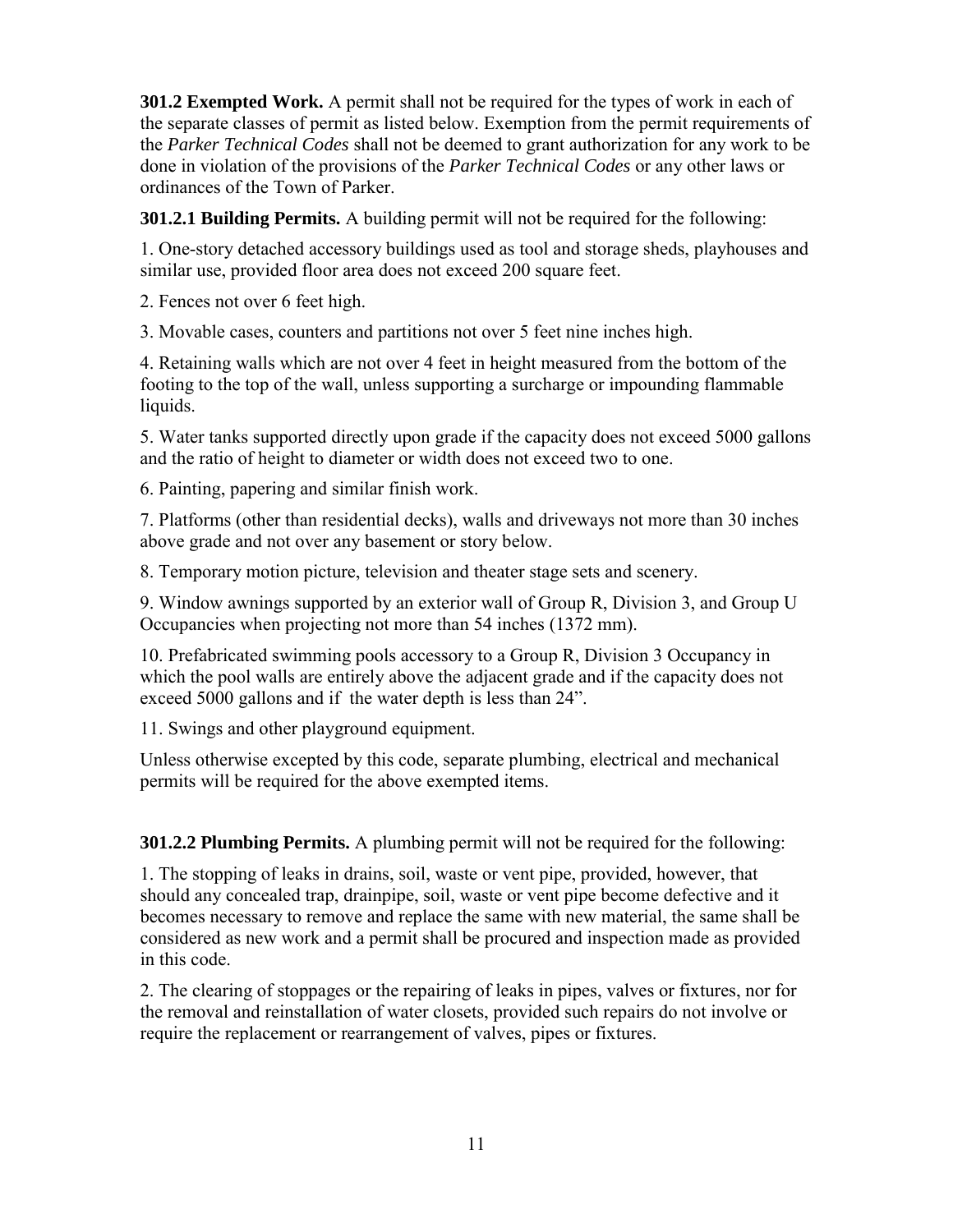**301.2.3 Electrical Permits.** An electrical permit will not be required for the following:

1. Portable motors or other portable appliances energized by means of a cord or cable having an attachment plug end to be connected to an approved receptacle when that cord or cable is permitted by the Parker Electrical Code.

2. Minor repair or replacement of fixed motors, transformers, ballasts or fixed approved appliances of the same type and rating in the same location.

3. Temporary decorative lighting.

4. Minor repair or replacement of any switch, contactor or control device of the same size and capacity.

5. Reinstallation of attachment plug receptacles, but not the outlets therefore.

6. Repair or replacement of any overcurrent device of the required capacity in the same location.

7. Repair or replacement of electrodes or transformers of the same size and capacity for signs or gas tube systems.

8. Removal of electrical wiring.

9. The wiring for temporary theater, motion picture or television stage sets.

10. Electrical wiring, devices appliances, apparatus or equipment operating at less than 25 volts and not capable of supplying more than 50 watts of energy.

11. Low-energy power, control and signal circuits of Classes II and III as defined in the Electrical Code.

12. A permit shall not be required for the installation, alteration or repair of electrical wiring apparatus or equipment or the generation, transmission, distribution or metering of electrical energy or in the operation of signals or the transmission of intelligence by a public or private utility in the exercise of its function as a serving utility.

**301.2.4. Mechanical Permits.** A mechanical permit will not be required for the following:

1. Any portable heating appliance.

2. Any portable ventilating equipment.

3. Any portable cooling unit.

4. Any portable evaporative cooler.

5. Any closed system of steam, hot or chilled water piping within any heating or cooling equipment regulated by the Parker Mechanical Code.

6. Replacement of any component part or assembly of an appliance which does not alter its original approval and complies with other applicable requirements of the *Parker Technical Codes*.

7. Any refrigerating equipment which is part of the equipment for which a permit has been issued pursuant to the *Parker Technical Codes*.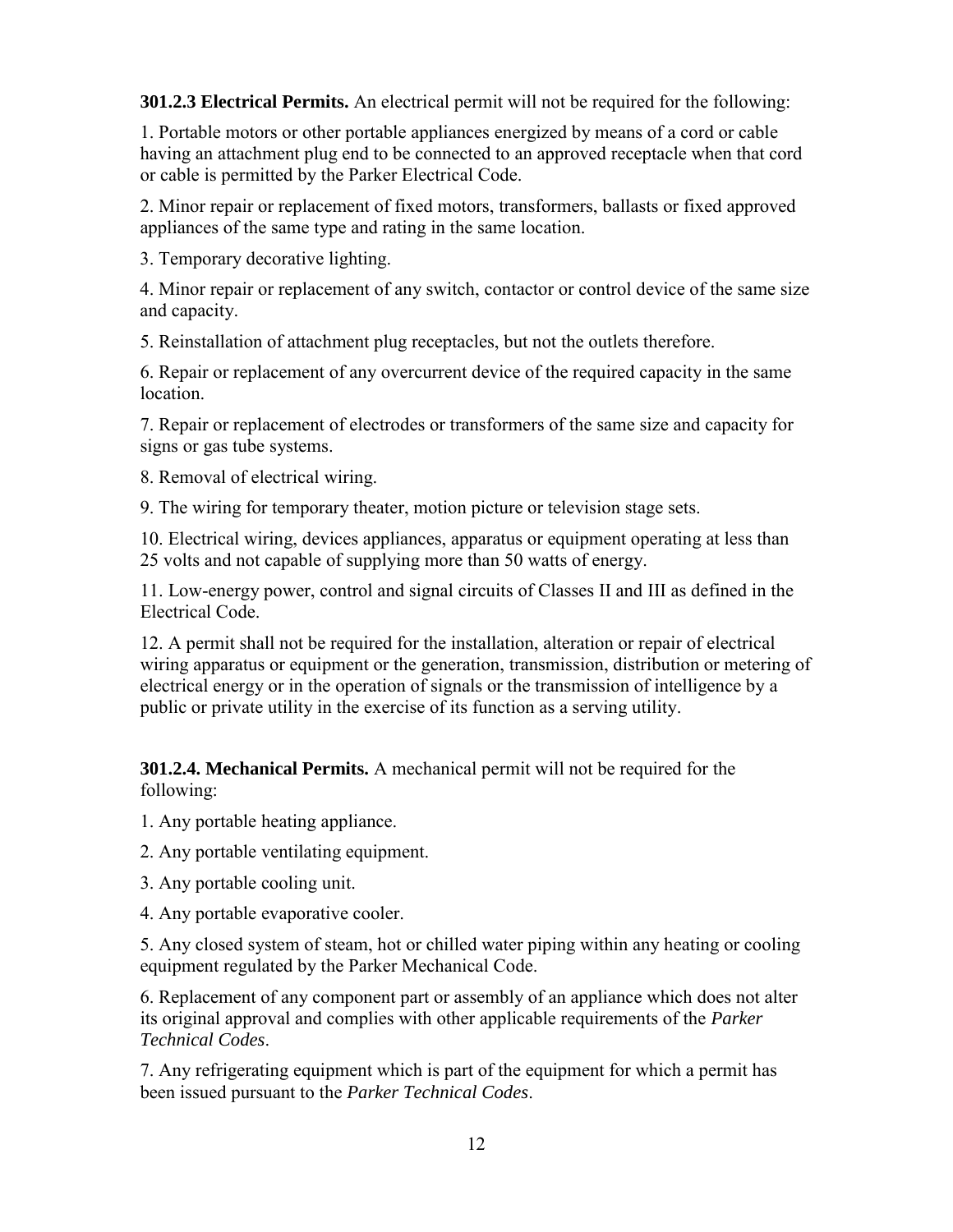8. Any unit refrigerating system as defined in the Parker Mechanical Code.

9. Self-contained refrigeration systems containing 10 pounds (4.54 kg) or less of refrigerant or that are actuated by motors of 1 horsepower (746 W) or less.

10. Portable-fuel-cell *appliances* that are not connected to a fixed piping system and are not interconnected to a power grid.

**301.2.5 Elevator and Escalator Permits.** A separate permit for an elevator or escalator installation is not required when the plans, specifications and support documents for the elevator or escalator are included in the plans reviewed for an entire building.

The fees for elevator and escalator plan review and inspection shall be conformance with section 304 of this code.

# **SECTION 302. APPLICATION FOR PERMIT.**

# **302.1. Application for Permit**

### **302.1.1 Application.**

To obtain a permit, the applicant shall first file an application therefore in writing on a form furnished by the Town of Parker for that purpose. Every such application shall:

1. Identify and describe the work to be covered by the permit for which application is made.

2. Describe the land on which the proposed work is to be done by legal description, street address or similar description that will readily identify and definitely locate the proposed building or work.

3. Indicate the use or occupancy for which the proposed work is intended.

4. Be accompanied by plans, diagrams, computations and specifications and other data as required in Section 302.2.

5. State the valuation of any new building or structure of any addition, remodeling or alteration to an existing building.

6. Be signed by permittee, or his authorized agent, who may be required to submit evidence to indicate such authority.

7. Give such other data and information as may be required by the chief building official.

8. Be accompanied by a recent survey, plat and legal description of the proposed building site or property, prepared by a registered land surveyor, licensed to practice in the State of Colorado at the time of application for a building permit. The surveyor making the plat shall certify thereon that it is correct and that the perimeter monuments described therein have been placed as described and affix his name and seal. Permanent reference monuments shall be set and marked and shall be made of #5 reinforcing bar with a metal cap at least one and three-eighths (1-3/8) inches in diameter, and shall protrude no more than four (4) inches from the ground. The plat submitted shall reflect the type of monuments set on property corners and the location and the dimension of all easements or rights-of-way of record or known, except when a building permit is sought to reconstruct or remodel totally within the limits of an existing building or structure.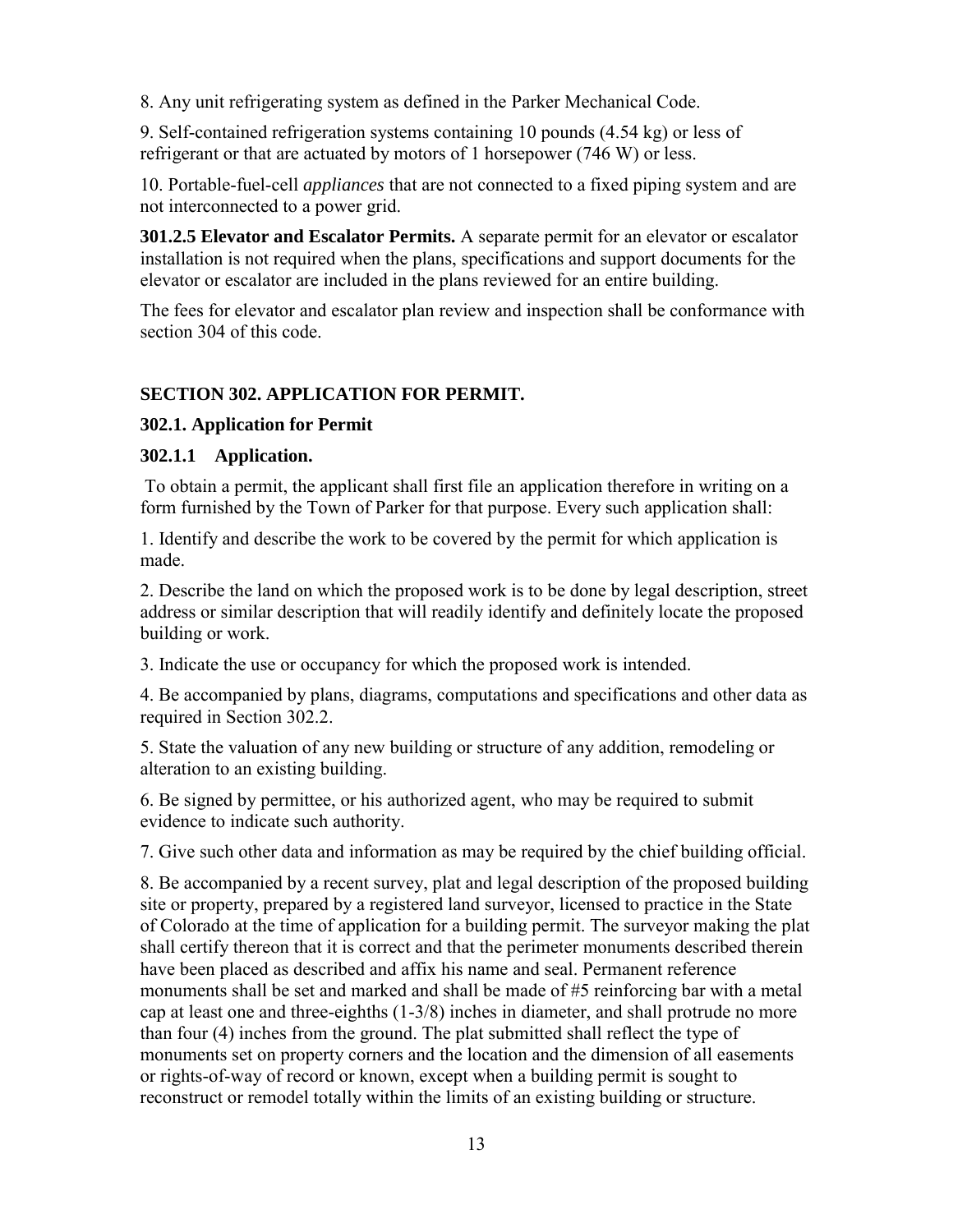9. When construction is proposed in "a flood plain area", the application shall be accompanied by elevations of the lowest floor of new or substantially improved structures in said areas. If the lowest floor is below grade on one or more sides, the elevation of the floor immediately above must also be submitted.

10. Plans and specifications for fire alarm components are to be submitted to the South Metro Fire Rescue Authority for approval. Specifications are to list components by brand name and type whenever possible, and drawings showing actual locations for system components are to accompany the specifications.

# **302.2. Plans and Specifications**

**302.2.1 Submittal Documents.** Plans, specifications, engineering calculations, diagrams, soil investigation reports, special inspection and structural observation programs and other data shall constitute the submittal documents and shall be submitted in one or more sets with each application for a permit.

EXCEPTION: The chief building official may waive the submission of plans, calculations, construction inspection requirements and other data if it is found that the nature of the work applied for is such that reviewing of plans is not necessary to obtain compliance with this code.

**302.2.2 Plans.** Computations and specifications are to be prepared and designed by an engineer or architect licensed by the State of Colorado.

EXCEPTION: Plans submitted for review for construction exempted by Section 12-4- 112, "Exemptions" CRS.

**302.2.3** The architect or engineer of record shall be responsible for reviewing and coordinating all submittal documents prepared by others, including deferred submittal items, for compatibility with the design of the building. Plans which do not require a licensed design professional, the permitee shall be responsible for reviewing and coordinating all submittal documents prepared by others.

**302.2.4** Information on Plans and Specifications. Plans and specifications shall be drawn to scale upon substantial paper or cloth and shall be of sufficient clarity to indicate the location, nature and extent of the work proposed and show in detail that it will conform to the provisions of the *Parker Technical Codes* and all relevant laws, ordinances, rules and regulations.

### **SECTION 303. PERMIT ISSUANCE**

**303.1 Issuance.** Plans shall be reviewed and a permit for the work issued prior to the start of any construction. The application plans and specifications, and other data, filed by an applicant for permit shall be reviewed by the chief building official. Such plans may be reviewed by other departments of the Town of Parker to verify compliance with any applicable laws under their jurisdiction. If the chief building official finds that the work described in the application for a permit and the plans, specifications and other data filed therewith substantially conform to the requirements of the *Parker Technical Codes* and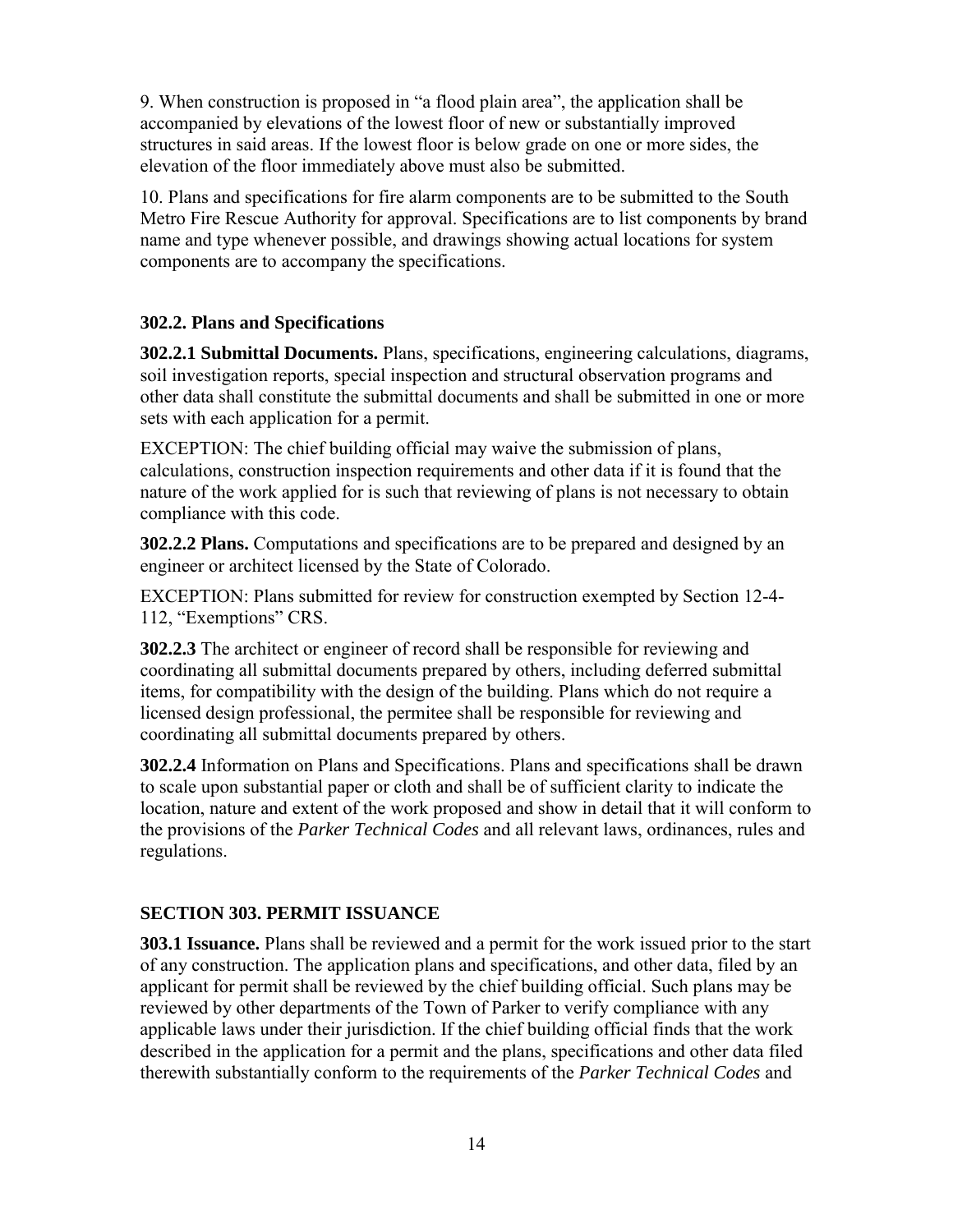other pertinent laws and ordinances, and that the fees specified in Section 304 have been paid, he shall issue a permit therefore to the applicant.

When the chief building official issues the permit where plans are required, he shall endorse in writing or stamp the plans and specifications "REVIEWED FOR CODE COMPLIANCE". Such plans and specifications shall not be changed, modified or altered without authorization from the chief building official, and all work regulated by this code shall be done in accordance with the approved plans.

In order to simplify the permit issuance and subsequent inspections a single "universal permit" shall be issued for R-3 (One and Two Single Family Dwellings and Townhouses) Occupancies (new buildings and additions or alterations thereto). See Exception to 304.1. The chief building official may issue a permit for the construction of part of a building, structure or building service equipment before the entire plans and specifications for the whole building, structure or building service equipment have been submitted or approved, provided adequate information and detailed statements have been filed complying with all pertinent requirements of the *Parker Technical Codes*. The holder of such permit shall proceed at his own risk without assurance that the permit for the entire building, structure or building service will be granted.

The chief building official may not issue a permit for any project that requires new or additional utilities without first receiving written evidence that service is readily available upon payment of all required tap fees, and that the proposed new construction can adequately be served.

**303.2 Retention of Plans.** One set of approved plans and specifications shall be returned to the applicant and shall be kept on the site of the building or work at all times during which the work authorized thereby is in progress. One set of approved plans, specifications and computations shall be retained by the chief building official until final approval of the work.

**303.3 Red Line Plans or Master Plans.** The plans for a One or Two Family Dwelling and Townhouses may be used more than once for identical construction on different building sites without rechecking each time. These plans will be identified as; Plans with Building Division "Red Lines" may be built twice and "Master Plans" may be built an unlimited number of times. A Master Plan or a red line plan will not be charged a full plan check fee as specified herein after the first initial review; however, there will be a handling charge for each additional use as follows:

Where minor review is required, such as site specific foundation analysis \$40.00 per review and reissue.

**303.4 Validity of Permit.** The issuance of a permit or the approval of plans and specifications shall not be construed to be a permit for, or an approval of, any violation of any of the provisions of the *Parker Technical Codes*, or of any other ordinance of the Town of Parker. No permit presuming to give authority to violate or cancel the provisions of the *Parker Technical Codes* shall be valid.

The issuance of a permit based upon plans, specifications and other data shall not prevent the chief building official from thereafter requiring the correction of errors in said plans, specifications and other data, or from preventing building operations being carried on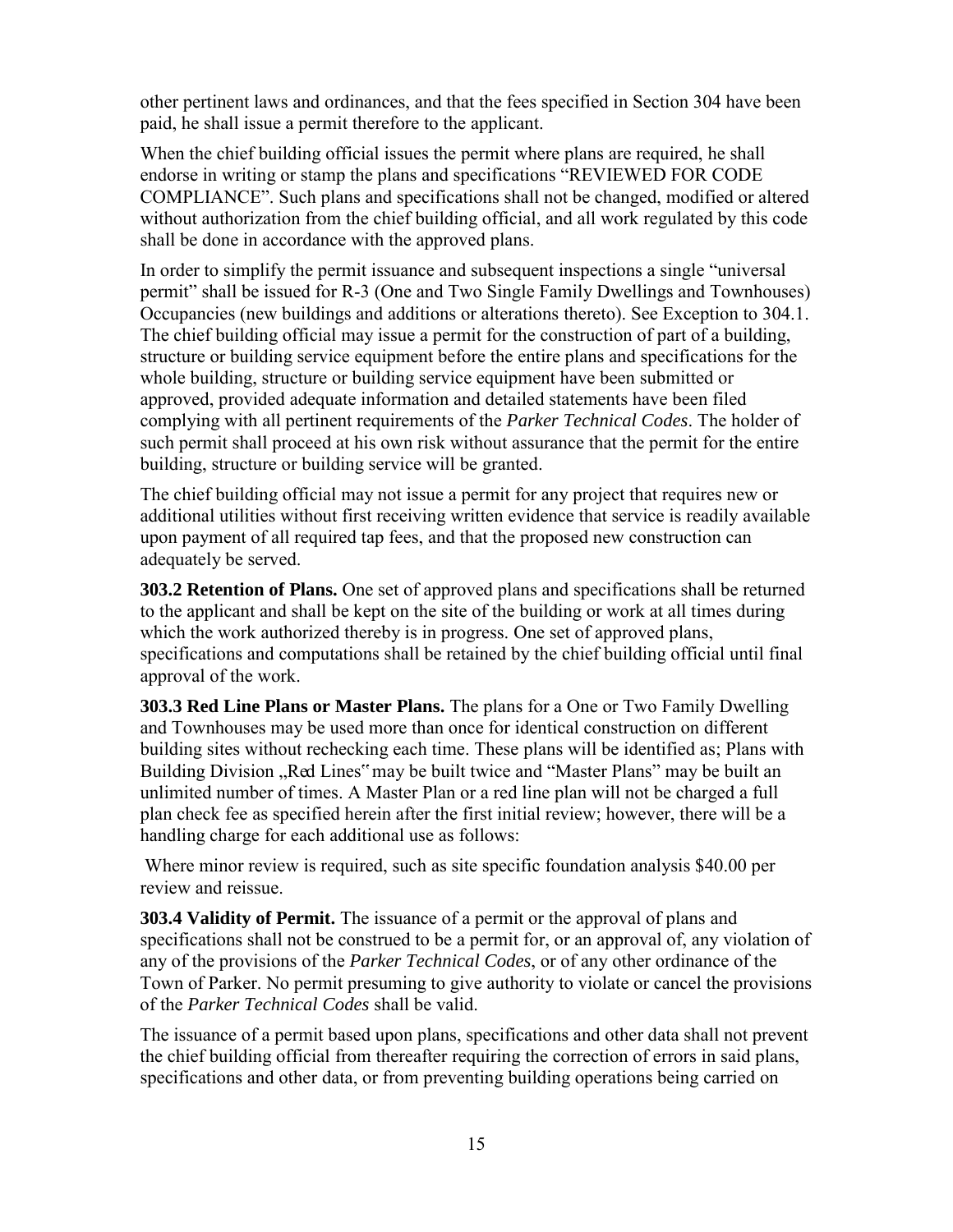thereunder when in violation of the *Parker Technical Codes* or of any other ordinances of the Town of Parker.

**303.5 Expiration.** Every permit issued by the chief building official under the provisions of the *Parker Technical Codes* shall expire by limitation and become null and void, if the building or work authorized by such permit is not commenced within 180 days from the date of such permit, or if the building or work authorized by such permit is suspended or abandoned at any time after the work is commenced for a period of 180 days. Before such work can be recommenced, a new permit shall be first obtained so to do, and the fee therefore shall be one-half the amount required for a new permit for such work, provided no changes have been made or will be made in the original plans and specifications for such work; and provided further that such suspension or abandonment has not exceeded one year.

Any permittee holding an unexpired permit may apply for an extension of the time within which he may commence work under that permit when he is unable to commence work within the time required by the section for good and satisfactory reasons. The chief building official may extend the time for action by the permittee showing that circumstances beyond the control of the permittee have prevented action from being taken. No permit shall be extended more than once. In order to renew action on a permit after expiration, the permittee shall pay a new full permit fee.

**303.6 Suspensions or Revocation.** The chief building official may, in writing, suspend or revoke a permit issued under the provisions of this code and the whenever the permit is issued in error or on the basis of incorrect information supplied, or in violation of any ordinance or regulation or any of the provisions of the *Parker Technical Codes*.

**303.7 Electrical and Plumbing Applications.** Only State of Colorado licensed Electrical Contractors and Plumbing Contractors may take out permits for their respective fields.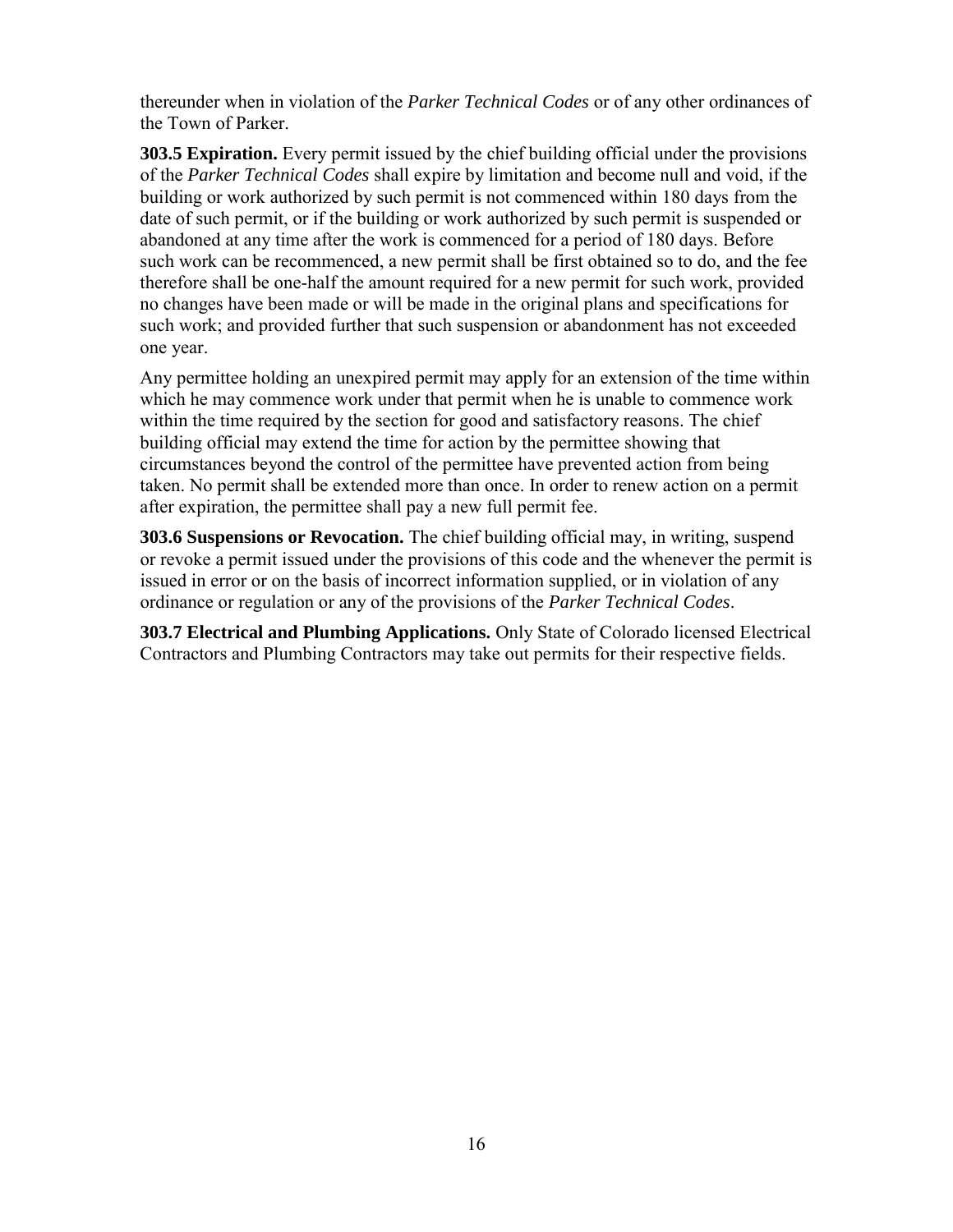# **SECTION 304. FEES**

**304.1 Permit Fees.** The fee for each permit shall be as set forth in this section, and as further set forth in Tables 3.1 through 3.4.

The determination of value or valuation under any of the provisions of the *Parker Technical Codes* shall be made by the chief building official. The value to be used in computing the building permit and building plan review fees shall be the total value of all construction work for which the permit is issued as well as all finish work, painting, roofing, electrical, plumbing, heating, air conditioning, elevators, fire- extinguishing systems and any other permanent equipment.

EXCEPTION: R-3 Occupancies (One and Two Family Dwellings and Townhouses)

In order to simplify the permit/fee process for applicant"s only one permit shall be required for work to be done either on the initial construction or subsequent alterations to R-3 Occupancies. The fee for this permit shall be computed using Table 3.1 but shall use also the following multipliers in the computations:

| 1. | New Construction - all permits                   | 14   |
|----|--------------------------------------------------|------|
| 2. | Alterations involving only one discipline        | 1.0  |
| 3  | Alterations involving two discipline             | 1.2. |
| 4. | Alterations involving three discipline           | 1.3  |
| 5. | Alterations involving more than three discipline | 1.4  |

The valuation specified above shall be based on the cost figures per square foot shown in the Building Valuation Data Chart published in the Building Safety Journal of the International Code Council. The cost figures from the Building Valuation Data shall be revised each year as the cost figures are adjusted in the Building Safety Journal. The new cost data will become effective June 1 of each year.

**304.2 Plan Review Fees.** When a plan or other data are required to be submitted by Section 302, a preliminary plan review fee shall be established at the time of submitted plans and specifications for review. One-half of this fee shall be paid to the Town at this time. After a complete review of the plans submitted a more accurate evaluation will be made and the plan check fee adjusted accordingly. The balance will be due at the time the permit is issued. Said plan review fee for buildings or structures shall be 65 percent of the building permit fee as shown in this section. The plan review fee for electrical, mechanical and plumbing work shall be based on the contract installation price of the work and using also 65 percent of the figure found in the tables in this section.

Where the *Parker Technical Codes* have been adopted by the Town of Parker for which no fee schedule is shown in this code, the fee required shall be in accordance with the schedule established by the Town Council. Where plans are incomplete or changed so as to require additional plan review, an additional plan review fee shall be charged at the rate shown in this section.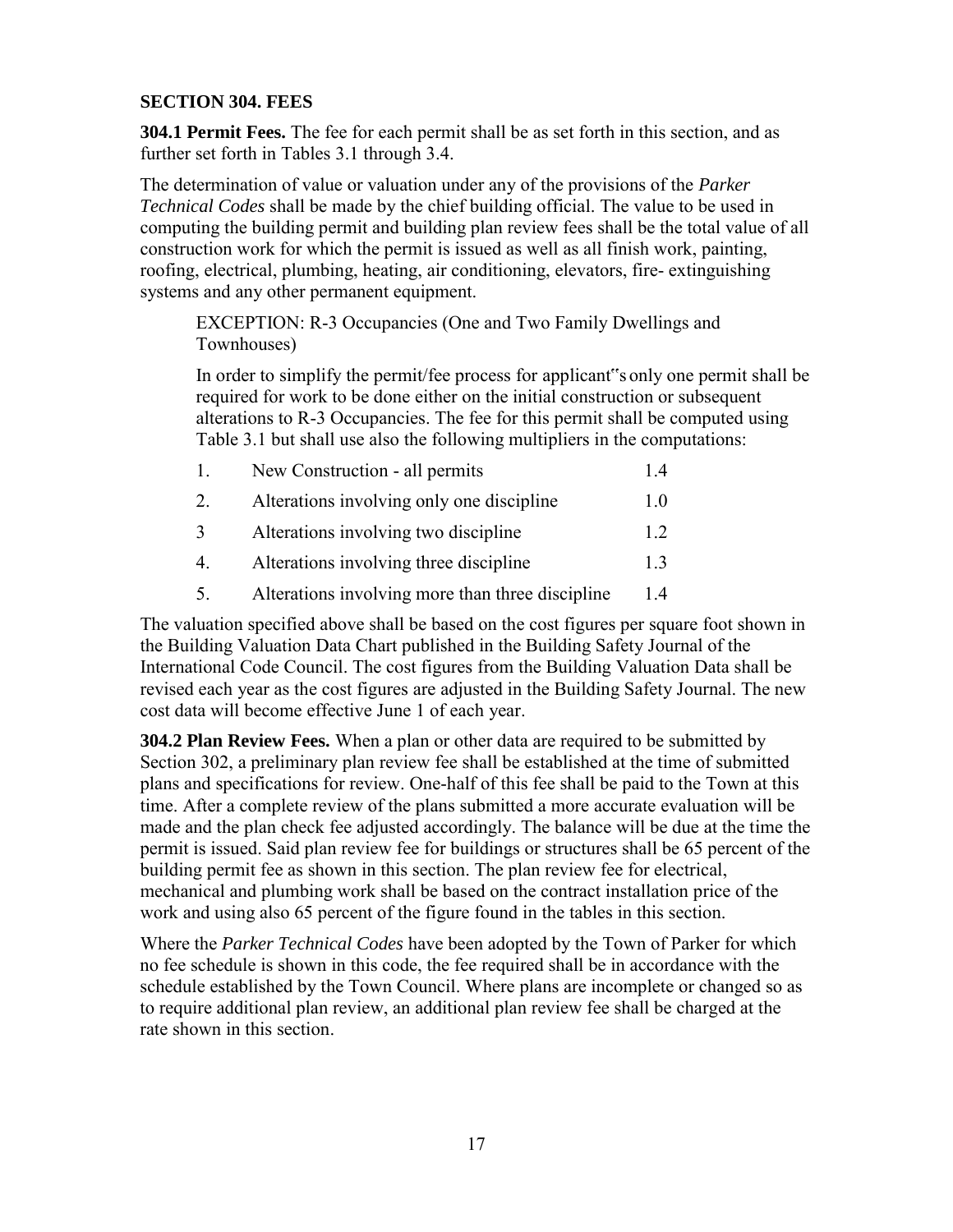**304.3 Expiration of Plan Review.** Applications for which no permit is issued within 180 days following the date of application shall expire by limitation, and plans and other data submitted for review may thereafter be returned to the applicant or destroyed by the chief building official. The chief building official may extend the time for action by the applicant for a period not exceeding 180 days upon request by the applicant showing that circumstances beyond the control of the applicant have prevented action from being taken. No application shall be extended more than once. In order to renew action on an application after expiration, the applicant shall resubmit plans and pay a new plan review fee.

# **304.4 Investigation Fees:** Work without a Permit.

**304.4.1 Investigation.** Whenever any work for which a permit is required by this code has been commenced without first obtaining said permit, a special investigation shall be made before a permit may be issued for such work.

**304.4.2 Fee.** An investigation fee in addition to the permit fee shall be collected whether or not a permit is then or subsequently issued. The permit investigation fee shall be equal to the amount of the permit fee required by this code. The minimum investigation fee shall be the same as the minimum fee set forth in the tables in this section. The payment of such investigation fee shall not exempt any person from compliance with all other provisions of either this code or the *Parker Technical Codes* nor from any penalty prescribed by law.

# **304.5 Fee Refunds**

**304.5.1** The chief building official may authorize the refunding of any fee paid hereunder which was erroneously paid or collected.

**304.5.2** The chief building official may authorize the refunding of not more than 80 percent of the permit fee paid when no work has been initiated under a permit issued in accordance with this code. The remaining 20% is to cover administrative costs.

**304.5.3** The chief building official may authorize the refunding of up to 100 percent of the plan review fee paid when an application for a permit for which a plan review fee has been paid is withdrawn or canceled before any plan reviewing is initiated.

The chief building official shall not authorize the refunding of any fee paid except upon written application filed by the original permittee not later than 180 day after the date of fee payment.

### **304.6 Additional Fees.**

**304.6.1 Use Tax.** See Chapter 4.03 of the Town of Parker Municipal Code.

### **304.6.2 Elevator/Escalator Plan review and Inspection Fees.** Refer to table 3.4

**304.6.3 Development Excise Tax.** See Chapter 4.07 of the Town of Parker Municipal Code.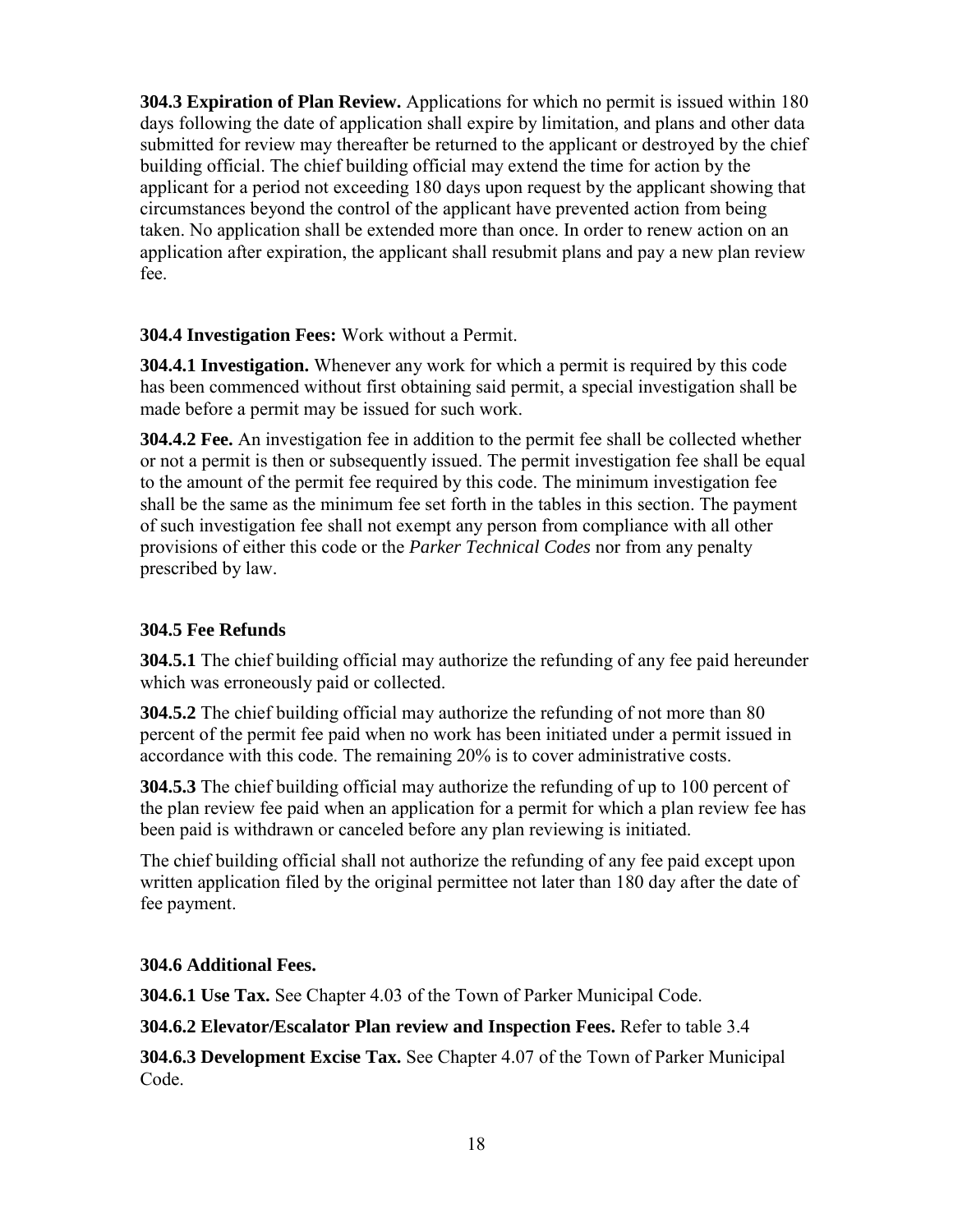### FEES (Effective January 1, 2005) **TABLE 3.1 - BUILDING PERMIT FEES FOR ALL OCCUPANCIES EXCEPT GROUP R, DIVISION 3 and ONE and TWO FAMILY DWELLINGS and TOWNHOMES (FOR ELECTRICAL - SEE TABLE 3.2)**

| <b>Total Project Valuation</b> | <b>Building Permit Fee</b>                     |  |  |
|--------------------------------|------------------------------------------------|--|--|
| \$1.00 to \$500.00             | \$19.50                                        |  |  |
|                                | \$19.50 for the first \$500.00 plus \$2.60 for |  |  |
| \$501.00 to \$2,000.00         | each additional \$100.00 or fraction thereof,  |  |  |
|                                | up to and including \$2,000.00.                |  |  |
|                                | \$58.50 for the first \$2,000.00 plus \$11.70  |  |  |
| \$2,001.00 to \$25,000.00      | for each additional \$1,000.00 or fraction     |  |  |
|                                | thereof, up to and including \$25,000.00.      |  |  |
|                                | \$327.50 for the first \$25,000.00 plus \$8.50 |  |  |
| \$25,001.00 to \$50,000.00     | for each additional \$1,000.00 or fraction     |  |  |
|                                | thereof, up to and including \$50,000.00.      |  |  |
|                                | \$539.00 for the first \$50,000.00 plus \$6.00 |  |  |
| \$50,001.00 to \$100,000.00    | for each additional \$1,000.00 or fraction     |  |  |
|                                | thereof, up to and including \$100,000.00.     |  |  |
|                                | \$831.50 for the first \$100,000.00 plus       |  |  |
| \$100,001.00 to \$500,000.00   | \$4.50 for each additional \$1,000.00 or       |  |  |
|                                | fraction thereof, up to and including          |  |  |
|                                | \$500,000.00.                                  |  |  |
|                                | \$2,651.50 for the first \$500,000.00 plus     |  |  |
| \$500,001.00 to \$1,000,000.00 | \$4.00 for each additional \$1,000.00 or       |  |  |
|                                | fraction thereof, up to and including          |  |  |
|                                | \$1,000,000.00.                                |  |  |
|                                | \$4,601.50 for the first \$1,000,000.00 plus   |  |  |
| $$1,000,001.00$ and up         | \$2.60 for each additional $$1,000.00$ or      |  |  |
|                                | fraction thereof                               |  |  |

Total Valuation Fees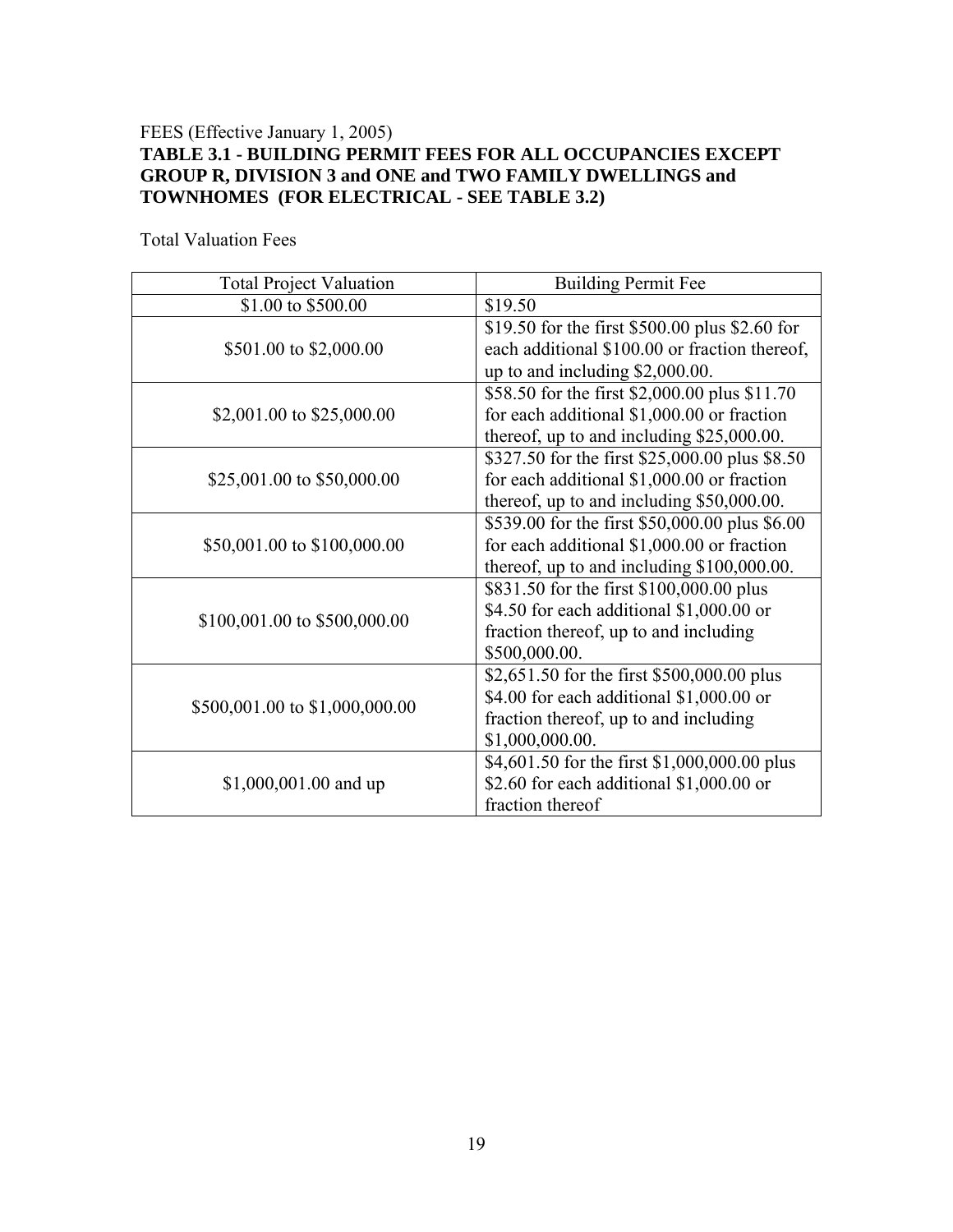# **TABLE 3.2**

# **ELECTRICAL PERMIT FEES**

Project valuation is not more than  $$2000.00$  --- Fee =  $$100.00$ 

Project Valuation is  $\geq$  \$2000.00 ---- Fee = \$10.00 per \$1000 of the project valuation or fraction thereof plus \$100.00

Re-inspection fee - \$50.00

# **TABLE 3.3**

# **OTHER INSPECTIONS AND FEES:**

1. Demolition \$ 10.00

2. Tents, Temporary Buildings, Mobile Units \$10.00 per 1,000 square feet or fraction thereof

3. Inspections outside of normal business hours (minimum charge - two hours) \$50.00 per hour\*

4. Re-inspection fees assessed under provisions Section 305.8 \$50.00 per hour\*

5. Inspections for which no fee is specifically indicated

(minimum charge – one hour) \$50.00 per hour\*

6. Additional plan review required by changes, additions or revisions to approved plans

(minimum charge – one hour) \$50.00 per hour\*

\*or the total hourly cost to the Town of Parker whichever is greatest. This cost shall include supervision, overhead, equipment, hourly wages and fringe benefits of the employees involved.

# **TABLE 3.4**

# **ELEVATOR/ESCALATOR FEES**

Elevator Annual Certification Inspection (Hydraulic or Traction) \$180.00 (2 per Year)

Escalator Certification Inspection (internal and External witnessed Step Skirt Index) \$1,000.00 (1 per Year)

New Commercial Elevator plan review and inspections \$750.00 per elevator

New Residential Elevator plan review and inspections \$500.00 per elevator

Special Elevator/Escalator inspections \$100.00 per hour

5 year Witnessed Hydraulic Elevator Test \$180.00

5 year Witnessed Traction Elevator test \$450.00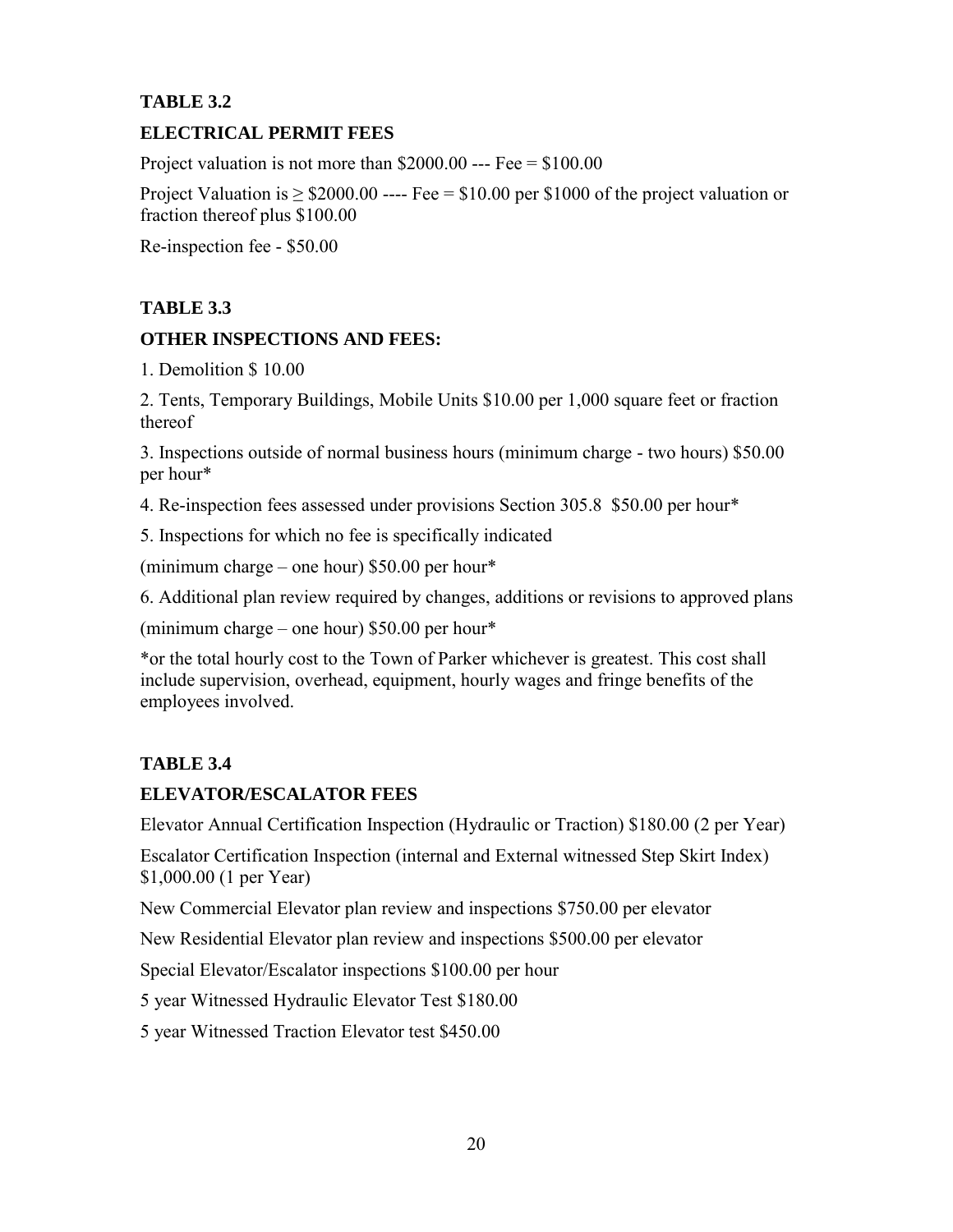### **SECTION 305 INSPECTIONS**

**305.1 General.** All construction or work for which a permit is required shall be subject to inspection by the chief building official, and certain types of construction may have continuous inspection by special inspectors as specified in Section 306.

Approval as a result of an inspection shall not be construed to be an approval of a violation of the provisions of the *Parker Technical Codes* or of other ordinances of the Town of Parker. Inspections presuming to give authority to violate or cancel the provisions of this code or of other ordinances of the Town of Parker shall not be valid.

It shall be the duty of the permit applicant to cause the work to remain accessible and exposed for inspection purposes. Neither the chief building official nor the Town of Parker shall be liable for expense entailed in the removal or replacement of any material required to allow inspection.

A survey of the lot may be required by the chief building official to verify that the structure is located in accordance with the approved plans.

**305.2 Inspection requests.** It shall be the duty of the person doing the work authorized by a permit to notify the chief building official that such work is ready for inspection. Requests for inspections must be filed by 3:30 pm the day before such inspection is desired. Such request may be in writing or by telephone at the option of the chief building official.

It shall be the duty of the person requesting any inspections required by the *Parker Technical Codes* to provide access to and means for proper inspection of such work.

**305.3 Inspection Record Card.** Work requiring a building permit shall not be commenced until the permit holder or his agent shall have posted an inspection record card in a conspicuous place on the premises and in such position as to allow the chief building official conveniently to make the required entries thereon regarding inspection of the work. This card shall be maintained in such position by the permit holder until final approval has been issued by the chief building official.

**305.4 Approval Required.** No work shall be done on any part of the building or structure beyond the point indicated in each successive inspection without first obtaining the approval of the chief building official. Such approval shall be given only after an inspection shall have been made of each successive step in the construction as indicated by each of the inspections required in Section 305.5.

There shall be a final inspection and approval on all buildings and building service equipment when completed and ready for occupancy and use.

**305.5 Required Building Inspections.** Reinforcing steel or structural framework of any part of any building or structure shall not be covered or concealed without first obtaining the approval of the chief building official.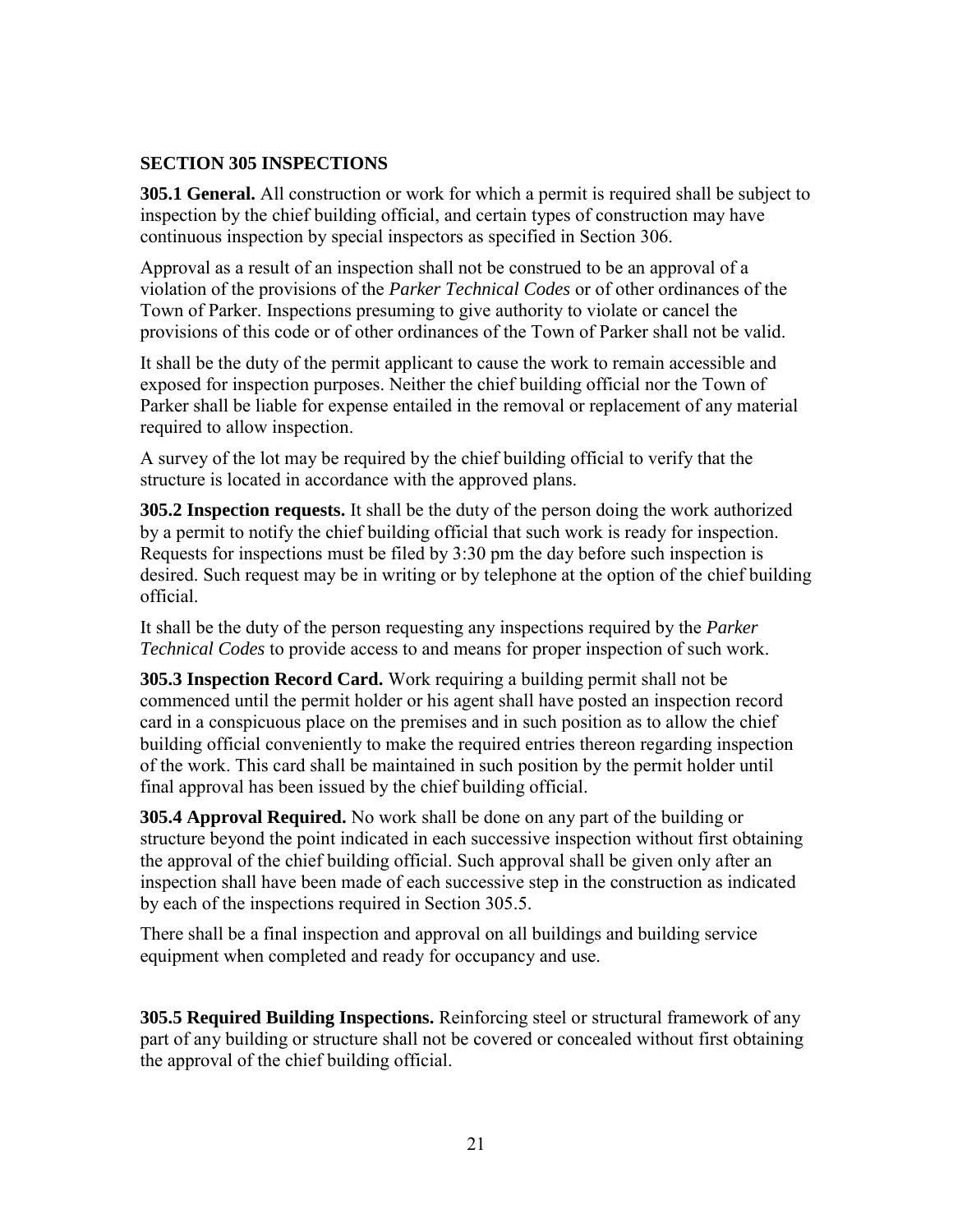The chief building official, upon notification from the permit holder or his agent, shall make the following inspections and shall either approve that portion of the construction as completed or shall notify the permit holder or his agent wherein the same fails to comply with this code.

**305.5.1 Footing and Foundation Inspection.** To be made after excavations for footings are complete and required reinforcing steel is in place. For concrete foundations, required forms shall be in place prior to inspection. All materials for the foundation shall be on the job, except when concrete is ready-mixed in accordance with approved nationally recognized standards, the concrete need not be on the job. When the foundation is to be constructed of approved treated wood, additional inspections may be required by the chief building official. A letter from the engineer of record may be provided in lieu of this inspection.

**305.5.2 Foundation damp proofing** is required prior to backfilling of foundation. A letter from the engineer of record may be provided in lieu of this inspection.

**305.5.3 Perimeter Drain Inspection** is required prior to backfilling foundation. A letter from the engineer of record may be provided in lieu of this inspection.

**305.5.4 Concrete Slab or Under-Floor Inspection.** To be made after all in-slab or under-floor building service equipment, conduit, piping accessories and other ancillary equipment items are in place but before any concrete is placed or floor sheathing installed, including the subfloor.

**305.5.5 Water Resistive Barrier/Flashing Inspection.** To be made after the water resistive barrier is installed and openings are flashed. Installation of the exterior covering is not allowed prior to this inspection.

**305.5.6 Rough Inspections.** To be made after the roof, all framing, fire blocking and bracing are in place and all pipes, chimneys and vents are complete and the rough electrical, plumbing, and heating (wires, pipes and ducts) are complete.

**305.5.7 Insulation/Air Barrier Inspection.** To be made after all rough inspections have passed, insulation and air barriers have been installed.

**305.5.8 Lath and/or Wallboard Inspection.** To be made after all lathing and wallboard, interior and exterior, is in place but before any plastering is applied or before wallboard joints and fasteners are taped and finished.

**305.5.9 Final Inspection.** To be made after finish grading and the building is completed and ready for occupancy.

# **305.6 Required Building Service Equipment Inspections.**

**305.6 .1 General.** All building service equipment for which a permit is required by this code shall be inspected by the chief building official. No portion of any building service equipment intended to be concealed by any permanent portion of the building shall be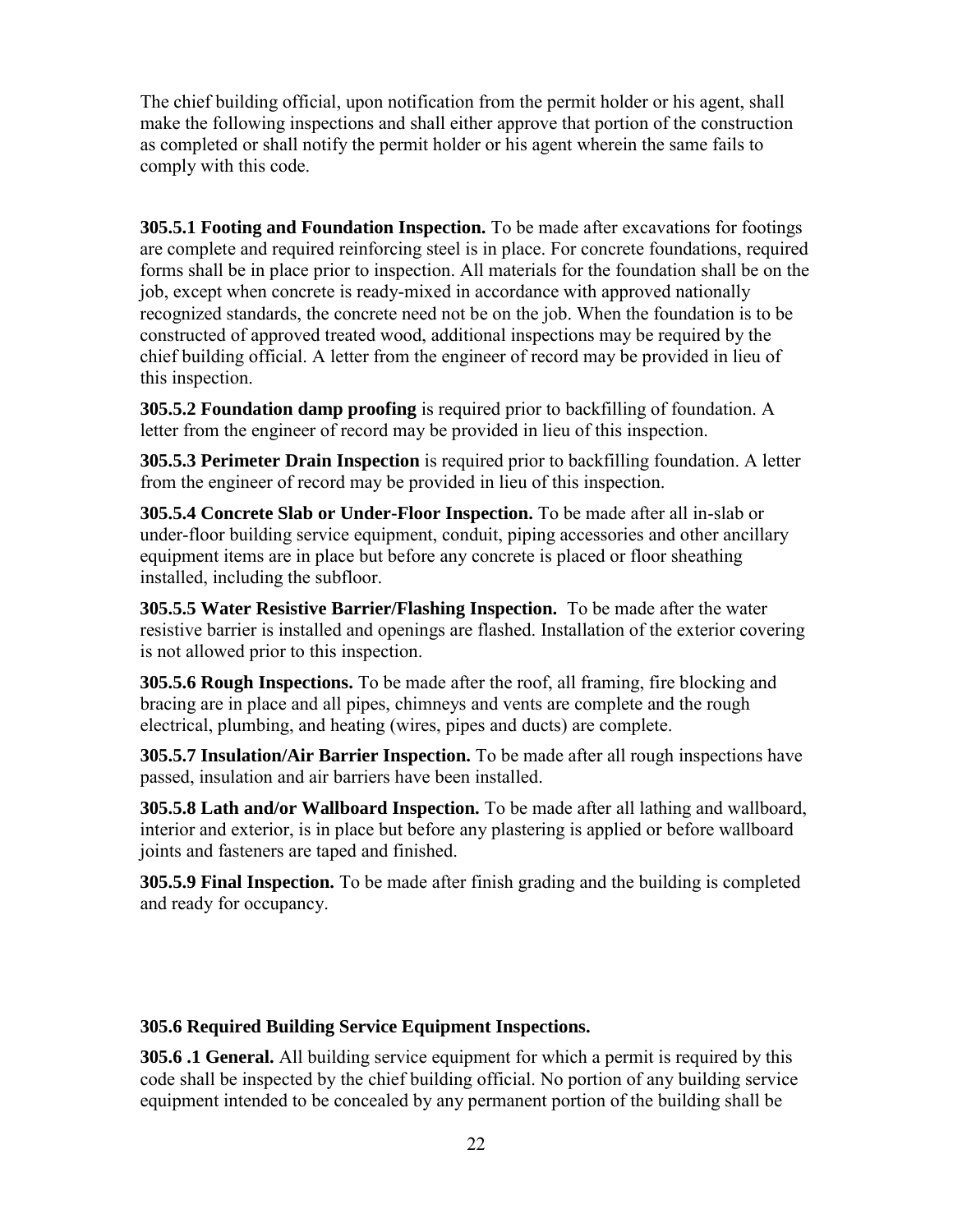concealed until inspected and approved. When the installation of any building service equipment is complete, an additional and final inspection shall be made. Building service equipment regulated by the mechanical codes shall not be connected to the water, fuel or power supply or sewer system until authorized by the chief building official.

**305.6.2 Operation of Building Service Equipment.** The requirements of this section shall not be considered to prohibit the operation of any building service equipment installed to replace existing building service equipment serving an occupied portion of the building in the event a request for inspection of such building service equipment has been filed with the chief building official not more than 48 hours after such replacement work is completed, and before any portion of such building service equipment is concealed by any permanent portion of the building.

**305.7 Other Inspections.** In addition to the called inspections specified above, the chief building official may make or require other inspections of any construction work to ascertain compliance with the provisions of the *Parker Technical Codes* and other laws which are enforced by the agency.

**305.8 Re-inspections.** A re-inspection fee may be assessed for each inspection or reinspection when such portion of work for which inspection is called for are not made.

This subsection is not to be interpreted as requiring re-inspection fees the first time a job is rejected for failure to comply with the requirements of the *Parker Technical Codes*, but as controlling the practice of calling for inspections before the job is ready for such inspection or re-inspection.

A re-inspection fee may be assessed when the permit card is not properly posted on the work site; the approved plans are not readily available to the inspector, for failure to provide access on the date for which the inspection is requested, or for deviating from plans requiring the approval of the chief building official.

To obtain re-inspection, the applicant shall file an application therefore in writing upon a form furnished for that purpose, and pay the re-inspection fee in accordance with Table 3.3.

In instances where re-inspection fees have been assessed, no additional inspection of the work will be performed until the required fees have been paid.

# **SECTION 306. SPECIAL INSPECTIONS**

**306.1 General.** In addition to the inspections required by Section 305, the owner or the engineer or architect of record acting as the owner"s agent shall employ one or more special inspectors who shall provide inspections during construction on the following types of work:

**EXCEPTION:** The chief building official may waive the requirement for the employment of a special inspector if the construction is of a minor nature.

**306.1.1 Concrete:** During the taking of test specimens and placing of all reinforced concrete and pneumatically placed concrete.

# **EXCEPTIONS:**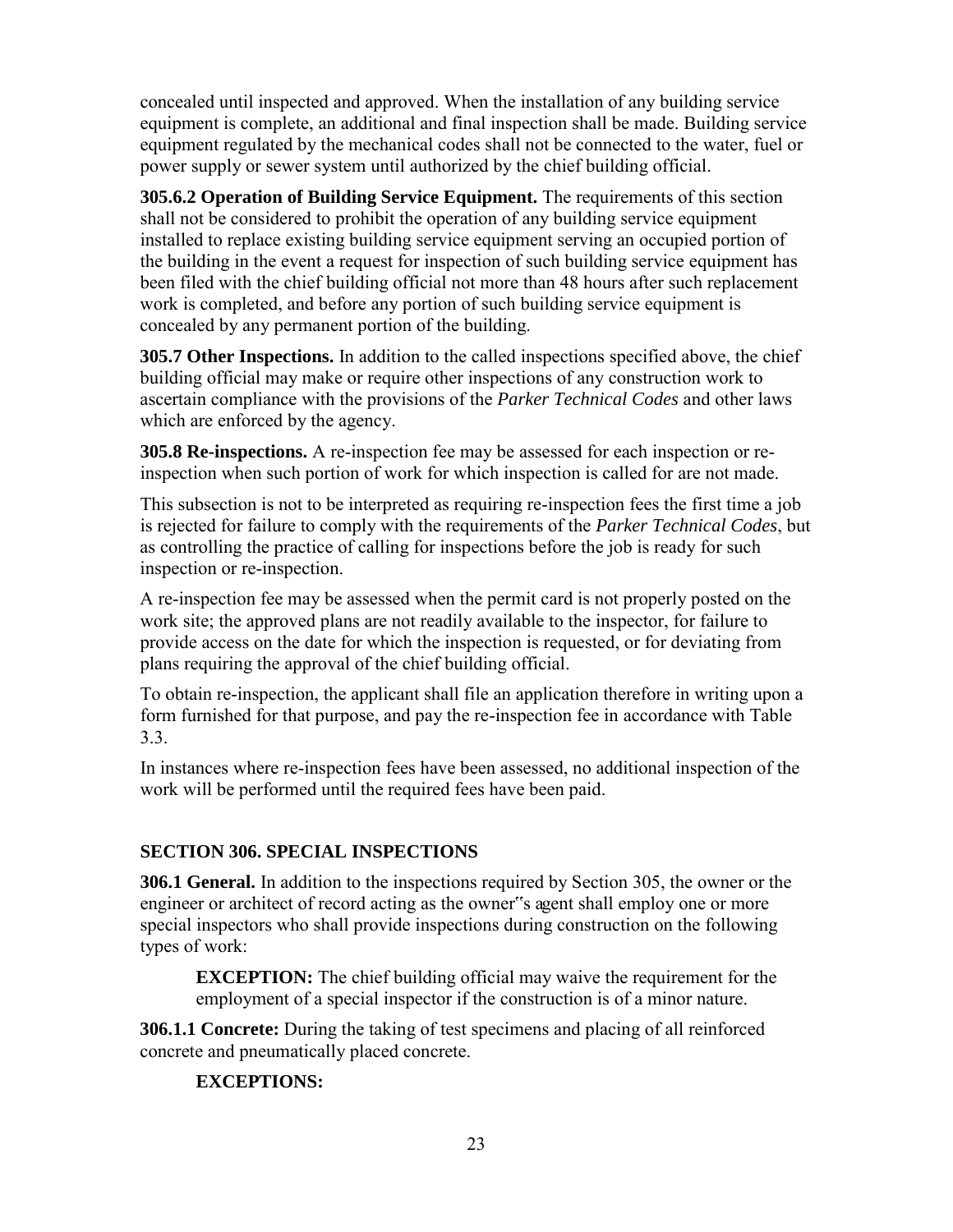1. Concrete for foundations conforming to the minimum requirements of the *Parker Technical Codes* and for Group R, Division 3 and Group M, Division 1 Occupancies, provided the chief building official finds no special hazards exist.

2. For foundation concrete when the structural design is based on an f"c no greater than 2000 psi.

3. Nonstructural slabs on grade, including pre-stressed slabs on grade when effective pre-stress in concrete is less than 150 pounds per square inch.

4. Site work concrete fully supported on earth and concrete where no special hazard exists.

### **306.1.2 Ductile Moment-Resisting Concrete Frame.** As required by the *Parker Technical Codes*.

**306.1.3** Reinforcing Steel and Pre-stressing Steel.

**306.1.3.1** During all stressing and grouting of pre-stressed concrete.

**306.1.3.2** During placing of reinforcing steel, placing of tendons and pre stressing steel for all concrete required to have special inspection.

**EXCEPTION:** The special inspector need not be present during entire reinforcing steel and pre-stressing steel placing operation, provided he has inspected for conformance with the approved plans, prior to the closing of forms or the delivery of concrete to the job site.

# **306.1.4 Welding.**

**306.1.4.1** A ductile moment-resisting steel frame. As required by the *Parker Technical Codes*.

**306.1.4.2** All structural welding including welding of reinforcing steel.

# **EXCEPTIONS:**

1. When welding is done in an approved fabricator"s shop.

2. When approved by the chief building official, single pass fillet welds when stressed to less 50 percent of allowable stresses and floor and roof deck welding and welding studs when used for structural diaphragm or composite systems may have periodic inspections as defined in Section 306 of this code. For periodic inspection, the inspector shall check qualification of welders at start of work and then make final inspection of all welds for compliance prior to completion of welding.

**306.1.5 High-Strength Bolting.** During all bolt installations and tightening operations.

# **EXCEPTIONS:**

A. The special inspector need not be present during the entire installation and tightening operation provided he has:

(i) Inspected the surface and bolt type for conformance to plans and specifications prior to start of bolting.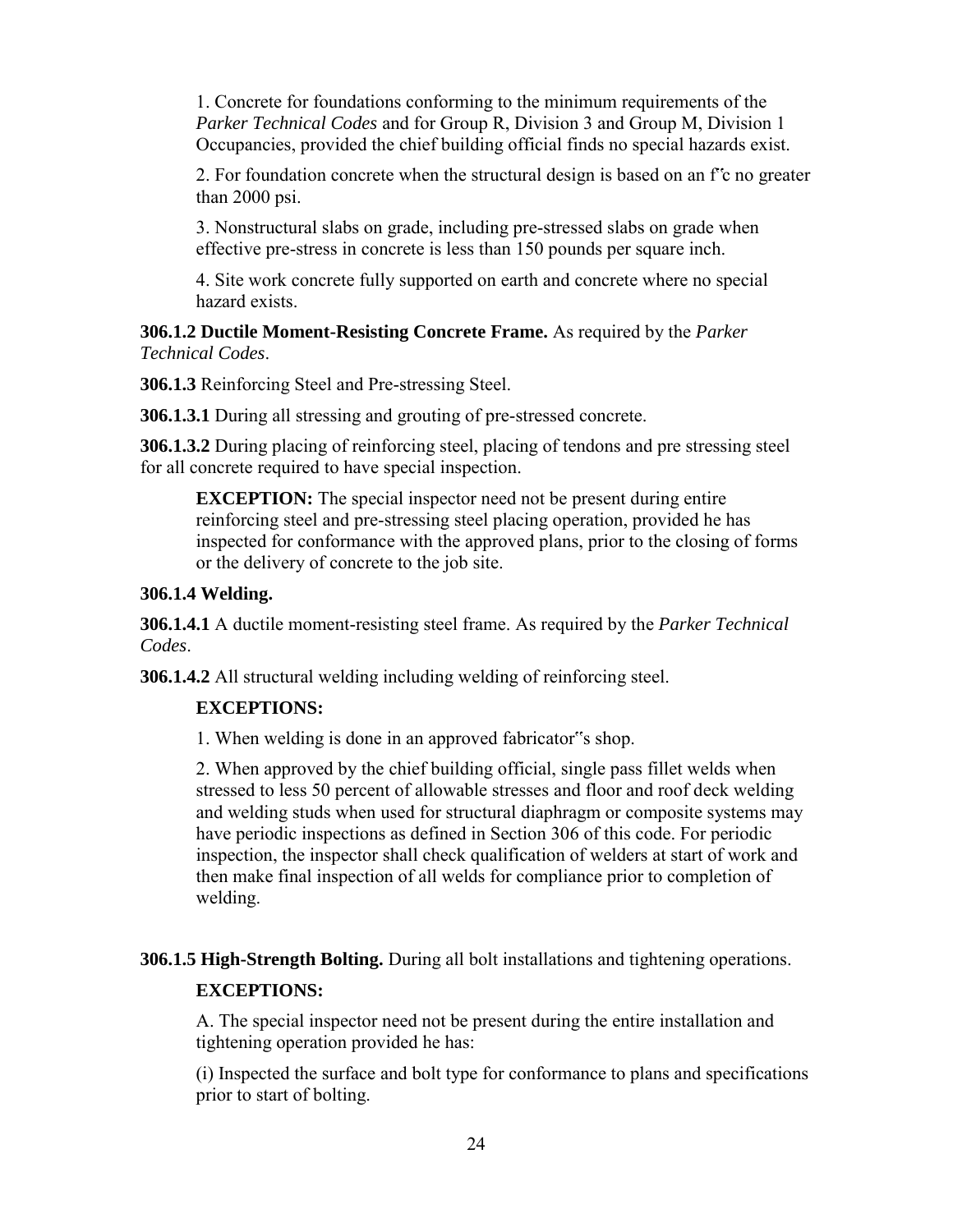(ii) And will upon completion of all bolting, verify the minimum specified bolt tension for 10 percent of the bolts for each "type" of connection for a representative number of total connections established by the plans and specifications.

(iii) In bearing type connections when threads are not required by design to be excluded from the shear plane, inspections prior to or during installation will not be required.

**306.1.6 Structural Masonry.** During preparation of masonry wall prisms, sampling and placing of all masonry units, placement of reinforcement, inspection of grout space immediately prior to closing of cleanouts, and during all grouting operation. Where the  $f \circ$  is less than 2600 and special inspection stresses are used, test specimens may consist of either one prism test for each 5000 square feet of wall area or a series of tests based on both grout and mortar for the first three consecutive days and each third day thereafter.

**EXCEPTION.** Special inspection will not be required for structures designed in accordance with the values in appropriate tables for non-continuous inspection.

**306.1.7 Reinforced Gypsum Concrete.** When cast-in-place Class B gypsum concrete is being mixed and placed.

**306.1.8 Insulating Concrete Fill.** During the application of insulating concrete fill when used as part of a structural system.

**EXCEPTION:** The special inspections may be limited to an initial inspection to check the deck surface and placement of reinforcing. The special inspector shall supervise the preparation of compression test specimens during this initial inspection.

**306.1.9 Sprayed-on Fireproofing.** As required by the I.C.C. Standard.

**306.1.10 Piling, Drilled Piers and Caissons.** During driving and testing of piles and construction of cast-in place drilled piles or caissons. See 306.1.1 and 306. 1.3 for concrete and reinforcing steel inspection.

**306.1.11 Special Grading, Excavation and Filling.** During earthwork excavations, grading and filling operations inspection to satisfy requirements of the code.

**306.1.12 Special Cases.** Work which, in the opinion of the chief building official, involves unusual hazards or construction techniques.

**306.2 Special Inspector.** The special inspector shall be a qualified person who shall demonstrate his competence, to the satisfaction of the chief building official, for inspection of the particular type of construction or operation requiring special inspection.

# **306.3 Duties and Responsibilities of the Special Inspector.**

**306.3.1** The special inspector shall observe the work assigned to be certain it conforms to the design drawings and specifications.

**306.3.2** The special inspector shall furnish inspection reports to the chief building official, the engineer or architect of record, and other designated persons. All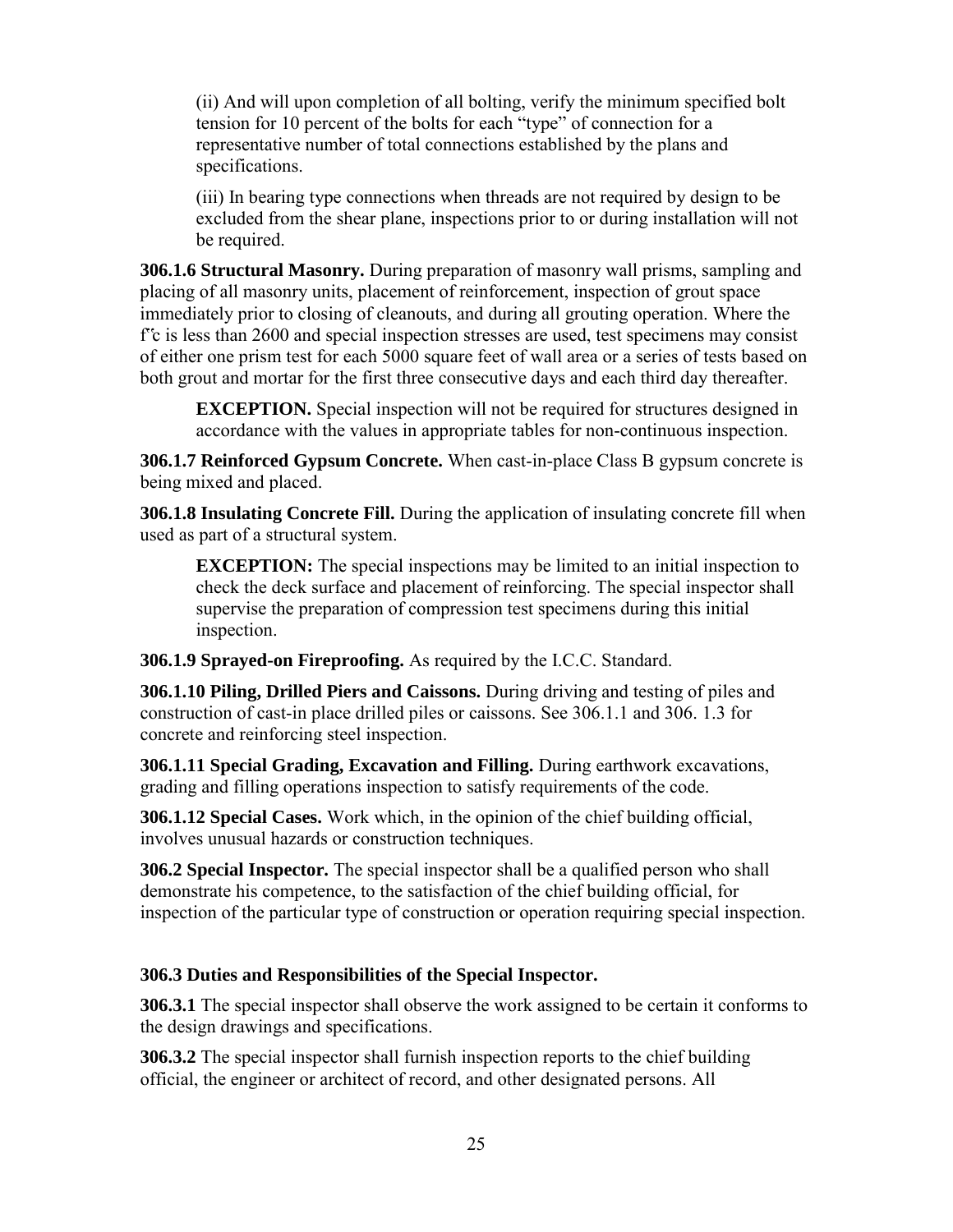discrepancies shall be brought to the immediate attention of the contractor for correction, then, if uncorrected, to the proper design authority and to the chief building official.

**306.3.3** The special inspector shall submit a final signed report stating whether the work requiring special inspection was, to the best of his knowledge, in conformance with the approved plans and specifications and the applicable workmanship provision of these codes.

**306.4 Waiver of Special Inspection.** The chief building official may waive the requirement for the employment of a special inspector if he finds that the construction is of minor nature.

**306.5 Periodic Special Inspection.** Some inspections may be made on a periodic basis and satisfy the requirements of continuous inspection, provided this periodic scheduled inspection is performed as outlined in the project plans and specifications and approved by the chief building official.

**306.6 Approved Fabricators.** Special inspections required by this section and elsewhere in the *Parker Technical Codes* shall not be required where the work is done on the premises of a fabricator registered and *approved* by the chief building official to perform such work without special inspection. The certificate of registration shall be subject to revocation by the chief building official if it is found that any work done pursuant to the approval is in violation of the *Parker Technical Codes*. The *approved* fabricator shall submit a Certificate of Compliance that the work was performed in accordance with the approved plans and specifications to the chief building official and to the engineer or architect of record. The *approved* fabricator"s qualifications shall be contingent on compliance with the following:

**306.6.1** The fabricator has developed and submitted a detailed fabrication procedural manual reflecting key quality control procedures which will provide a basis for inspection control of workmanship and the fabricator plant.

**306.6.2** Verification of the fabricator"s quality control capabilities, plant and personnel as outlined in the fabrication procedural manual shall be by an approved inspection or quality control agency.

**306.6.3** Periodic plant inspections shall be conducted by an approved inspection or quality control agency to monitor the effectiveness of the quality control program.

**306.6.4** It shall be the responsibility of the inspection or quality control agency to notify the approving authority in writing of any change to the procedural manual. Any fabricator approval may be revoked for just cause. Re-approval of the fabricator shall be contingent on compliance with quality control procedures during the past year.

# **SECTION 307. SITE MAINTENANCE.**

**307.** Job sites shall be kept clean and orderly at all times. If it becomes necessary for the Town of Parker to clean and/or haul debris or material from the site, after reasonable notice to do so, a reasonable sum for such services shall be charged to the permit holder, which sum will be payable at the time a Certificate of Occupancy is issued. Construction debris shall be stored in one general location on the site and shall be removed weekly by the permit holder or his agent.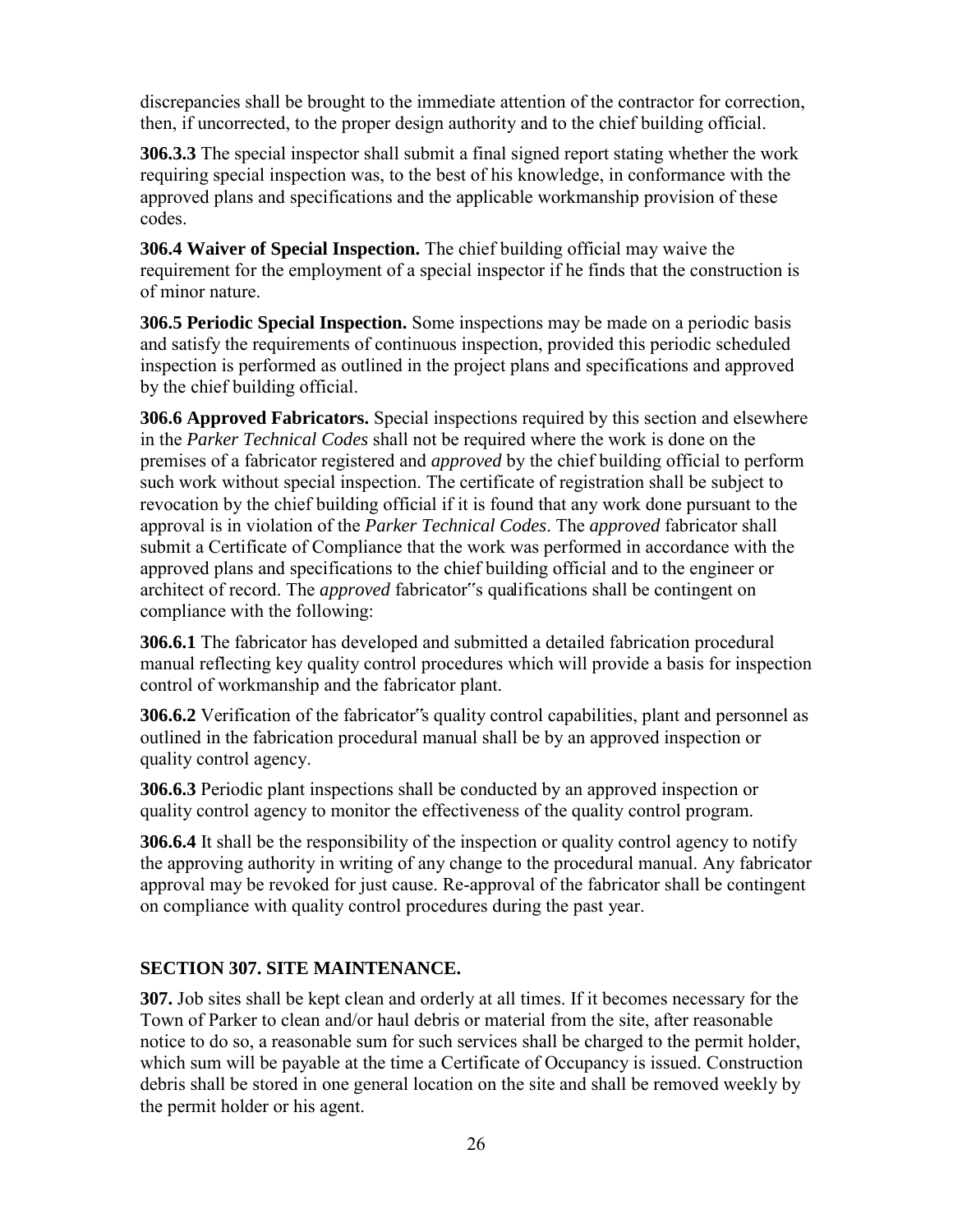# **SECTION 308. CONNECTION TO UTILITIES.**

**308.1 Energy Connections.** Persons shall not make connections from a source of energy, fuel or power to building service equipment which is regulated by the *Parker Technical Codes* and for which a permit is required by this code, until approved by the chief building official.

**308.2 Temporary Connections.** The chief building official may authorize the temporary connection of the building service equipment to the source of energy, fuel or power for the purpose of testing building service equipment, or for use under a temporary certificate of occupancy.

# **SECTION 309. CERTIFICATE OF OCCUPANCY.**

**309.1 Use or Occupancy.** Buildings or structures shall not be used or occupied nor shall a change in the existing occupancy classification of a building or structure or portion thereof be made until the chief building official has issued a certificate of occupancy therefore as provided herein.

Issuance of a certificate of occupancy shall not be construed as an approval of a violation of the provisions of the *Parker Technical Codes* or of other ordinances of the Town of Parker. Certificates presuming to give authority to violate or cancel the provisions of the *Parker Technical Codes* or of other ordinances of the Town of Parker shall not be valid.

**309.2 Change in Use.** Changes in the character or use of a building shall not be made except as specified in the *Parker Technical Codes*.

**309.3 Certificate Issued.** After the chief building official inspects the building or structure and finds no violations of the provisions of this code or other laws which are enforced by the Town of Parker, the chief building official shall issue a certificate of occupancy which shall contain the following:

1. The building permit number.

- 2. The address of the building.
- 3. The name and address of the owner.

4. A description of that portion of the building for which the certificate is issued.

5. A statement that the described portion of the building has been inspected for compliance with the requirements of this code for the group and division of occupancy and the use for which the proposed occupancy is classified.

6. The name of the chief building official.

**309.4 Temporary Certificate.** If the chief building official finds that substantial hazard will not result from occupancy of a building or portion thereof before the same is completed, a temporary certificate of occupancy for the use of a portion or portions of a building or structure may be issued prior to the completion of the entire building or structure.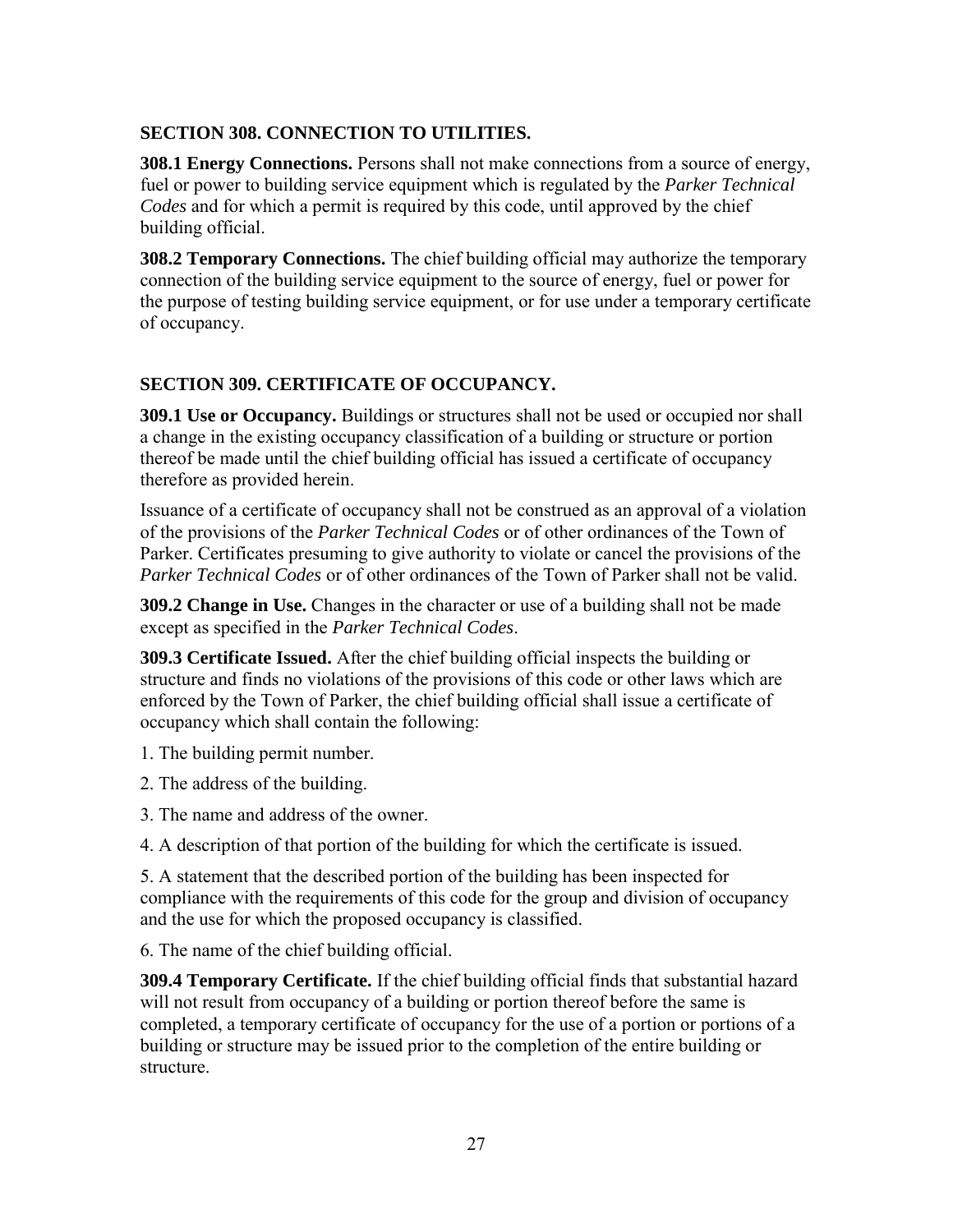**309.5 Posting.** The certificate of occupancy shall be posted in a conspicuous place on the premises and shall not be removed except by the chief building official.

**309.6 Revocation.** The chief building official may, in writing, suspend or revoke a certificate of occupancy issued under the provisions of this code when the certificate is issued in error, or on the basis of incorrect information, or when it is determined that the building or structure or portion thereof is in violation of an ordinance, regulation or the provisions of this code.

# **SECTION 310. FOUNDATION ONLY PERMITS**

**310.1 General.** A foundation permit for all occupancies may be issued prior to the issuance of the construction permit for the building provided:

**310.1.1** Drawings for the proposed superstructure containing sufficient detail relating to the design of the foundation or substructure are submitted to the chief building official. Complete calculations shall be submitted to validate the design of footings, caissons and all other structural elements.

**310.1.2** All approvals required (administrative review form) are obtained prior to the issuance of the permit.

**EXCEPTION:** The chief building official may allow foundation work to commence on R Occupancies prior to acceptance and approval of plans if he feels that no material changes will occur upon completion of the plans that will affect the construction commenced. Construction will not continue beyond the foundation work and the associated utility base work until released by the chief building official.

**310.2 Fee.** The fee charged at the time of issuance of the foundation only permit shall be based on the total valuation of the construction for the substructure and the superstructure, plus an additional 25 percent. See Table 3.1.

**310.3 Deviations.** Any deviation from the approved foundation permit drawings must be approved by the chief building official.

**310.4 Responsibility.** The contractor shall assume full responsibility for the installation of all utilities in the substructure. Any changes in design or construction to meet the requirements of the *Parker Technical Codes* for combined substructure and superstructure shall be the sole responsibility of the contractor. A permit issued under this Section shall not be construed, as approval for any portion of the structure not covered by the foundation permit.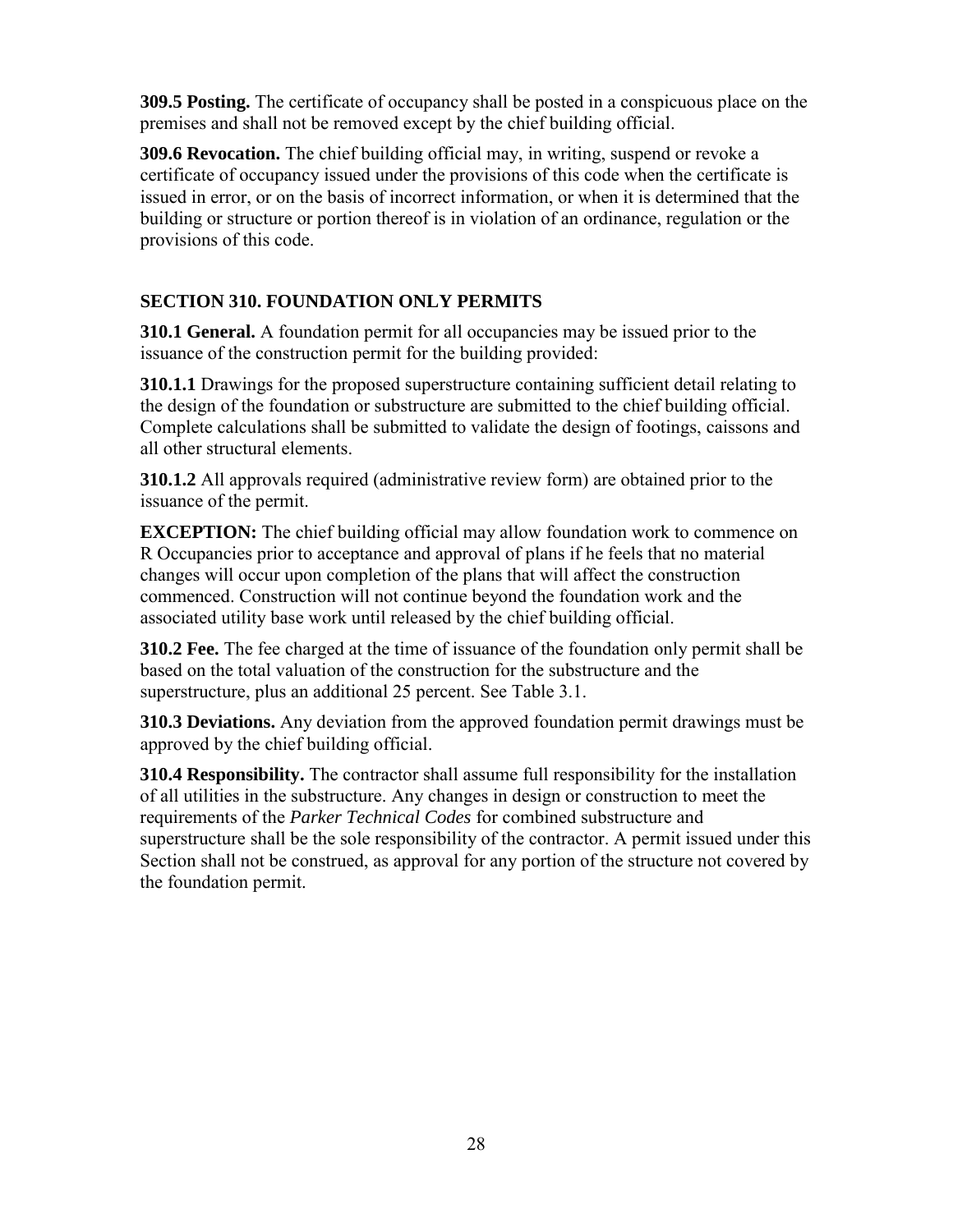### ORDINANCE NO.  $4.85.2$ , Series of 2011

### TITLE: A BILL FOR AN ORDINANCE TO AMEND SECTIONS 11.05.020. 11.05.050, 11.05.060 AND 11.05.080 OF THE PARKER MUNICIPAL CODE CONCERNING THE PARKER ELECTRICAL CODE

NOW, THEREFORE, BE IT ORDAINED BY THE TOWN COUNCIL OF THE TOWN OF PARKER, COLORADO, THAT:

Section 1. Section 11.05.020 of the Parker Municipal Code is amended to read as follows

### 11.05.020 National Electrical Code adopted.

Pursuant to Title 31, Article 16, Part 2, C.R.S., the National Electrical Code. 2011 Edition, as published by the National Fire Protection Association. One Batterymarch Park, Quincy, MA 02269, is hereby adopted by reference and incorporated into this Chapter as though fully set forth herein. Except as incorporated into this Chapter as though fully set forth herein. otherwise provided hereafter, such code is adopted in full, including the outline of contents, index and appendices contained therein.

Section 2. Section 11.05.050 of the Parker Municipal Code is amended to read as follows

### 11.05.050 Amendments.

The National Electrical Code, as adopted by this Chapter, is hereby amended as follows (article numbers correspond with those in the National Electrical Code): 1 1 Amendments.<br>
1 The National Electrical Code, as adopted by this Chapter, is hereby amended<br>
1 follows (article numbers correspond with those in the National Electrical<br>
1 Amend Article 110.26(A)(3), Height of Working

(1) Amend Article 110.26(A)(3), Height of Working Space, by the addition of a new subparagraph (1) and Fine Print Note (FPN) to read: The width of the working space shall include the wall space at the equipment

FPN: Increasingly, wall space above and below service equipment is used for cable, satellite, phone and other type of equipment. This leads to problems when additions to the service equipment are required

 $(2)$  Amend Figure 210.52 by revising the description to read: Determination of area behind sink. Small appliance outlets are not allowed behind a cooking appliance. 3 Amend Figure 210.52 by revising the description to read: Determination<br>3 Amend Figure 210.52 by revising the description to read: Determination<br>1 Amend Sink. Small appliance outlets are not allowed behind a cooking<br>3 Am

(3) Amend Article 210.52(B)(3), Kitchen Receptacle Requirements, by the addition of a new subparagraph (1) to read: There shall be no more than four (4) outlet openings on <sup>a</sup> residential kitchen small appliance branch circuit (2) Amend Figure 210.52 by revising the description to read: Determination area behind sink. Small appliance outlets are not allowed behind a cooking liance.<br>
(3) Amend Article 210.52(B)(3), Kitchen Receptacle Requirement

(4) Amend Article 220.14(I), Receptacle Outlets, by the addition of a new subparagraph  $(1)$  to read: For dwellings, general purpose outlets. The number of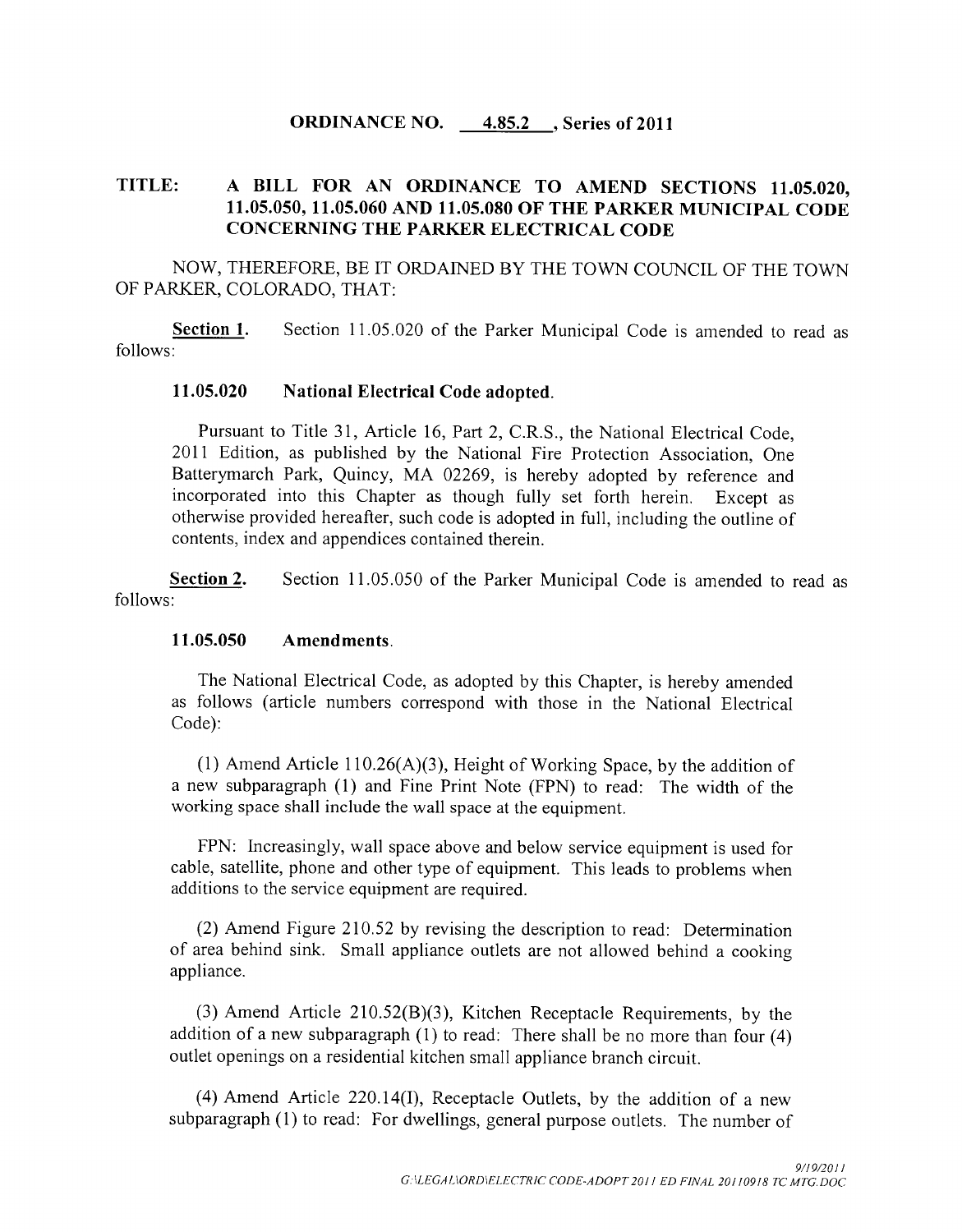outlets per circuit shall not exceed ten  $(10)$  on a 15-ampere circuit or thirteen  $(13)$ on a 20-ampere circuit.

Section 3. Section 11.05.060 of the Parker Municipal Code is amended to read as follows

### $11.05.060$  Violation; penalty.

In addition to the penalty provisions contained in the Code, any person who violates any of the provisions of this Chapter shall be guilty of <sup>a</sup> misdemeanor and, upon conviction thereof, shall be fined the sum of not more than four working any of the provisions of this chapter shart be guity of a misdemeation<br>and, upon conviction thereof, shall be fined the sum of not more than four<br>hundred ninety-nine dollars (\$499.00) for each such violation. Each violation continues after due notice has been served shall be deemed a separate offense

Section 4. Section 11.05.080 of the Parker Municipal Code is amended to read as follows

#### $11.05.080$  Effective date.

The ordinance codified in this Chapter shall take effect on November 1, 2011.

Section 5. Safety Clause. The Town Council hereby finds, determines and declares that this Ordinance is promulgated under the general police power of the Town of Parker, that it is promulgated for the health, safety and welfare of the public, and that this Ordinance is necessary for the preservation of health and safety and for the protection of public convenience and welfare. The Town Council further determines that the Ordinance bears a rational relation to the proper legislative object sought to be obtained. The Town Council further finds that the publication of an agenda that contains the title to this Ordinance in <sup>a</sup> newspaper of local circulation prior to first and second reading of this Ordinance creates <sup>a</sup> financial burden on the Town and that the title to this Ordinance was posted in two public places two days before the Town and that the title to this Ordinance was posted in two public places two days before t<br>Town Council meeting as provided by Section 7.5e. of the Town of Parker Home Rule Charter.

Section 6. Severability. If any clause, sentence, paragraph or part of this Ordinance or the application thereof to any person or circumstances shall for any reason be adjudged by <sup>a</sup> court of competent jurisdiction invalid, such judgment shall not affect application to other persons or circumstances

Section 7. This Ordinance shall become effective ten (10) days after final publication  $\lambda$ 

| publication. |                                                                                                                                                            |
|--------------|------------------------------------------------------------------------------------------------------------------------------------------------------------|
| 2011         | INTRODUCED AND PASSED ON FIRST-READING this $\mathcal{L}^{\mathcal{U}^{\mathcal{U}}}_{\mathcal{U}}$ day of $\mathcal{L}_{\ell}$ ( <i>Leg Tember</i> )<br>. |

David Casiano, Mayor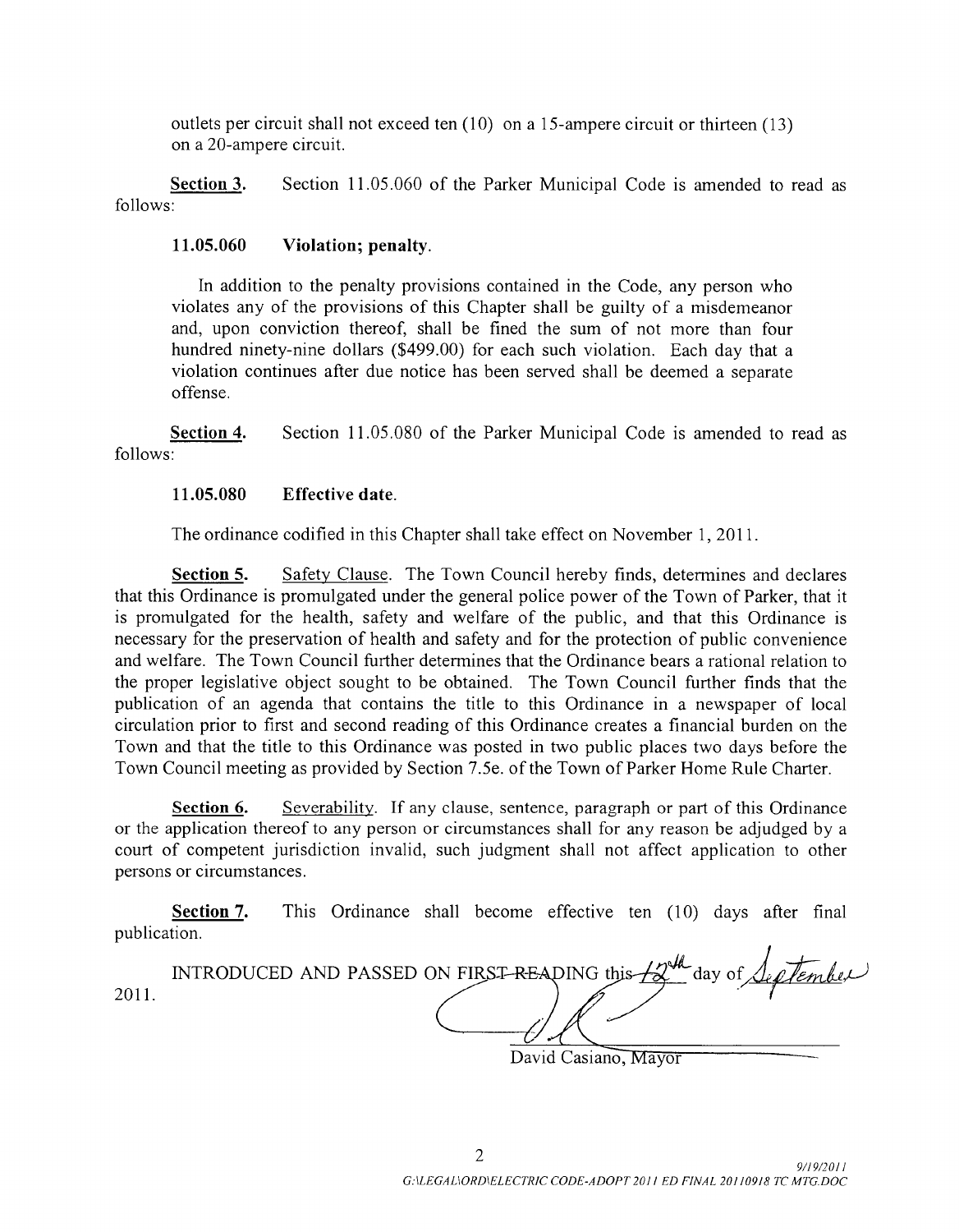ATTEST k. ax Carol Baumgartner, Town Clerk

2011 alt ADOPTED ON SECOND AND FINAL READING this  $\sqrt{9}^{\frac{1}{2}}$  day o

David Casiano, Mayor

ATTEST: he.

Carol Baumgartner, Town Clerk

 $APRROVED AS JO FORM:$ James S. Maloney, Town Attorney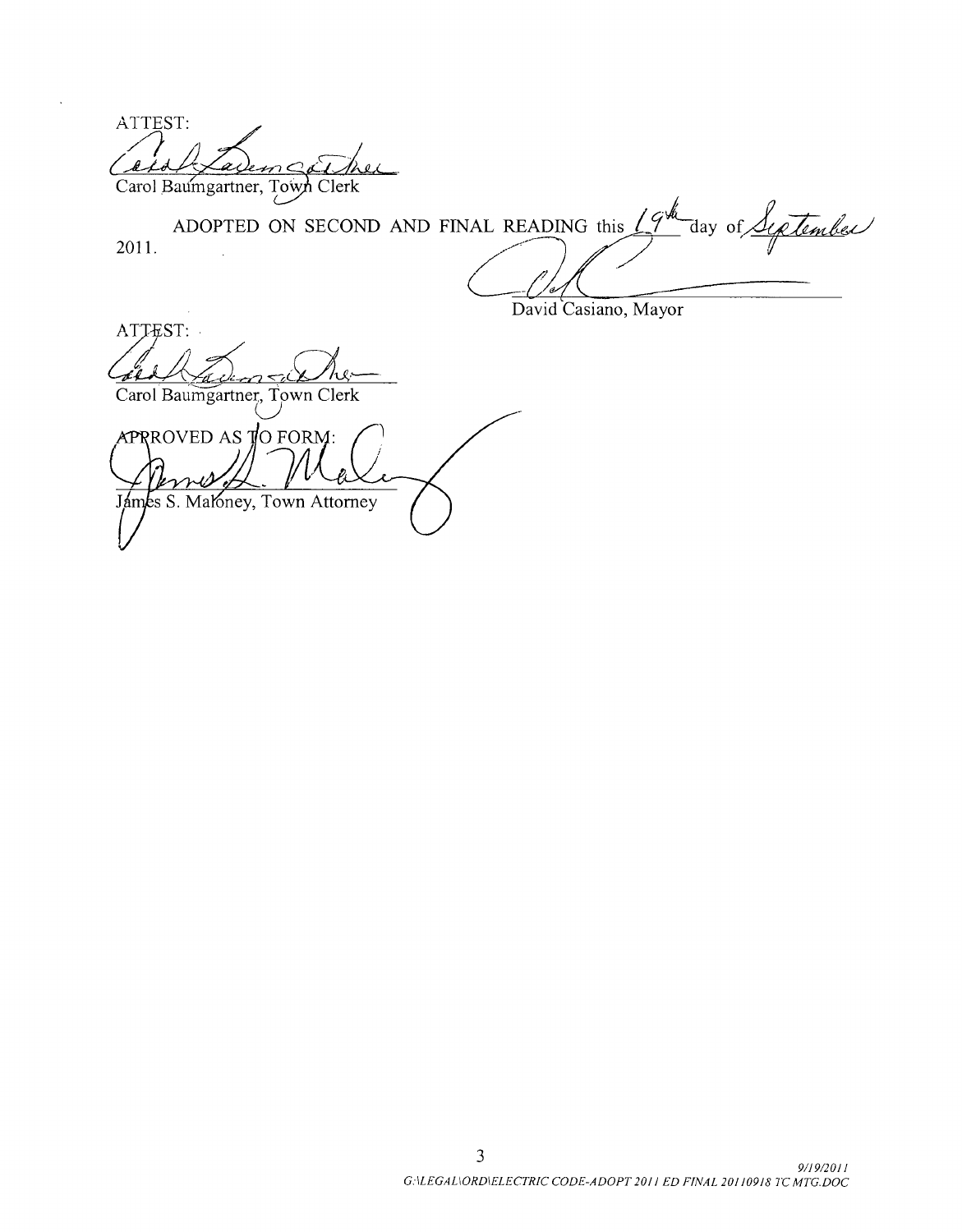#### ORDINANCE NO. 4.92.2 , Series of 2012

## TITLE: A BILL FOR AN ORDINANCE TO AMEND SECTIONS 11.03.020, 11. 03. 050, 11. 03. 060 AND 11. 03.080 OF THE PARKER MUNICIPAL CODE CONCERNING THE PARKER BUILDING CODE

NOW, THEREFORE, THE TOWN COUNCIL OF THE TOWN OF PARKER, COLORADO, ORDAINS:

Section 1. Section 11.03.020 of the Parker Municipal Code is amended to read as follows:

#### 11. 03. 020 International Building Code adopted.

Pursuant to Section 7.7 of the Town of Parker Home Rule Charter, the International Building Code, 2012 Edition, as published by the International Code Council (ICC), 500 New Jersey Avenue, NW, 6<sup>th</sup> Floor, Washington, DC 20001 is adopted by reference and incorporated into this Chapter as though fully set forth herein. Except as otherwise provided hereafter, such code is adopted in full, including the outline of contents, index and appendices contained therein.

Section 2. Section 11.03.050 of the Parker Municipal Code is repealed in its entirety and readopted to read as follows:

#### 11.03.050 Amendments.

The International Building Code, as adopted by this Chapter, is amended as follows ( section numbers correspond with those in the International Building Code):

1) Delete all Appendix Chapters.

 $(2)$  Amend Section 101.1, Title, to read:

"101.1 Title. These regulations shall be known as the Parker Building Code, hereinafter referred to as the 'code:"

 $(3)$  Sections 101.2, 101.2.1 and 101.3 remain unchanged.

4) The remainder of Chapter <sup>1</sup> of the code, entitled " Scope and Administration," is deleted in its entirety (see Parker Administrative Code contained in Chapter 11. <sup>01</sup> of the Parker Municipal Code)

5) Amend Section 1608.2, Ground snow loads, to read:

"1608.2 Ground snow loads. The ground snow load within the Town of Parker shall be <sup>a</sup> minimum of 30 pounds per square foot for calculating roof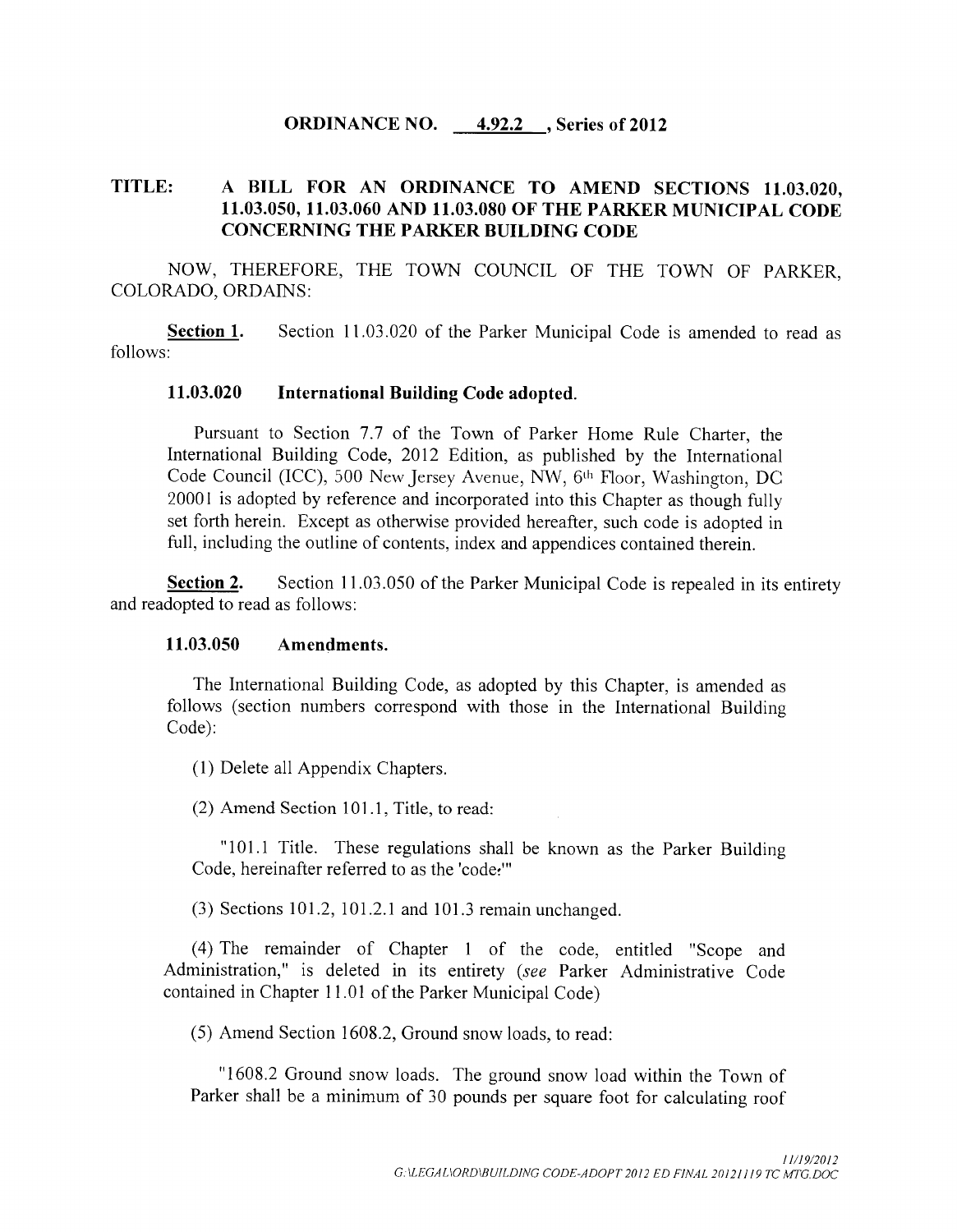drifting. Snow load for roofs shall be <sup>30</sup> pounds per square foot minimum, plus drifting."

 $(6)$  Amend Section1609.3, Basic wind speed, by the addition of the following:

Figure 1609A equals 115 miles per hour Figure 1609B equals 120 miles per hour Figure 1609C equals 105 miles per hour

7) Amend Subsection 1609.4. 3, Exposure categories, Exposure C, to read:

Exposure C shall be used for the design of all structures in the Town of Parker."

8) Amend Section 3109, Swimming Pool Enclosures and Safety Devices, to read:

"3109.1 General. Swimming pools shall comply with the Parker Pool and Spa Code."

The remainder of the Section is deleted.

9) Amend Chapter 31 to add a new Section 3112, Manufactured housing, to read:

Manufactured housing constructed in accordance with standards other than those set forth in this ordinance may be erected in approved locations. The site constructed foundation, porches, decks, utilities and other functions must meet the standards set forth in this and other related ordinances. Permits may be issued for these elements of the building; however, a certificate of occupancy will not be issued as the conformance with the Town's standards of the manufactured home is not known to the department. No additions shall be made to a manufactured home unless said addition meets the standards set forth in this ordinance."

10) Amend Chapter 34, Existing Structures, to read:

"3401.1 Scope. The *alteration, repair, addition* and change of occupancy of existing buildings and structures may comply with the Parker Existing Building Code."

The remainder of the Chapter is deleted.

Section 3. Section 11.03.060 of the Parker Municipal Code is amended to read as follows: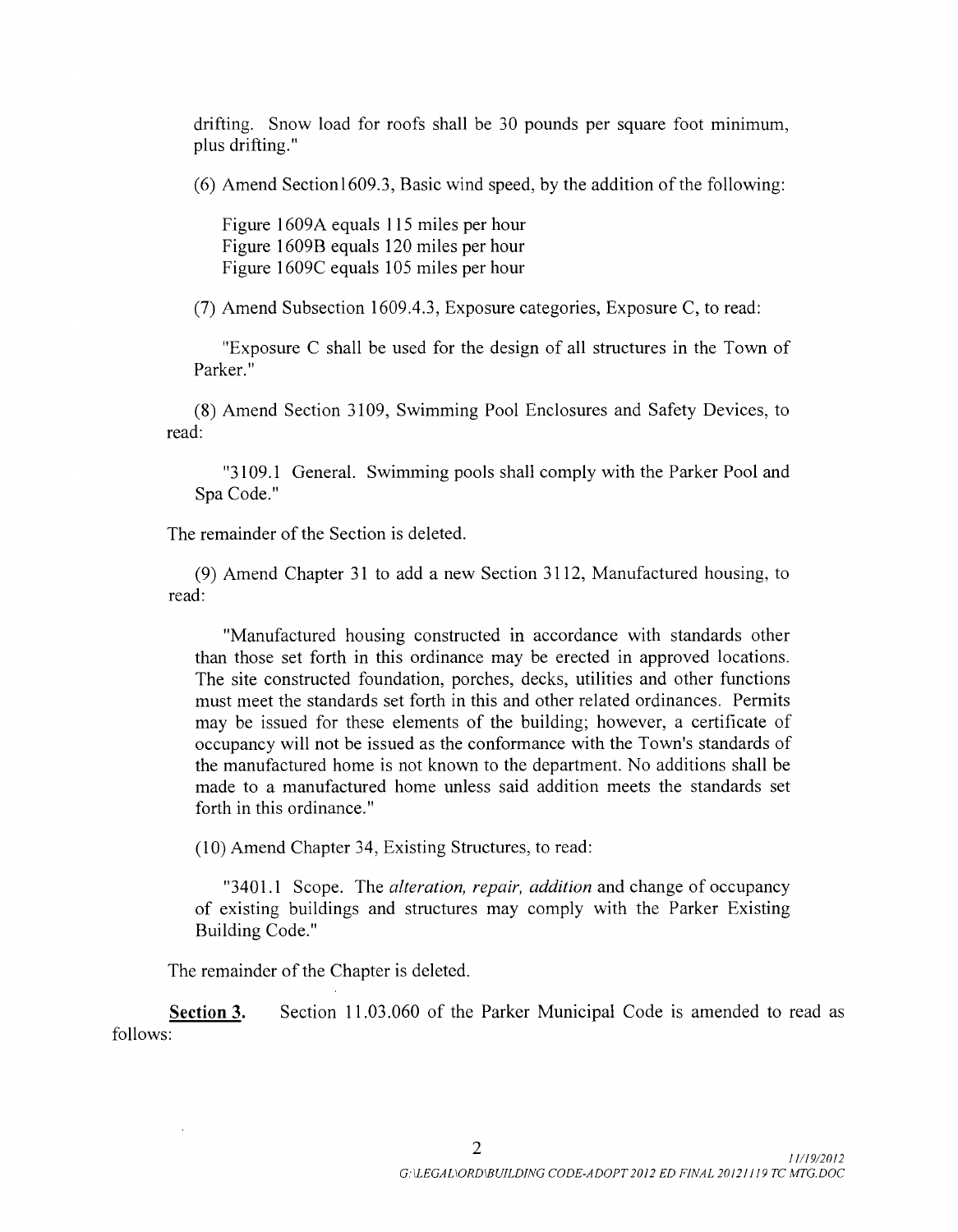#### 11.03.060 Violation; penalty.

In addition to the penalty provisions contained in the Parker Building Code, any person who violates any of the provisions of this Chapter shall be guilty of <sup>a</sup> misdemeanor and, upon conviction thereof, shall be fined the sum of not more than four hundred ninety -nine dollars (\$ 499.00) for each such violation. Each day that a violation continues after due notice has been served shall be deemed a separate offense.

Section 4. Section 11.03.080 of the Parker Municipal Code is amended to read as follows:

#### 11. 03. 080 Effective date.

The ordinance codified in this Chapter shall take effect on January 1, 2013

Section 5. Safety Clause. The Town Council hereby finds, determines and declares that this Ordinance is promulgated under the general police power of the Town of Parker, that it is promulgated for the health, safety and welfare of the public, and that this Ordinance is necessary for the preservation of health and safety and for the protection of public convenience and welfare. The Town Council further determines that the Ordinance bears a rational relation to the proper legislative object sought to be obtained. The Town Council further finds that the publication of an agenda that contains the title to this Ordinance in <sup>a</sup> newspaper of local circulation prior to first and second reading of this Ordinance creates <sup>a</sup> financial burden on the Town and that the title to this Ordinance was posted in two public places two days before the Town Council meeting as provided by Section 7. 5e. of the Town of Parker Home Rule Charter.

Section 6. Severability. If any clause, sentence, paragraph or part of this Ordinance or the application thereof to any person or circumstances shall for any reason be adjudged by a court of competent jurisdiction invalid, such judgment shall not affect application to other persons or circumstances.

Section 7. This Ordinance shall become effective ten (10) days after final publication.

|      | INTRODUCED AND PASSED ON FIRST READING this |  | day of $//\mathcal{QUM}$ |
|------|---------------------------------------------|--|--------------------------|
| 2012 |                                             |  |                          |

asiano. Mavor

ATTEST: Baumgartner/ Town Glerk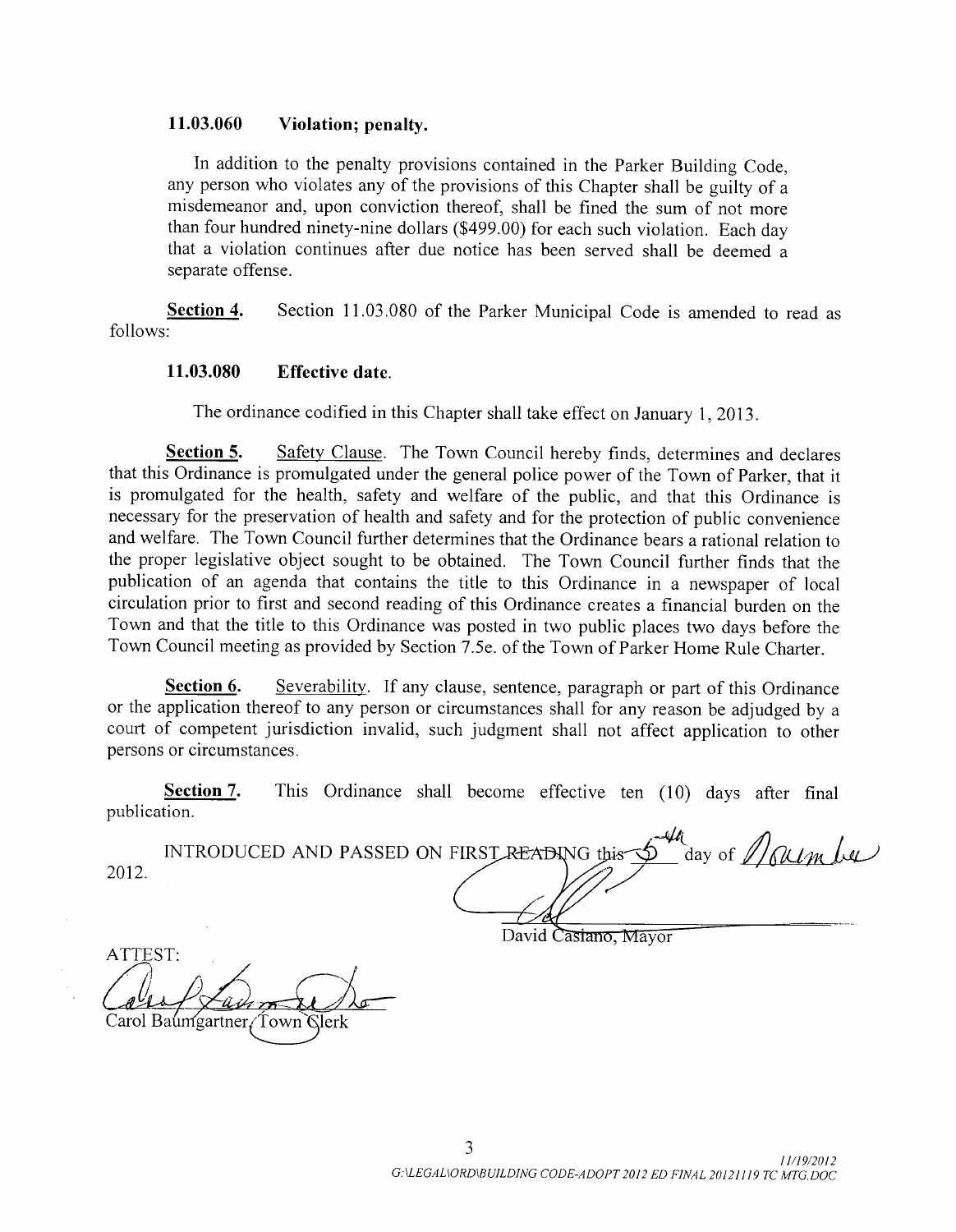ADOPTED ON SECOND AND FINAL READING this  $19^{\frac{1}{10}}$  day of  $10$  lember 2012.

David Casiano, Mayor

ATTEST: Carol Baumgartner, Town Clerk

APPROVED AS TO FORM:  $\ell$  and  $\ell$ James S. Maloney, Town Attorney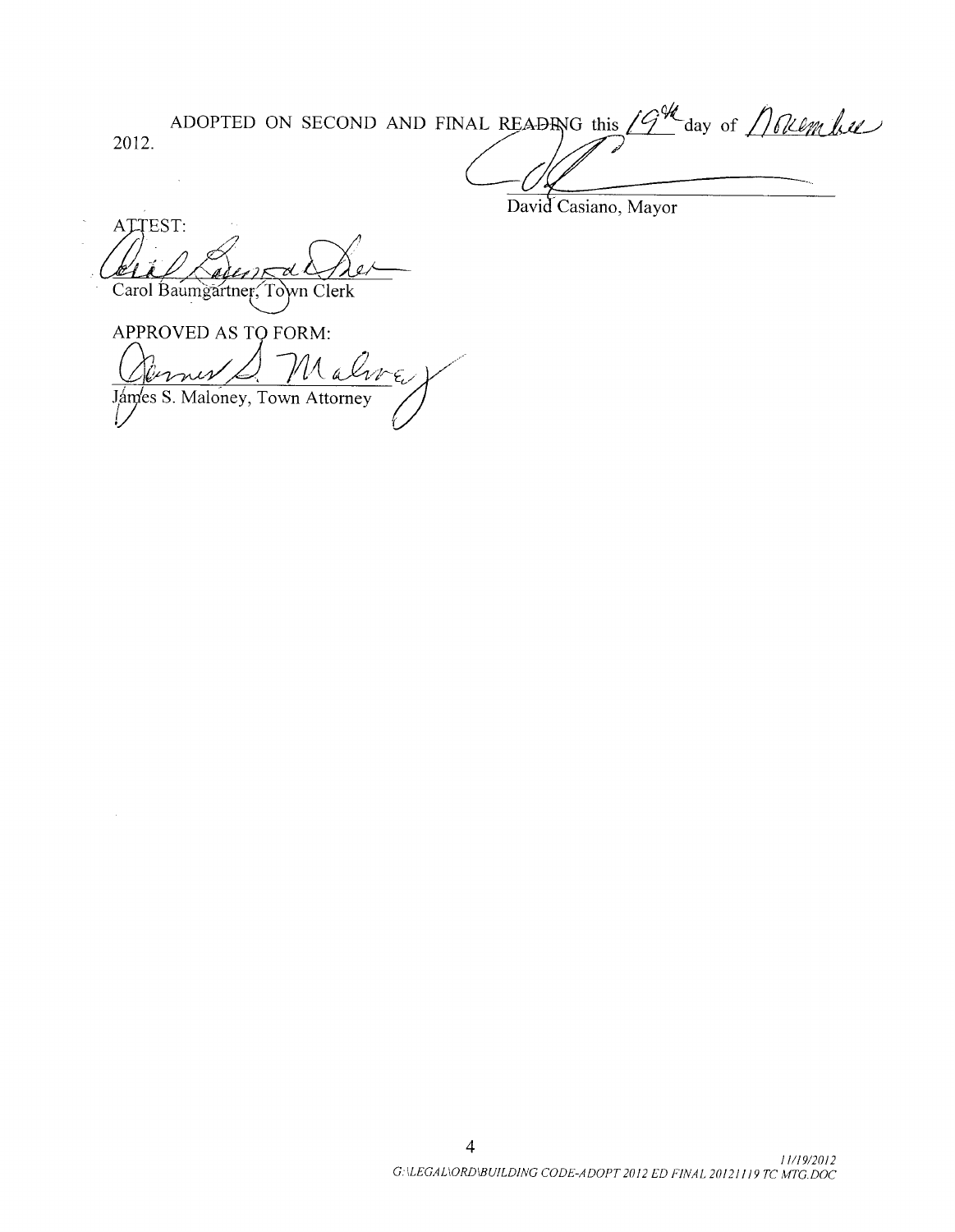#### ORDINANCE NO.  $4.91.3$ , Series of 2012

# TITLE: A BILL FOR AN ORDINANCE TO AMEND SECTIONS 11. 02.020, 11. 02.050, 11. 02.060 AND 11. 02.080 OF THE PARKER MUNICIPAL CODE CONCERNING THE PARKER RESIDENTIAL CODE FOR ONE- AND TWO-FAMILY DWELLINGS BUILDING CODE

NOW, THEREFORE, BE IT ORDAINED BY THE TOWN COUNCIL OF THE TOWN OF PARKER, COLORADO, THAT:

Section 1. Section 11.02.020 of the Parker Municipal Code is amended to read as follows:

#### 11. 02.020 International Residential Code adopted.

Pursuant to Section 7.7 of the Town of Parker Home Rule Charter, the International Residential Code for One- and Two-Family Dwellings, 2012 Edition, as published by the International Code Council (ICC), 500 New Jersey Avenue, NW,  $6<sup>th</sup>$  Floor, Washington, DC 20001, is adopted by reference and incorporated into this Chapter as though fully set forth herein. Except as otherwise provided hereafter, such code is adopted in full, including the outline of contents, index and appendices contained therein.

Section 2. Section 11.02.050 of the Parker Municipal Code is repealed in its entirety and readopted to read as follows:

#### 11. 02.050 Amendments.

The International Residential Code for One- and Two - Family Dwellings, as adopted by this Chapter, is amended as follows (section numbers correspond with those in the International Residential Code for One- and Two-Family Dwellings):

Q. 1) Delete Appendix Chapters A, B, C, D, E, F, H, I, J, K, L, N, 0, P and

 $(2)$  Amend Section R101.1, Title, to read:

"R101.1 Title. These provisions shall be known as the Parker Residential Code for One- and Two - Family Dwellings Building Code, and shall be cited as such and will be referred to herein as this 'code. '

 $(3)$  Sections R101.2, Scope, and R101.3, Intent, remain unchanged

4) The remainder of Chapter <sup>1</sup> of the Code, entitled " Scope and Administration," is deleted in its entirety ( see Parker Administrative Code contained in Chapter 11. 01 of the Parker Municipal Code).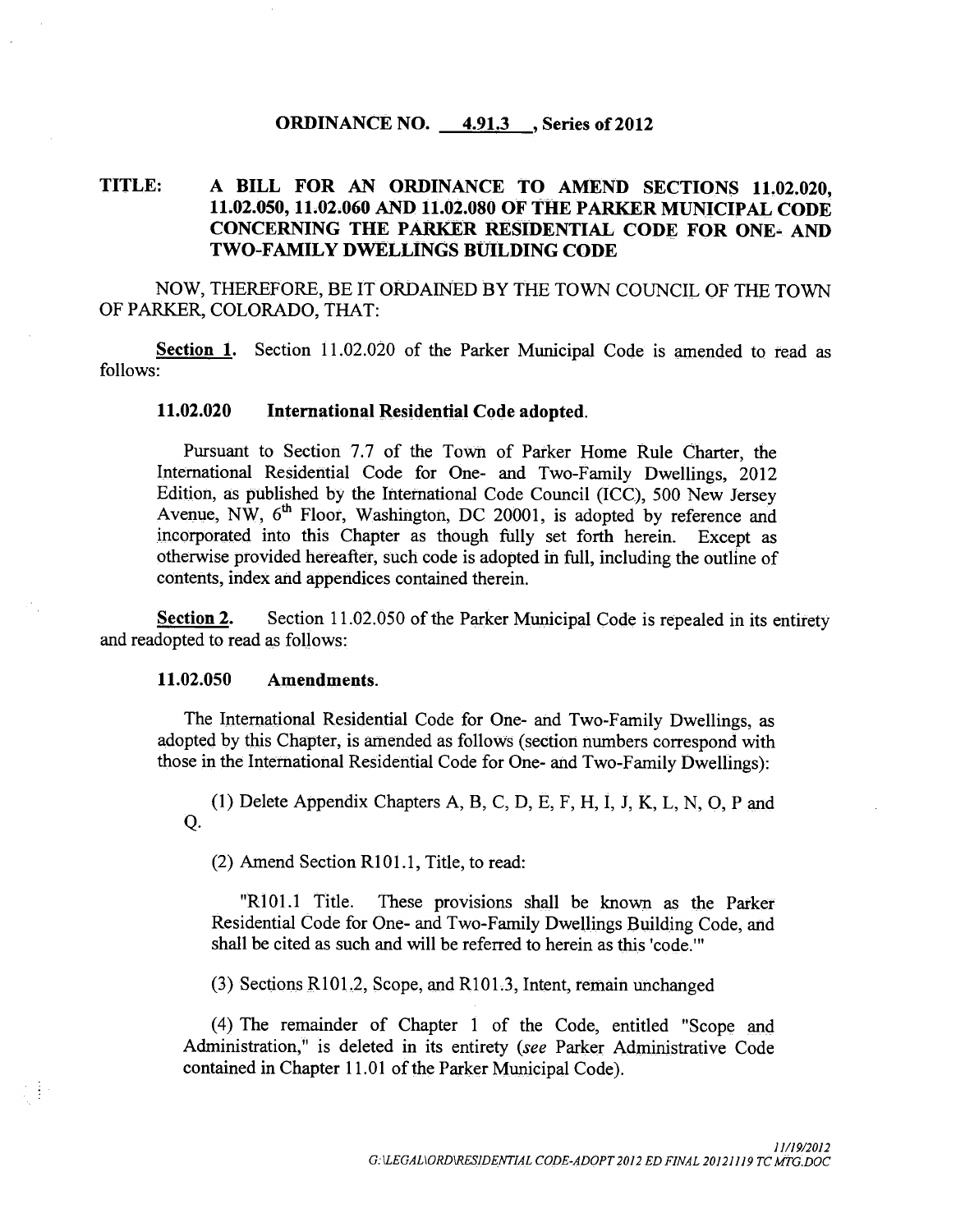## (5) Delete Table R301.2(1), Climatic and Geographic Design Criteria, including footnotes, and replace with:

# CLIMATIC AND GEOGRAPHIC DESIGN CRITERIA

"TABLE R301.2(1)

|                                             | "WIND DESIGN                            |                                      | SUBJECT TO DAMAGE FROM                                  |                   |                                      |                       |                                               |                                                       |                                      |                                               |                                                   |
|---------------------------------------------|-----------------------------------------|--------------------------------------|---------------------------------------------------------|-------------------|--------------------------------------|-----------------------|-----------------------------------------------|-------------------------------------------------------|--------------------------------------|-----------------------------------------------|---------------------------------------------------|
| <b>GROUND</b><br><b>SNOW</b><br><b>LOAD</b> | (SPEED <sup>d</sup><br>(mph)            | <b>TOPOGRAPHIC</b><br><b>EFFECTS</b> | <b>SEISMIC</b><br><b>DESIGN</b><br>.<br><b>CATEGORY</b> | <b>WEATHERING</b> | <b>FROST</b><br>LINE<br><b>DEPTH</b> | c<br><b>TERMITE</b>   | <b>WINTER</b><br><b>DESIGN</b><br><b>TEMP</b> | <b>ICE BARRIER</b><br>UNDERLAYMENT<br><b>REOUIRED</b> | <b>FLOOD</b><br>HAZARDS <sup>P</sup> | <b>AIR</b><br><b>FREEZING</b><br><b>INDEX</b> | <b>MEAN</b><br><b>ANNUAL</b><br>TEMP <sup>.</sup> |
|                                             | $90(3 -$<br>second<br>gust)<br>Exposure |                                      |                                                         |                   |                                      |                       |                                               |                                                       | Adopted<br>9/30/2005 Class           |                                               |                                                   |
| 30 lbs.                                     | c.                                      | NO                                   |                                                         | <b>SEVERE</b>     | 36"                                  | Slight to<br>Moderate | $-3°F$                                        | NO.                                                   | NFIP# 080310                         | 867                                           | 48.1°                                             |

For SI: 1 pound per square foot  $= 0.0479$  kPa, 1 mile per hour  $= 0.447$  m/s.

e Weathering may require a higher strength concrete or grade of masonry than necessary to satisfy the structural requirements of this code. The weathering column shall be filled in with the weathering index (*i.e.*, negligible, moderate or severe) for concrete as determined from the weathering Probability Map [Figure R301.2(3)]. The grade of masonry units shall be determined from ASTM C 34, C 55, C 62, C 73, C 90, C 129, C 145, C 216 or C 652.

The frost line depth may require deeper footings than indicated in Figure R403.1(1). The jurisdiction shall fill in the frost line depth column with the minimum depth of footing below finish grade. frost line depth column with the minimum depth of footing below finish grade.

The jurisdiction shall fill in this part of the table to indicate the need for protection depending on whether there has been <sup>a</sup> history of local subterranean termite damage. been <sup>a</sup> history of local subterranean termite damage.

The jurisdiction shall fill in this part of the table with the wind speed from the basic wind speed map<br>Figure 0.001.2001.2001 riguleRS01.2(4). While exposure category shall be determined on a site-specific basis in accordance with Section R301. 2. 1. 4. R301. 2. 1. 4.

The outdoor design dry-bulb temperature shall be selected from the columns of 971/2-percent values for winter from Appendix D of the International Plumbing Code. Deviations from the Appendix D temperatures shall be permitted to reflect local climates or local weather experience as determined by the building official. reflect local climates or local weather experience as determined by the building official.

<sup>1</sup> The jurisdiction shall fill in this part of the table with the seismic design category determined from Section R301. 2. 2. 1. R301. 2. 2. 1.

In the jurisdiction shall fill in this part of the table with: (a) the date of the jurisdiction's entry into the National Flood Insurance Program (date of adoption of the first code or ordinance for management of flood hazard areas); (b) the date(s) of the Flood Insurance Study; and (c) the panel numbers and dates of all currently effective FIRMs and FBFMs or other flood hazard map adopted by the authority having jurisdiction, as amended. or other flood hazard map adopted by the authority having jurisdiction, as amended.

In accordance with Sections R905.2.7.1, R905.4.3.1, R905.5.3.1, R905.6.3.1, R905.7.3.1 and R905.8.3.1, where there has been a history of local damage from the effects of ice damming, the jurisdiction shall fill in this part of the table with 'YES.' Otherwise, the jurisdiction shall fill in this part of the table with 'NO.

The jurisdiction shall fill in this part of the table with the 100-year return period air freezing index (BF-days) from Figure R403.3(2) or from the 100-year (99%) value on the National Climatic Data Center data table 'Air Freezing Index- USA Method ( Base 32 ° Fahrenheit)' at www. ncdc. noaa. gov / fpsf. html. Index- USA Method ( Base 32 ° Fahrenheit)' at www. ncdc. noaa. gov / fpsf. html.

The jurisdiction shall fill in this part of the table with the mean annual temperature from the National Climatic Data Center data table 'Air Freezing Index-USA Method (Base 32°Fahrenheit)' at www.ncdc.noaa.gov/fpsf.html.

In accordance with Section R301.2.1.5, where there is local historical data documenting structural damage to buildings due to topographic wind speed-up effects, the jurisdiction shall fill in this part of the table with 'YES. Otherwise, the jurisdiction shall indicate ' NO' in this part of the table." Otherwise, the jurisdiction shall indicate ' NO' in this part of the table."

 $\mathcal{L}_{\mathcal{M}}$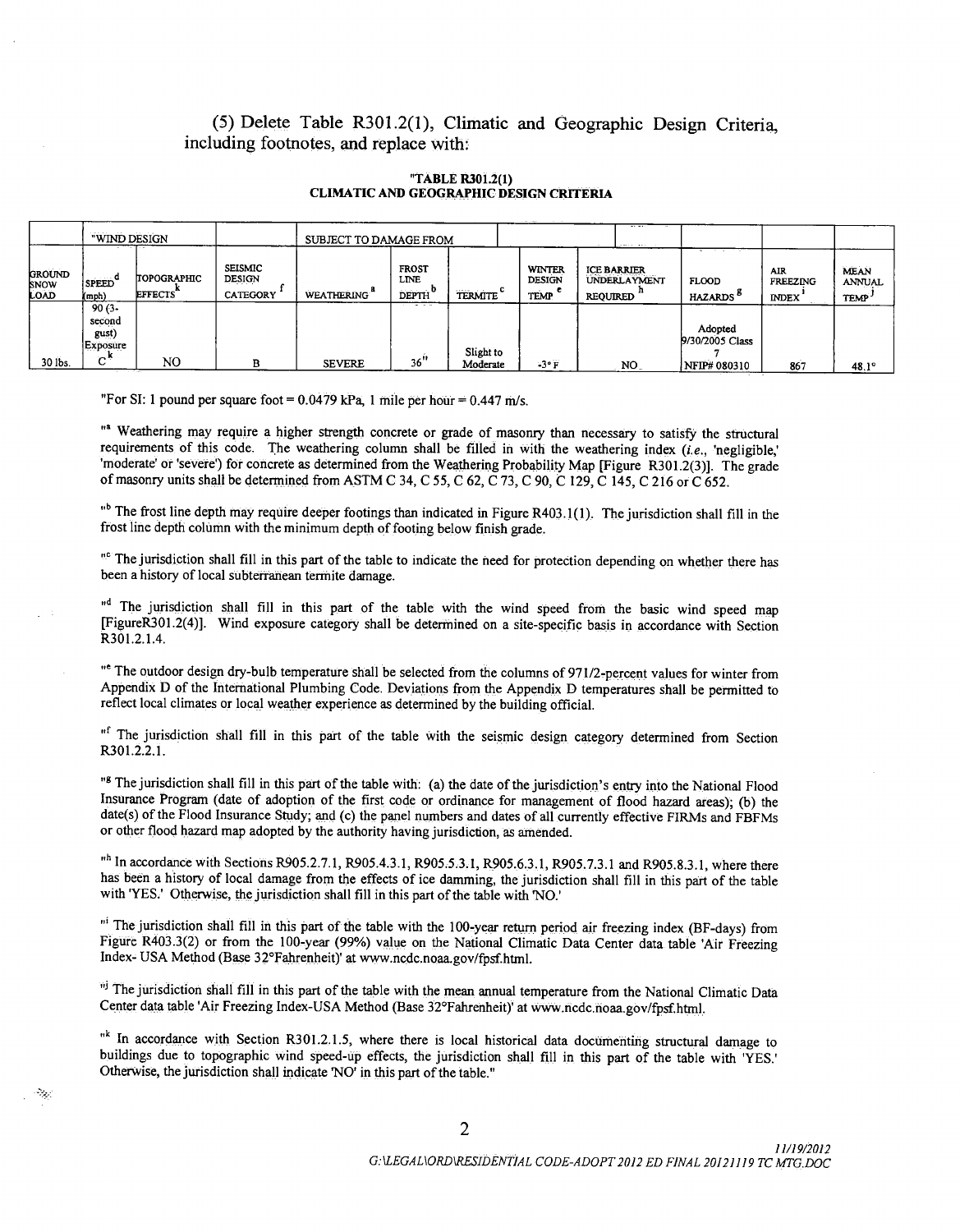## 6) Delete Table R302. 1, Exterior Walls, and replace with:

| "EXTERIOR WALL |                             | <b>MINIMUM</b>                         | <b>MINIMUM FIRE</b><br><b>SEPARATION</b> |
|----------------|-----------------------------|----------------------------------------|------------------------------------------|
| <b>ELEMENT</b> |                             | FIRE-RESISTANCE RATING                 | <b>DISTANCE</b>                          |
| Walls          | (Fire-resistance rated)     | hour with exposure from both sides     | $\leq$ 5 feet $^1$                       |
|                | (Not fire-resistance rated) | 0 hours                                | $\geq$ 5 feet $^1$                       |
| Projections    | (Fire-resistance rated)     | 1 hour on the underside                | $\geq$ 2 feet and < 5 feet               |
|                | (Not fire-resistance rated) | 0 hours                                | $\geq$ 5 feet <sup>2</sup>               |
|                | Not allowed                 | N/A                                    | $\leq$ 3 feet                            |
| Openings       | 25% Maximum of Wall Area    | 0 hours                                | $\geq$ 3 feet and < 5 feet               |
|                | Unlimited                   | 0 hours                                | $\geq$ 5 feet                            |
| Penetrations   | All                         | Comply with Section R302.4             | $<$ 3 feet                               |
|                |                             | None required<br><b>Second Control</b> | $\geq$ 3 feet                            |

#### "TABLE R302.1 EXTERIOR WALLS

 $N/A = Not Applicable.$ 

<sup>11</sup> Fire separation distance of 3 feet can be used if the exterior wall cladding and trim is of non combustible material (refer to section R202 for definition of noncombustible).

 $12$  Fire separation distance of 3 feet can be used if the soffit cladding and facia board is of non combustible material (refer to section R202 for definition of noncombustible)."

7) Amend the Exception to Section R302.2, Townhouses, to read:

Exception: A common 2 -hour ..."

The remainder is unchanged.

8) Amend Section R302.2.4, Structural independence, by deleting Exception #5 and replacing it with:

"5. Townhouses separated by a common 2-hour fire-resistance-rated wall as provided in Section R302.2."

9) Amend the Exceptions to Section R303. 1, Habitable rooms, as follows:

Add Exception #4 to read:

4. All habitable rooms in basements of R occupancies shall be provided with aggregate glazing area of not less than 4 percent of the floor area of such rooms. Natural ventilation shall be through windows, doors, louvers or other approved openings to the outdoor air. Such openings shall be provided with ready access or shall otherwise be readily controllable by the building occupants. The minimum openable area to the outdoors shall be <sup>2</sup> percent of the floor area being ventilated."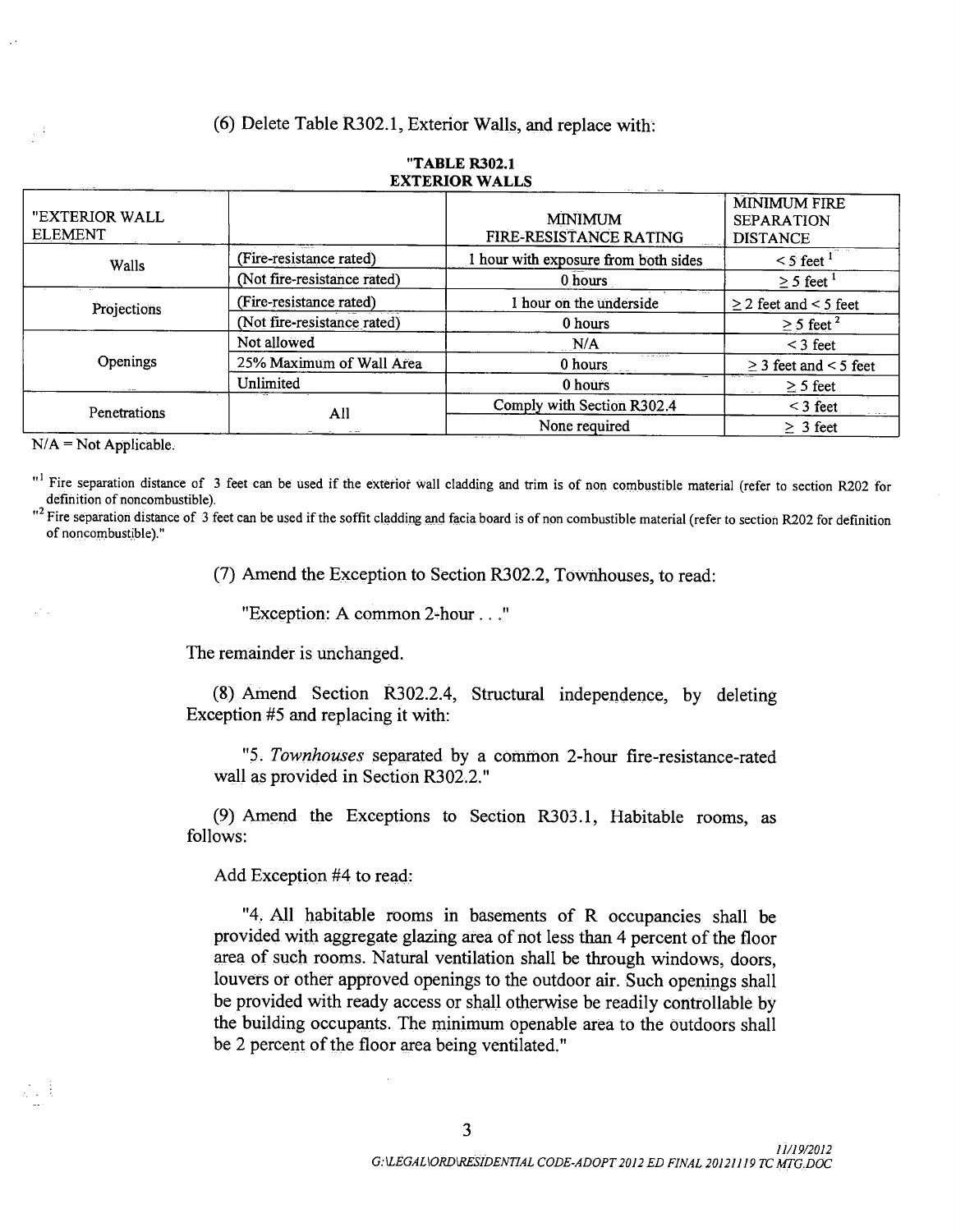10) Delete Section R303. 3, Bathrooms, and replace with:

"R303.3 Bathrooms. Bathrooms, water closet compartments and other similar rooms shall be provided with <sup>a</sup> local exhaust system. The minimum local exhaust rates shall be determined in accordance with Section M1507. Exhaust air from the space shall be exhausted directly to the outdoors."

11) Amend the first sentence of Section R303. 9, Required heating, by removing "68° F (20°C)" and replacing it with "70° F (21°C)."

12) Amend the Exception to Section R310. 1, Emergency escape and rescue required, to read:

Exception: Basements and habitable attics ..."

The remainder is unchanged.

13) Delete the Exception to Section R310. 1. 1, Minimum opening area.

14) Amend Section R310.2, Window wells, by adding the following Exception to read:

"Exception: In basements of existing R-3 (one- or two-family dwellings) occupancies, egress window wells may have <sup>a</sup> minimum horizontal projection of 24 inches (610 mm) and must be the full width of the window. If <sup>a</sup> ladder is required in the window well, the ladder must be installed such that is does not interfere with or be in front of the operable side of the window."

15) Delete Section R313, Automatic Fire Sprinkler Systems, in its entirety.

16) Amend Section R315. 1, Carbon monoxide alarms, to read:

"R315.1 Carbon monoxide alarms. For new construction, an approved carbon monoxide alarm shall be installed within fifteen feet (15') of the entrance to each bedroom in *dwelling units* within which fuel-fired appliances are installed and in dwelling units that have attached garages."

17) Add an Exception to Section R315.3, Where required in existing dwellings, to read

Exception: Work involving the exterior surfaces of dwellings, such as the replacement of roofing or siding, or the addition or replacement of windows or doors, or the addition of <sup>a</sup> porch or deck, are exempt from the requirements of this Section."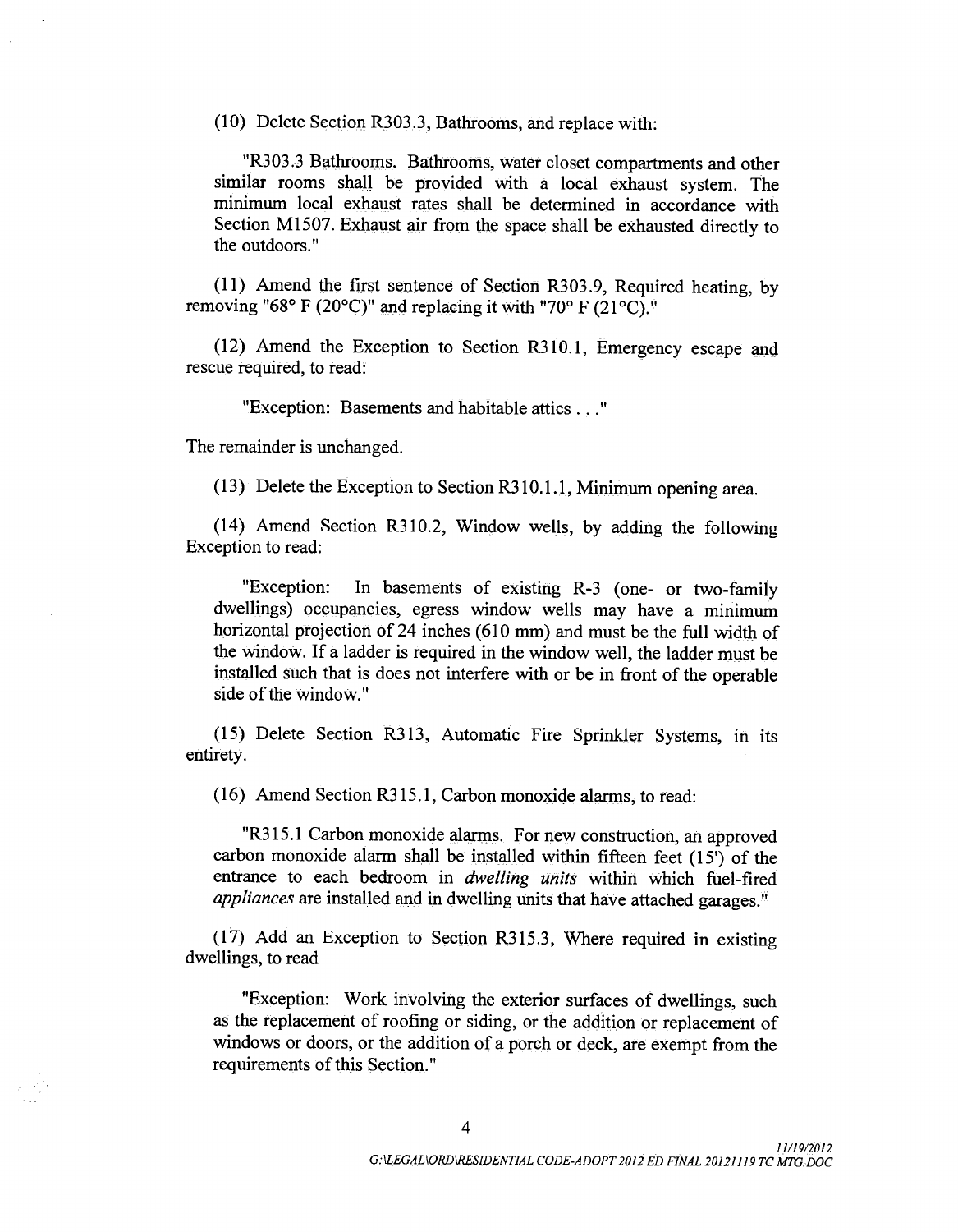18) Amend the second and third sentences of Section R408. 1, Ventilation, by inserting "(min. 10 mill in thickness or a cross laminated 3.5) mills in thickness)" after "Class 1 vapor retarder."

19) Amend the first sentence of Section R408. 3, Unvented crawl space, by inserting "(min.10 mill in thickness or a cross laminated 3.5 mills in thickness)" after "Class 1 vapor retarder."

(20) Amend Section R501.3, Fire protection of floors, by amending the first sentence, to read:

"R501.3 Fire protection of floors. Effective January 1, 2014, floor assemblies, not required elsewhere in this code to be fire - resistive rated ..."

The remainder of the Section is unchanged.

21) Delete Section R507.2. 1, Placement of lag screws or bolts in deck ledgers and band joists, and replace with:

R507.2. <sup>1</sup> Placement of lag screws or bolts in deck ledgers and band joists. The lag screws or bolts shall be placed  $2$  inches (51 mm) in from the bottom or top of the deck ledgers and between 2 and <sup>5</sup> inches ( <sup>51</sup> and 127 mm) in from the ends. The lag screws or bolts shall be staggered from the top to the bottom along the horizontal run of the deck ledger."

 $(22)$  Amend Section R703.2, Water-resistive barrier, by the deletion of Exception #1.

23) Amend Section R905. 2. 8. 3, Sidewall flashing, to read:

Base flashing against a vertical sidewall shall be step flashing and shall be <sup>a</sup> minimum of 4 inches ( 102 mm) in height and 4 inches ( 102 mm) in width and shall direct water away from the vertical sidewall onto the roof and/or into the gutter."

The remainder of the Section remains unchanged.

(24) Delete the third sentence of Section R905.2.8.5, Drip edge, and replace with:

Drip edges shall extend a minimum to cover gap between the roof sheathing and fascia, extending onto the fascia face a minimum of:

Rakes: One inch

Eves: Into gutter"

The remainder of the Section remains unchanged.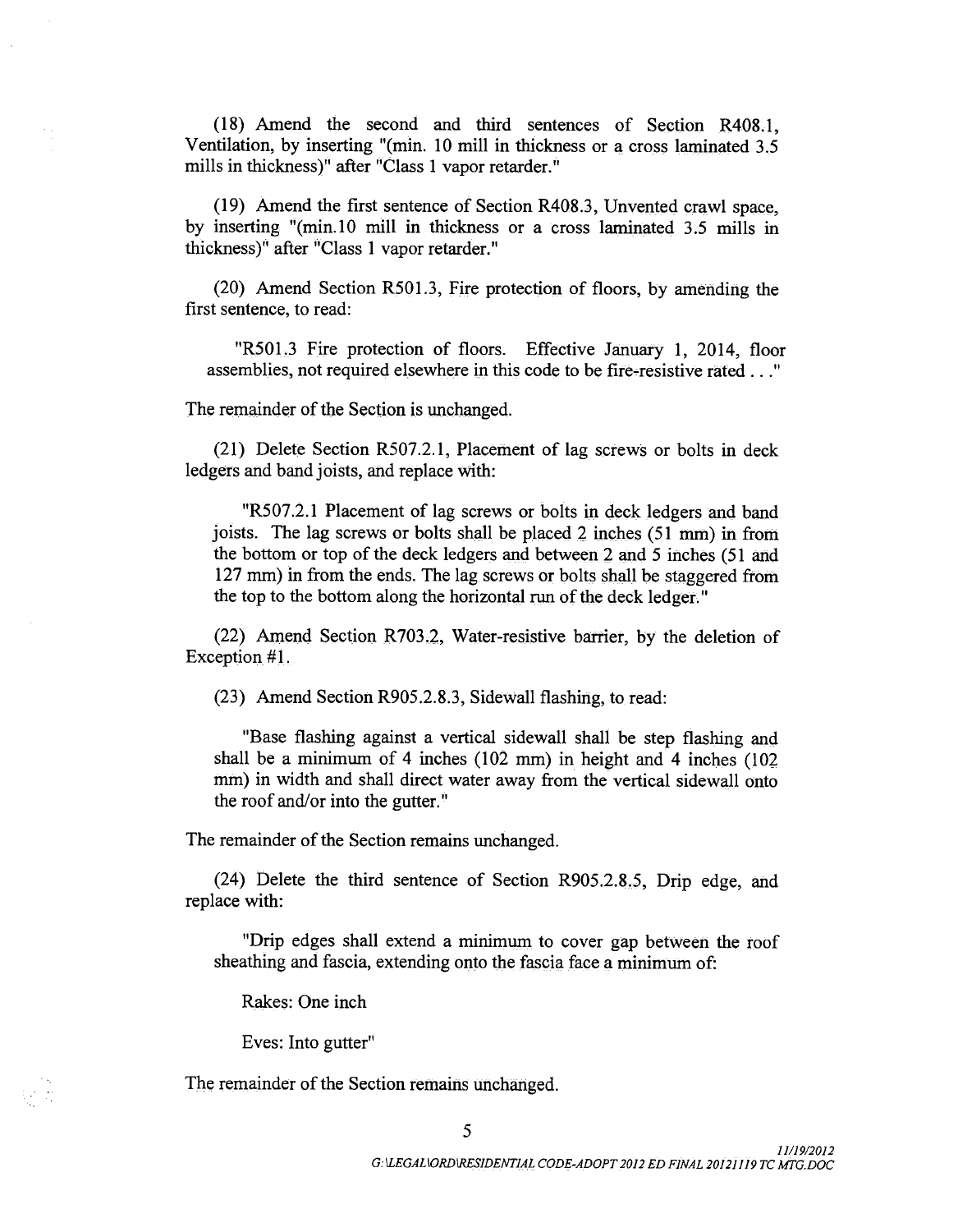(25) Delete Subparagraph 3 of Section R907.3, Recovering versus replacement, and replace with:

3. Where the existing roof has one or more applications of any type of roof covering."

26) Delete Section N1103.4.2 ( R403. 4.2) Hot Water Pipe Insulation and Table N1103.4.2 (R403.4.2) Maximum Run Length in their entirety.

27) Amend Section M1503. 1, General, by deleting the Exception.

28) Amend Section M1503. 3, Kitchen exhaust rates, to read:

M1503. <sup>3</sup> Kitchen exhaust rates. Domestic kitchen cooking appliances shall be equipped with ducted range hoods or down -draft exhaust systems. The fans shall be sized in accordance with Section M1507.4."

29) Amend Section M1503.4, Makeup air required, by changing the first sentence and adding a third sentence to read:

First sentence to read: "Exhaust hood systems capable of exhausting 600 cubic feet per minute  $(0.19m^3/s)$  or more...

The remainder of the sentence is unchanged.

Add <sup>a</sup> third sentence to read: " Makeup air systems shall be capable of maintaining a minimum makeup air temperature of  $50^{\circ}$  F (10 $^{\circ}$ C) during the heating season."

30) Amend Table M1507.3. 3( 1) by adding <sup>a</sup> footnote to read:

 $^1$  An equation can be used as an alternative to Table R1507.3.3(1)  $Qfan = 0.01Afloor + 7.5(Nbr + 1)$ Where:  $Qfan = fan flow rate in cubic feet per minute (cfm).$ Afloor  $=$  floor area in square feet (ft2). Nbr  $=$  number of bedrooms; not to be less than  $1$ ."

(31) Amend Section M1601.1.1, Above-ground duct systems, by deleting requirements  $7, 7.1, 7.2, 7.3, 7.4, 7.5$  and replacing with:

7. Stud wall cavities and the spaces between solid floor joists shall not be used as supply air or return air plenums."

32) Amend Section G2417.4. 1 ( 406.4. 1), Test pressure, to read: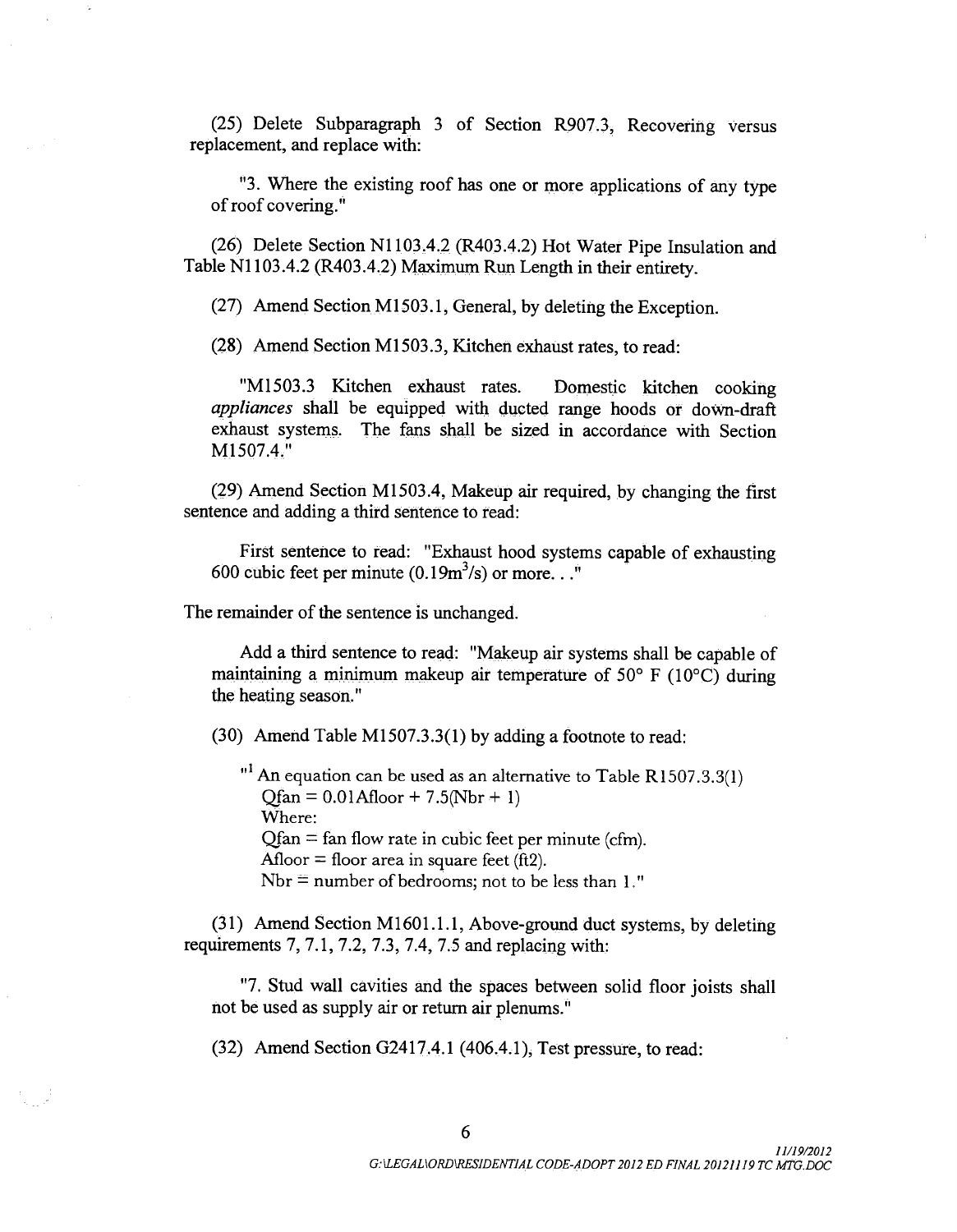"G2417.4.1 (406.4.1) Test pressure. The test pressure to be used shall be not less than one and one -half times the proposed maximum working pressure, but not less than 20 psig ( 138 kPa gauge)."

The remainder of the Section is unchanged.

33) Amend Section G2417.4.2 ( 406.4.2), Test duration, to read:

"G2417.4.2 (406.4.2) Test duration. The test duration shall be not less than twenty (20) minutes."

(34) Amend Section G2425.8 (501.8), Appliances not required to be vented, by deleting #7.

35) Delete all Subsections of Section G2445 ( 621), Unvented Room Heaters, in their entirety and replace with:

"G2445.1 General. Unvented room heaters are prohibited from installation."

36) Amend Section P2503. 5. 1, Rough plumbing, to read:

P2503. 5. <sup>1</sup> Rough plumbing. DWV systems shall be tested on completion of the rough piping installation by water or air with no evidence of leakage."

The remainder of the Section remains unchanged.

37) Amend Appendix G, Section AG101. 1, General, to read:

"AG101.1 General. Residential swimming pools, spas and hot tubs shall comply with the International Swimming Pool and Spa Code, 2012 Edition."

The remainder of the Chapter is deleted in its entirety.

Section 3. Section 11.02.060 of the Parker Municipal Code is amended to read as follows:

### 11. 02.060 Violation; penalty.

In addition to the penalty provisions contained in the Parker Residential Code, any person who violates any of the provisions of this Chapter shall be guilty of <sup>a</sup> misdemeanor and, upon conviction thereof, shall be fined the sum of not more than four hundred ninety -nine dollars (\$499. 00) for each such violation. Each day that a violation continues after due notice has been served shall be deemed a separate offense.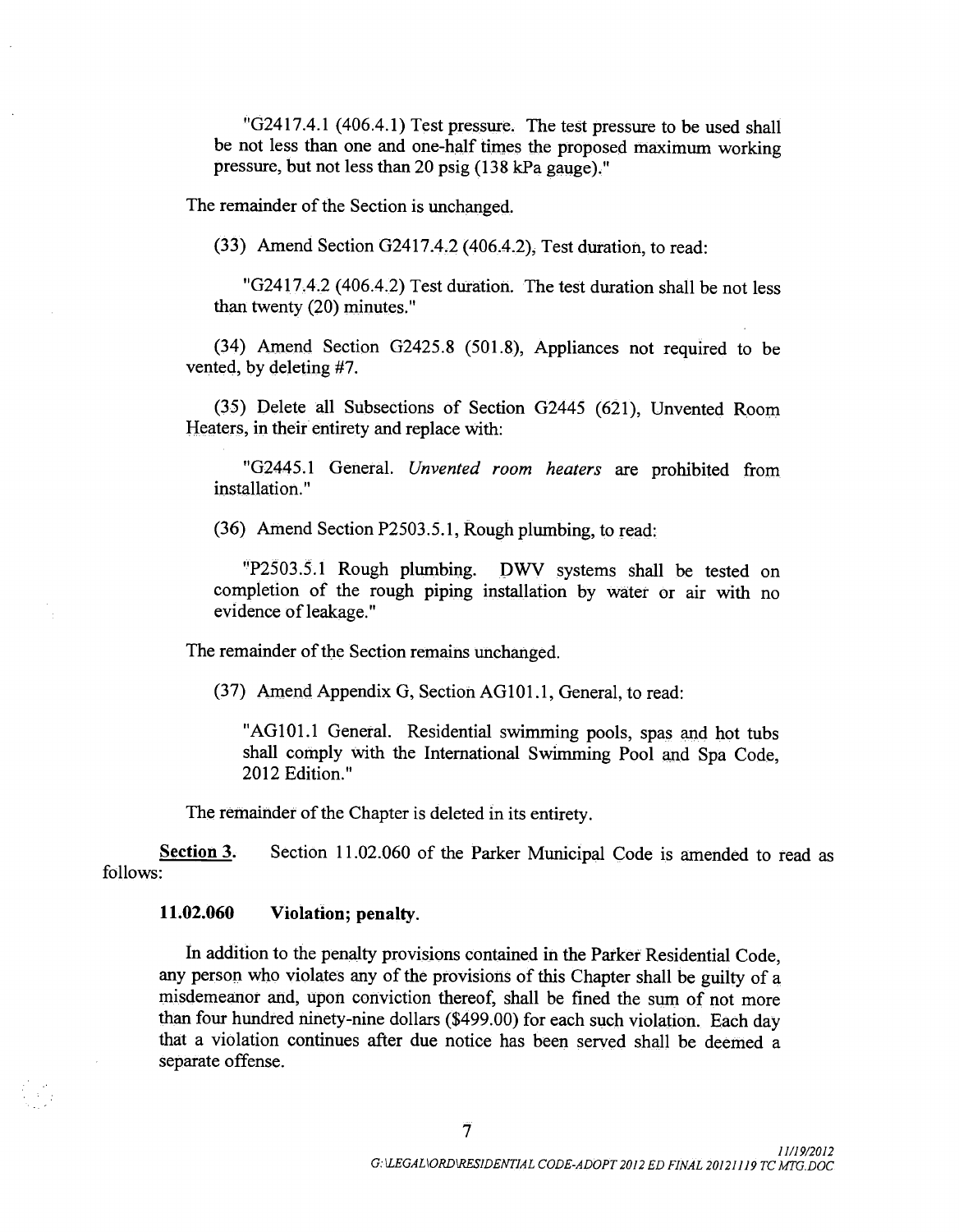Section 4. Section 11.02.080 of the Parker Municipal Code is amended to read as follows:

#### 11. 02.080 Effective date.

The ordinance codified in this Chapter shall take effect on January 1, 2013.

Section 5. Safety Clause. The Town Council hereby finds, determines and declares that this Ordinance is promulgated under the general police power of the Town of Parker, that it is promulgated for the health, safety and welfare of the public, and that this Ordinance is necessary for the preservation of health and safety and for the protection of public convenience and welfare. The Town Council further determines that the Ordinance bears a rational relation to the proper legislative object sought to be obtained. The Town Council further finds that the publication of an agenda that contains the title to this Ordinance in a newspaper of local circulation prior to first and second reading of this Ordinance creates <sup>a</sup> financial burden on the Town and that the title to this Ordinance was posted in two public places two days before the Town Council meeting as provided by Section 7.5e. of the Town of Parker Home Rule Charter.

Section 6. Severability. If any clause, sentence, paragraph or part of this Ordinance or the application thereof to any person or circumstances shall for any reason be adjudged by a court of competent jurisdiction invalid, such judgment shall not affect application to other persons or circumstances.

Section 7. This Ordinance shall become effective ten (10) days after final publication.

 $d_{\theta}/2$  INTRODUCED AND PASSED ON FIRST READING this  $\mathcal{D}^{PC}$  day of  $\sqrt{d \mu}$  and  $\theta$  $\int$  day of *littlem* by 2<del>009</del>.

David Casiano, Mayor

ATTEST:  $\overline{\phantom{0}}$ 

Carol Baumgartner, Town Clerk

Tournher  $\lambda_0/2$  ADOPTED ON SECOND AND FINAL READING this  $1/4\gamma$  day of 2009.

David Casiano, Mayor

ATTEST: Carol Baumgartner, Town Clerk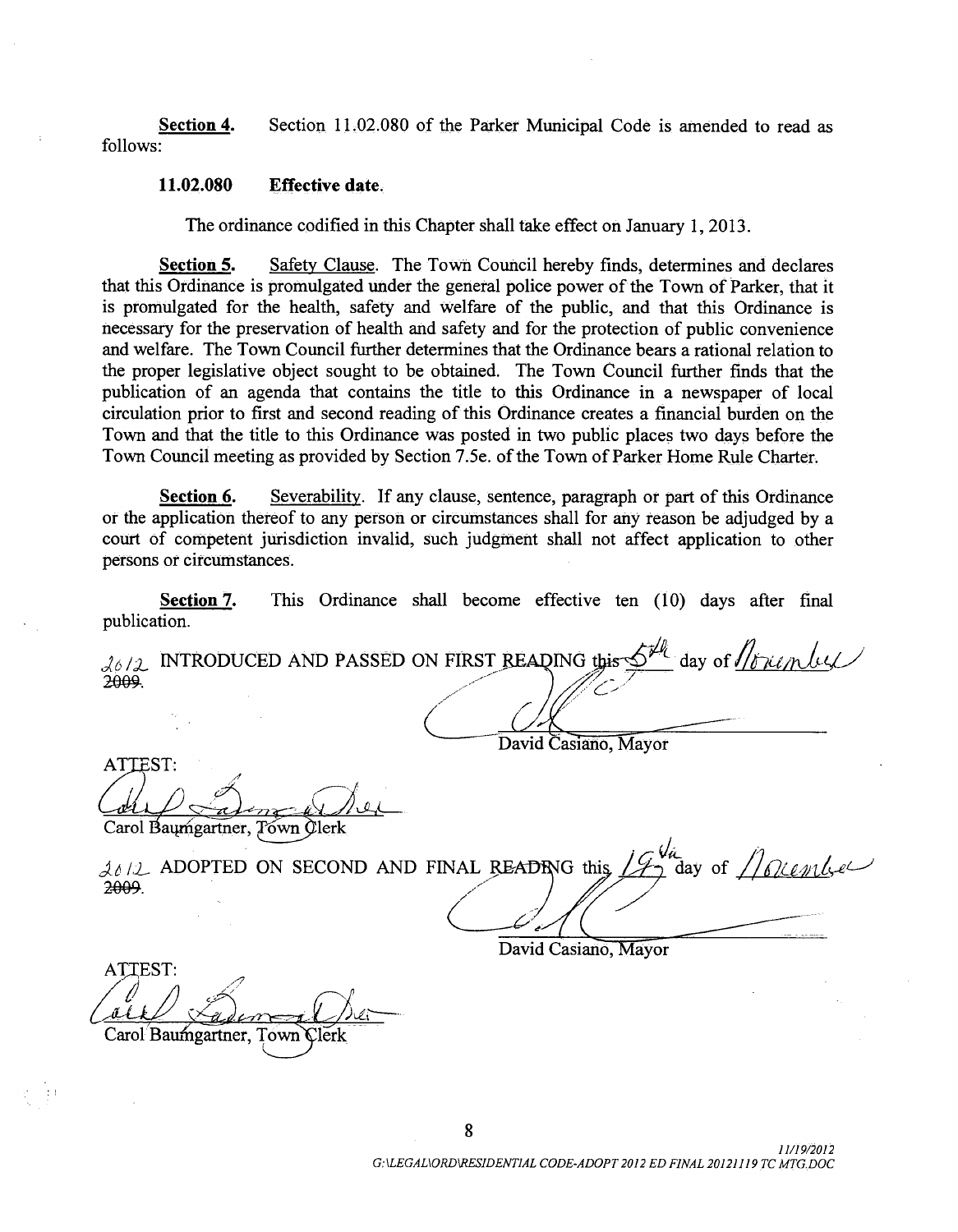APPROVED AS TO FORM: ilu Jime James S. Maloney, Town Attorney

 $\mathcal{L}$ 

9

 $\sim$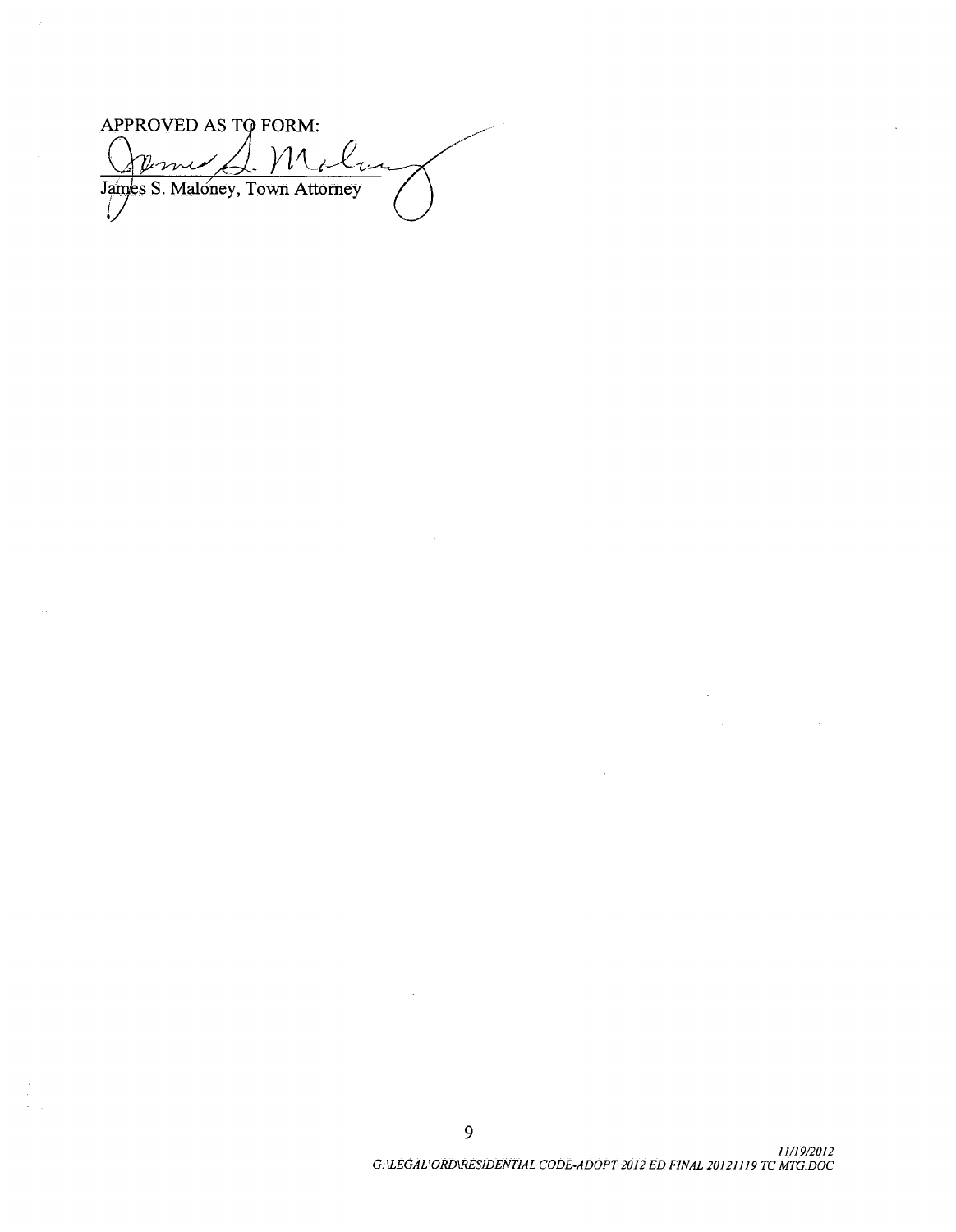# **ORDINANCE NO.** 4.93.2 , Series of 2012

# TITLE: A BILL FOR AN ORDINANCE TO AMEND SECTIONS 11. 04.020, 11. 04.050, 11. 04.060 AND 11. 04.080 OF THE PARKER MUNICIPAL CODE CONCERNING THE PARKER FIRE PROTECTION CODE

NOW, THEREFORE, THE TOWN COUNCIL OF THE TOWN OF PARKER, COLORADO, ORDAINS:

Section 1. Section 11.04.020 of the Parker Municipal Code is amended to read as follows:

#### 11. 04.020 International Fire Code adopted.

Pursuant to Section 7.7 of the Parker Home Rule Charter, the International Fire Code, 2012 Edition, as published by the International Code Council (ICC), 500 New Jersey Avenue, NW,  $6^{th}$  Floor, Washington, DC 20001 is adopted by reference and incorporated into this Chapter as though fully set forth herein. Except as otherwise provided hereafter, such code is adopted in full, including the outline of contents, index and appendices contained therein.

Section 2. Section 11.04.050 of the Parker Municipal Code is repealed in its entirety and readopted to read as follows:

#### 11. 04.050 Amendments.

The International Fire Code, as adopted by this Chapter, is hereby amended as follows (article numbers correspond with those in the International Fire Code):

1) Delete Appendix Chapters A, D, E, F, G, H, and I.

 $(2)$  Amend Section 101.1, Title, to read:

"101.1 Title. These regulations shall be known as the Parker Fire Protection Code, hereinafter referred to as the 'code."

3) Amend Section 108. 1, Board of appeals established, to read:

"108.1 Board of appeals established. In order to hear and decide appeals of orders, decisions or determinations made by the fire code official relative to the application and interpretation of this code, there shall be <sup>a</sup> board of appeals. The board of appeals shall be the Regional Fire Code Board of Appeals and shall hold office at its pleasure."

4) Amend Section 109.4, Violation penalties, to read: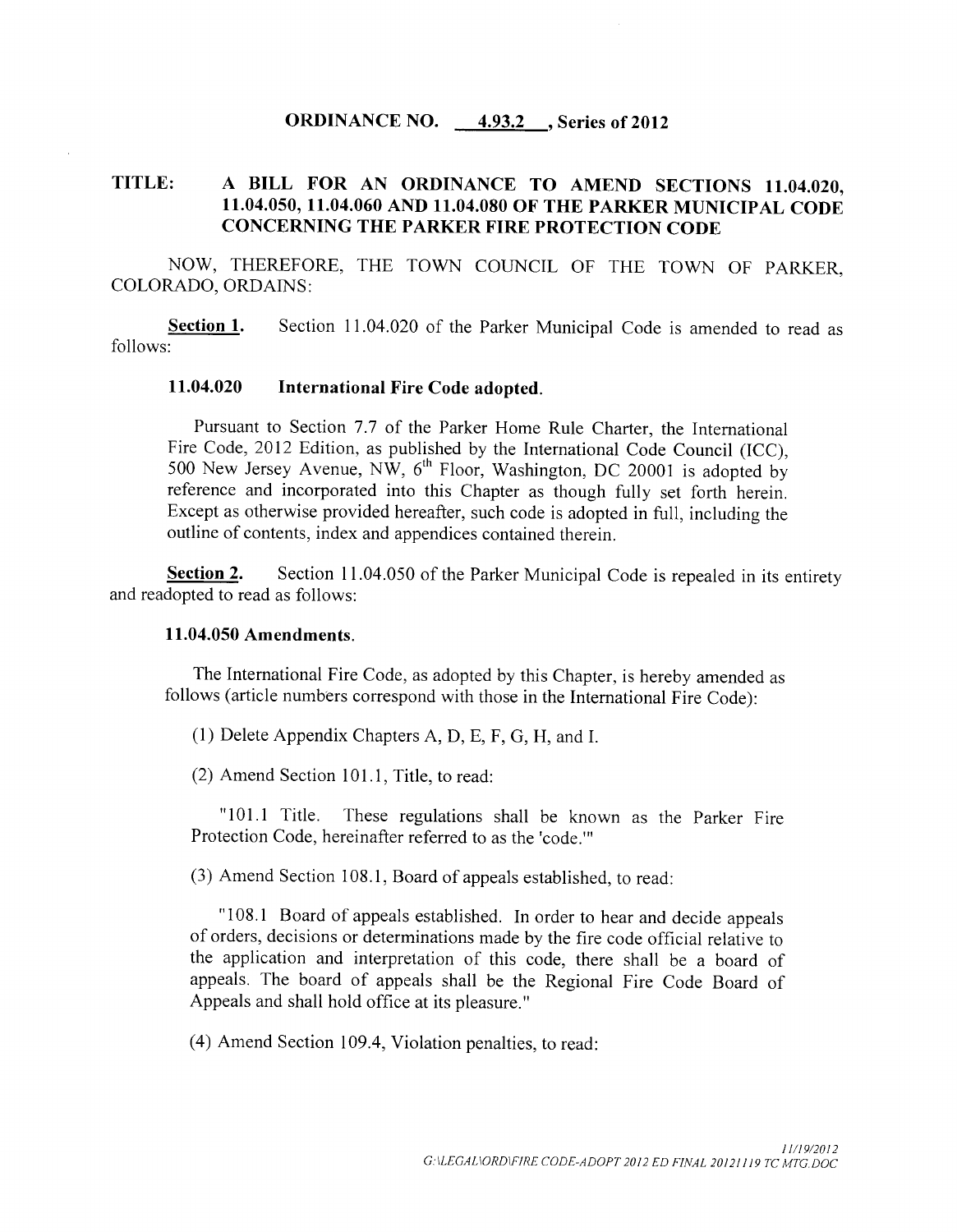"109.4 Violation penalties. Persons who violate a provision of this code or fail to comply with any of the requirements thereof or who erect, install, alter, repair or do work in violation of the approved construction documents or directive of the fire code official, or of <sup>a</sup> permit or certificate used under provisions of this code, shall be guilty of <sup>a</sup> misdemeanor, punishable by <sup>a</sup> fine of not more than four hundred ninety-nine dollars (\$499). Each day that a violation continues after due notice has been served shall be deemed a separate offense."

5) Amend Section 111. 4, Failure to comply, to read:

"111.4 Failure to comply. Any person who shall continue any work after having been served with a stop work order, except such work as that person is directed to perform to remove a violation or unsafe condition, shall be liable to <sup>a</sup> fine of not more than four hundred ninety -nine dollars (\$499)."

 $(6)$  Amend Section 507.3, Fire flow, to read:

507.3 Fire flow. Fire flow requirements for buildings or portions of buildings and facilities shall be determined in accordance with Appendix B."

 $(7)$  Amend Section 507.5, Fire hydrant systems, to read:

"507.5 Fire hydrant systems. Fire hydrant systems shall comply with sections 507.5.1 through 507.5.6 and Appendix C."

8) Amend Exception #4 of Section 5601. 1. 3, Fireworks, to read:

"5601.1.3 Fireworks. The possession, manufacture, storage, sale, handling and use of fireworks are prohibited.

Exceptions:

1. Unchanged.

2. Deleted.

3. The use of fireworks for fireworks displays as allowed in Section 5608.

4. The possession, storage, sale, handling and use of permissible fireworks, as defined by C.R.S. § 12-28-101(8)(a) as follows:

"Permissible fireworks as defined by C.R.S.  $\S$  12-28-101(8)(a), as amended, are permitted in the Town, except as provided by Chapter 6.04 of the Parker Municipal Code, as amended. Permissible fireworks include the following: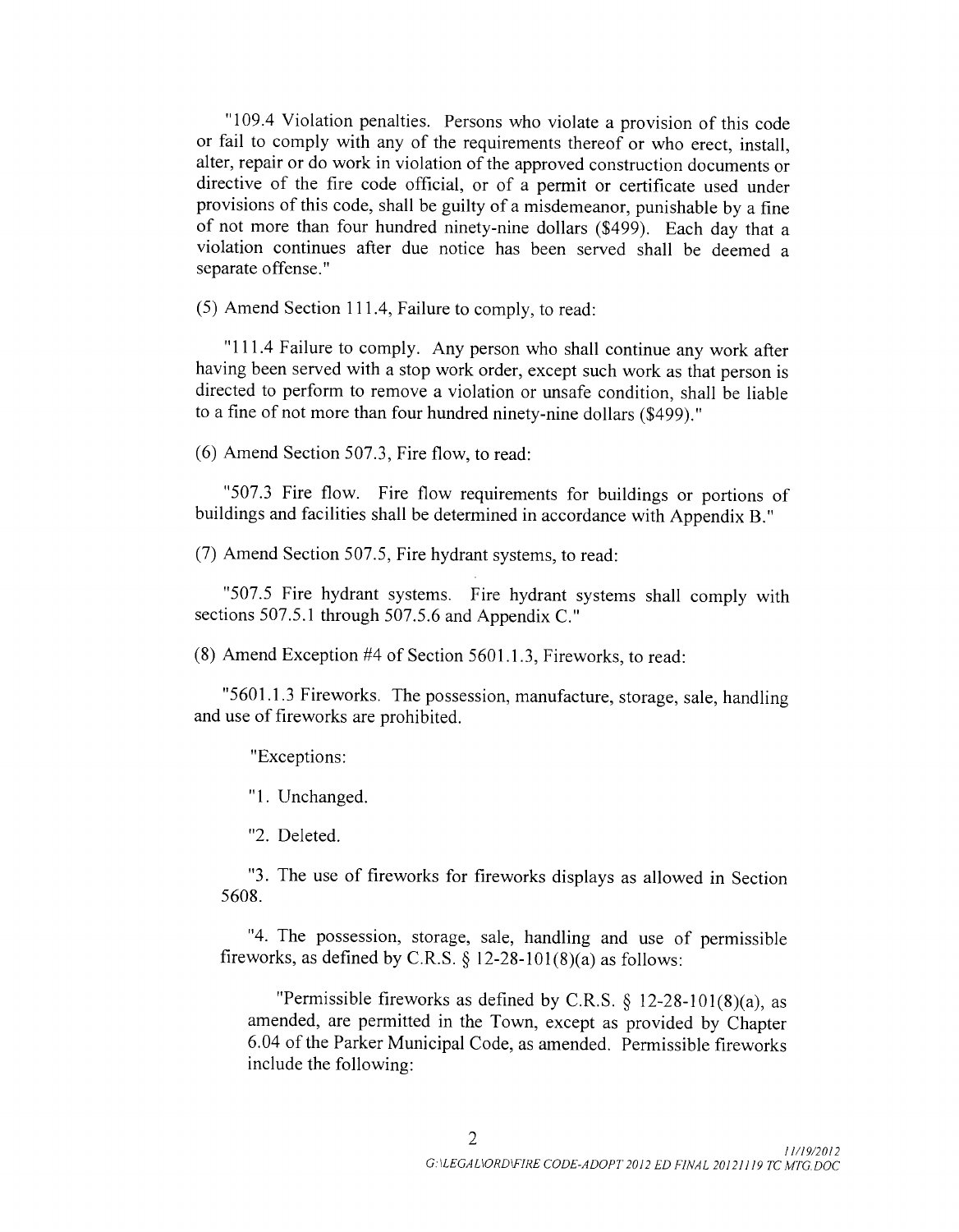a. Cylindrical fountains, total pyrotechnic composition not to exceed seventy-five grams each for a single tube or, when more than one tube is mounted on a common base, a total pyrotechnic composition of no more than two hundred grams;

b. Cone fountains, total pyrotechnic composition not to exceed fifty grams each for a single cone or, when more than one cone is mounted on a common base, a total pyrotechnic composition of no more than two hundred grams;

"c. Wheels, total pyrotechnic composition not to exceed sixty grams for each driver unit or two hundred grams for each complete wheel;

"d. Ground spinner, a small device containing not more than twenty grams of pyrotechnic composition venting out of an orifice usually in the side of the tube, similar in operation to a wheel, but intended to be placed flat on the ground;

"e. Illuminating torches and colored fire in any form, total pyrotechnic composition not to exceed two hundred grams each;

f. Dipped sticks and sparklers, the total pyrotechnic composition of which does not exceed one hundred grams, of which the composition of any chlorate or perchlorate shall not exceed five grams;

g. Any of the following that do not contain more than fifty milligrams of explosive composition:

"1. Explosive auto alarms;

2. Toy propellant devices;

3. Cigarette loads;

4. Strike -on -box matches; or

5. Other trick noise makers;

h. Snake or glow worm pressed pellets of not more than two grams of pyrotechnic composition and packaged in retail packages of not more than twenty -five units;

"i. Multiple tube devices with:

1. Each tube individually attached to a wood or plastic base;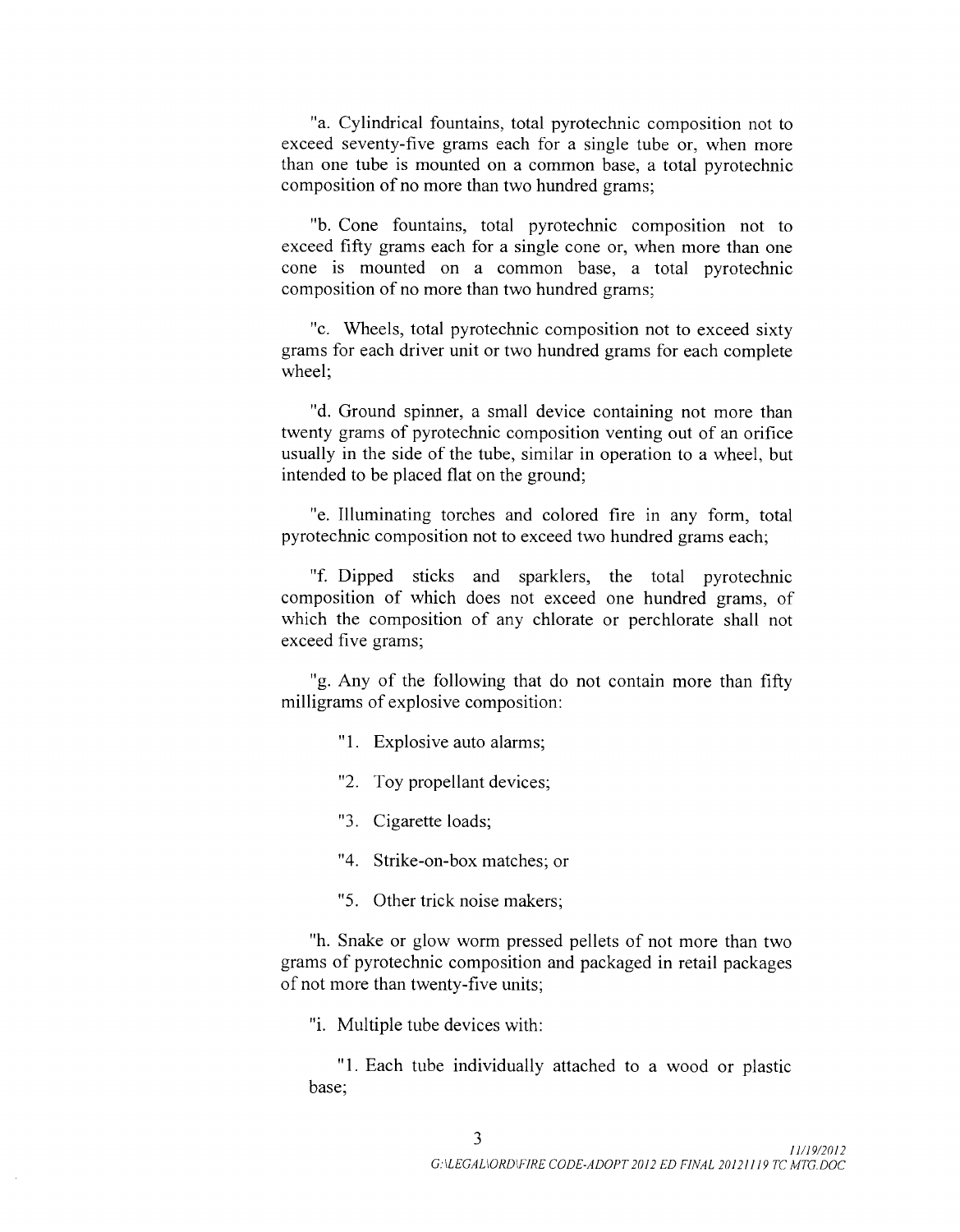"2. The tubes separated from each other on the base by a distance of at least one -half of one inch;

3. The effect limited to <sup>a</sup> shower of sparks to <sup>a</sup> height of no more than fifteen feet above the ground;

4. Only one external fuse that causes all of the tubes to function in sequence; and

5. A total pyrotechnic composition of no more than five hundred grams.

"j. 'Permissible fireworks' do not include aerial devices or audible ground devices, including, but not limited to, firecrackers. "

(9) Amend Section  $5704.2.9.6$ , Above-ground tanks outside of buildings, geographic limits in which the storage of Class I and Class II liquids in above-ground tanks outside of buildings is prohibited) by the addition of the following:

"The storage of Class I and Class II liquids in above-ground tanks outside of buildings shall conform to the provisions of the Town of Parker Zoning Ordinances."

 $(10)$  Amend Section 5706.2.4.4, Locations where above-ground tanks are prohibited ( geographic limits in which the storage of Class I and Class II liquids in above-ground tanks outside of buildings is prohibited) by the addition of the following:

"The storage of Class I and Class II liquids in above-ground tanks outside of buildings shall conform to the provisions of the Town of Parker Zoning Ordinances."

 $(11)$  Amend to section 6104.2, Maximum capacity within established limits geographic limits in which the storage of liquefied petroleum gas is restricted for the protection of heavily populated or congested areas) by the addition of the following:

Restricted use. Bulk storage of liquefied petroleum gas within all business and commercial zones is restricted for the protection of heavily populated or congested commercial areas. The aggregate capacity of any one installation shall not exceed two thousand  $(2,000)$  gallons water capacity, except that in particular installations this capacity limit may be altered at the discretion of the chief after consideration of any special features, such as topographical conditions, nature of occupancy and proximity of buildings, capacity of proposed tanks, degree of private fire protection to be provided and the facilities of the South Metro Fire Rescue Authority. Storage and use of propane in cylinders that are designed to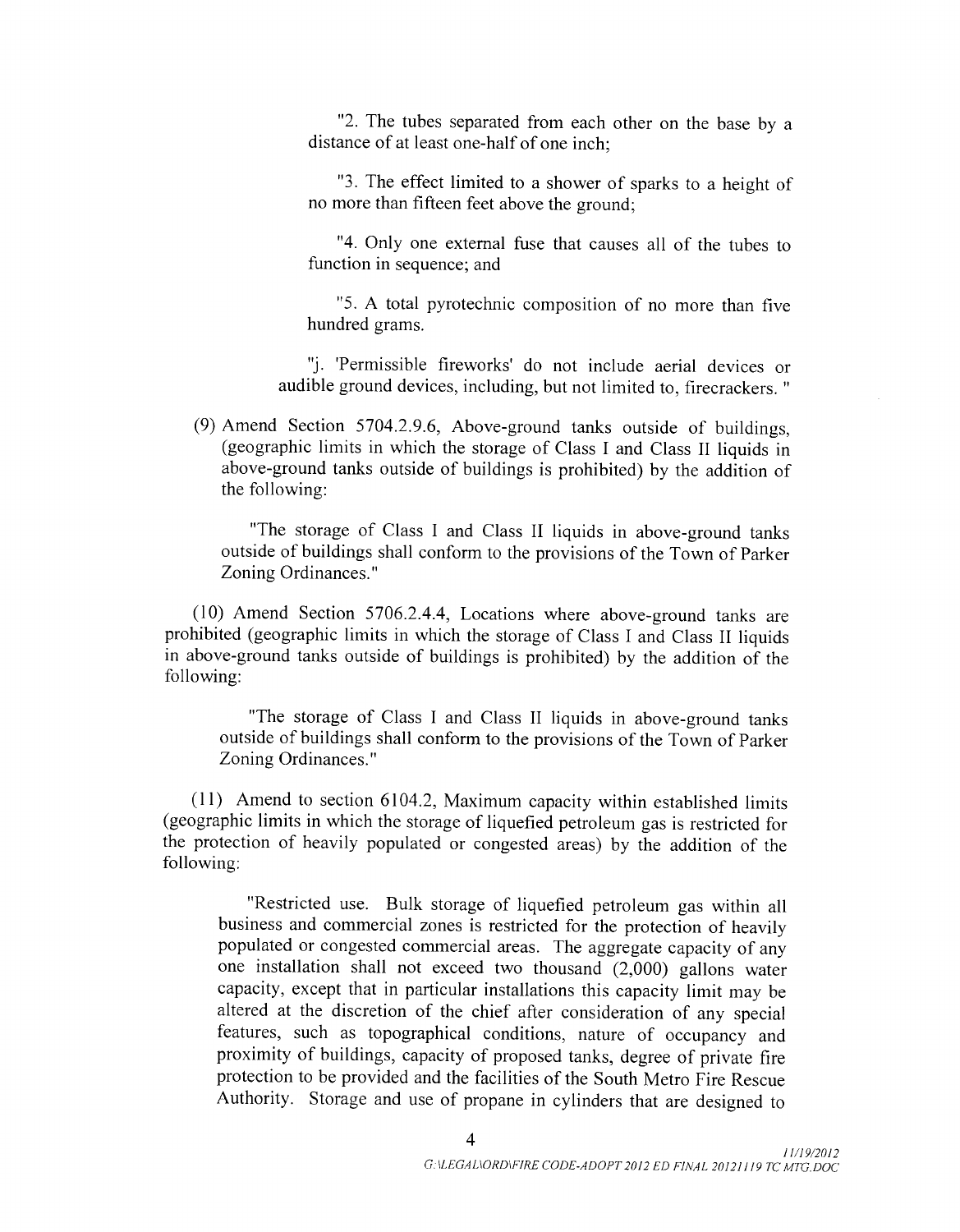hold more than forty (40) pounds is prohibited on any residential lot in the Town. Storage and use of propane in cylinders with an aggregate capacity of more than one hundred fifty  $(150)$  pounds is prohibited on any residential lot in the Town."

Section 3. Section 11.04.060 of the Parker Municipal Code is amended to read as follows:

## 11. 04.060 Violation; penalty.

In addition to the penalty provisions contained in the Parker Fire Protection Code, any person who violates any of the provisions of this Chapter shall be guilty of <sup>a</sup> misdemeanor and, upon conviction thereof, shall be fined the sum of not more than four hundred ninety -nine dollars (\$ 499.00) for each such violation. Each day that a violation continues after due notice has been served shall be deemed a separate offense.

Section 4. Section 11.04.080 of the Parker Municipal Code is amended to read as follows:

# 11. 04.080 Effective date.

The ordinance codified in this Chapter shall take effect on January 1, 2013.

Section 5. Safety Clause. The Town Council hereby finds, determines and declares that this Ordinance is promulgated under the general police power of the Town of Parker, that it is promulgated for the health, safety and welfare of the public, and that this Ordinance is necessary for the preservation of health and safety and for the protection of public convenience and welfare. The Town Council further determines that the Ordinance bears a rational relation to the proper legislative object sought to be obtained. The Town Council further finds that the publication of an agenda that contains the title to this Ordinance in <sup>a</sup> newspaper of local circulation prior to first and second reading of this Ordinance creates a financial burden on the Town and that the title to this Ordinance was posted in two public places two days before the Town Council meeting as provided by Section 7. 5e. of the Town of Parker Home Rule Charter.

Section 6. Severability. If any clause, sentence, paragraph or part of this Ordinance or the application thereof to any person or circumstances shall for any reason be adjudged by <sup>a</sup> court of competent jurisdiction invalid, such judgment shall not affect application to other persons or circumstances.

Section 7. This Ordinance shall become effective ten (10) days after final publication.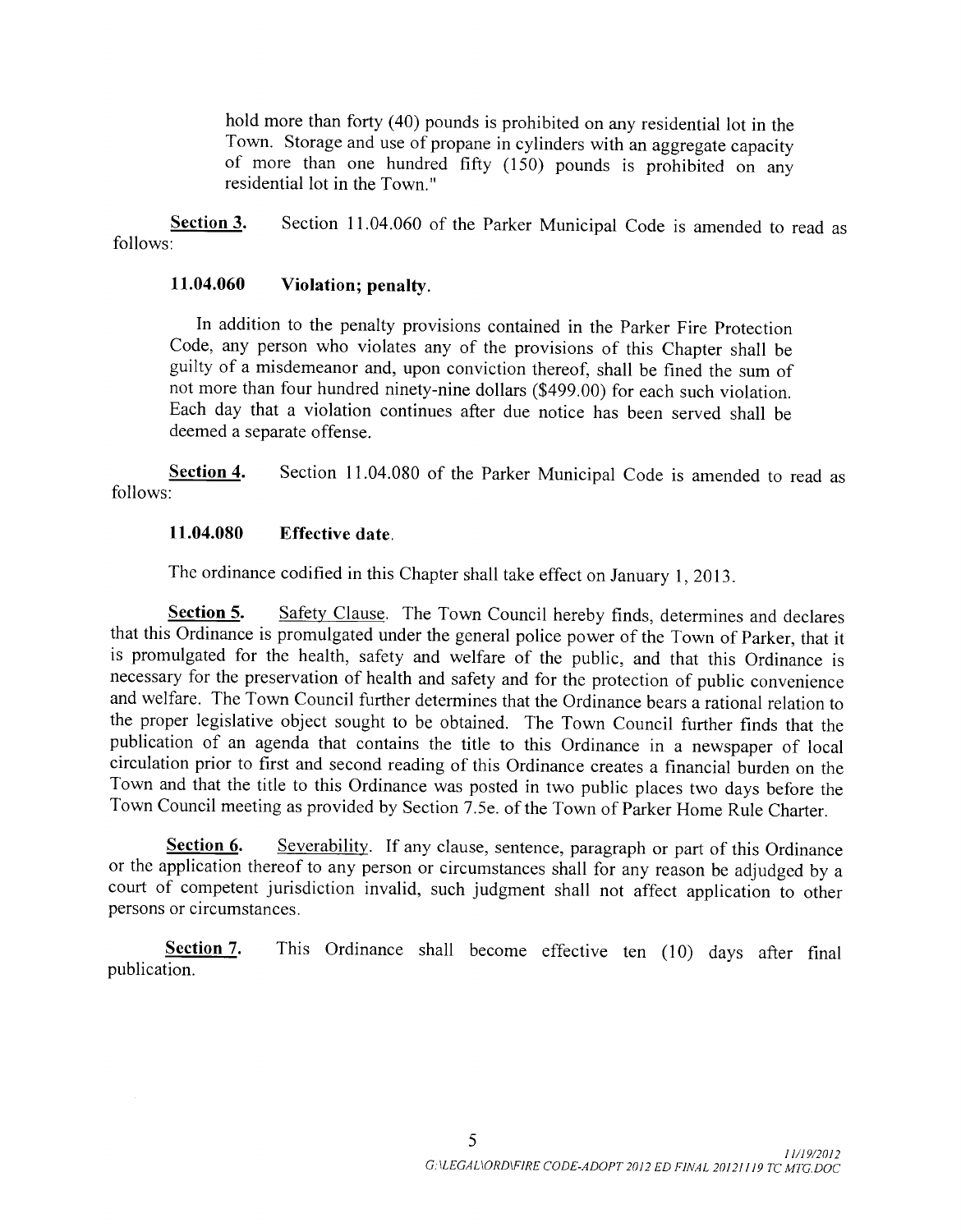INTRODUCED AND PASSED ON FIRST READING this  $\mathcal{Q}^{\mathcal{U}_\ell}$  day of 2012.

David Casiano, Mayor

ATTEST: Carol Baumgartner, *T*own Clerk

2012. ADOPTED ON SECOND AND FINAL READING this  $19^{14}$  day of  $Mn$ ember

David Casiano, Mayor

**ATTEST:** Carol Baumgartner, Town Clerk

APPROVED AS TO FORM: aline James S. Maloney, Town Attorney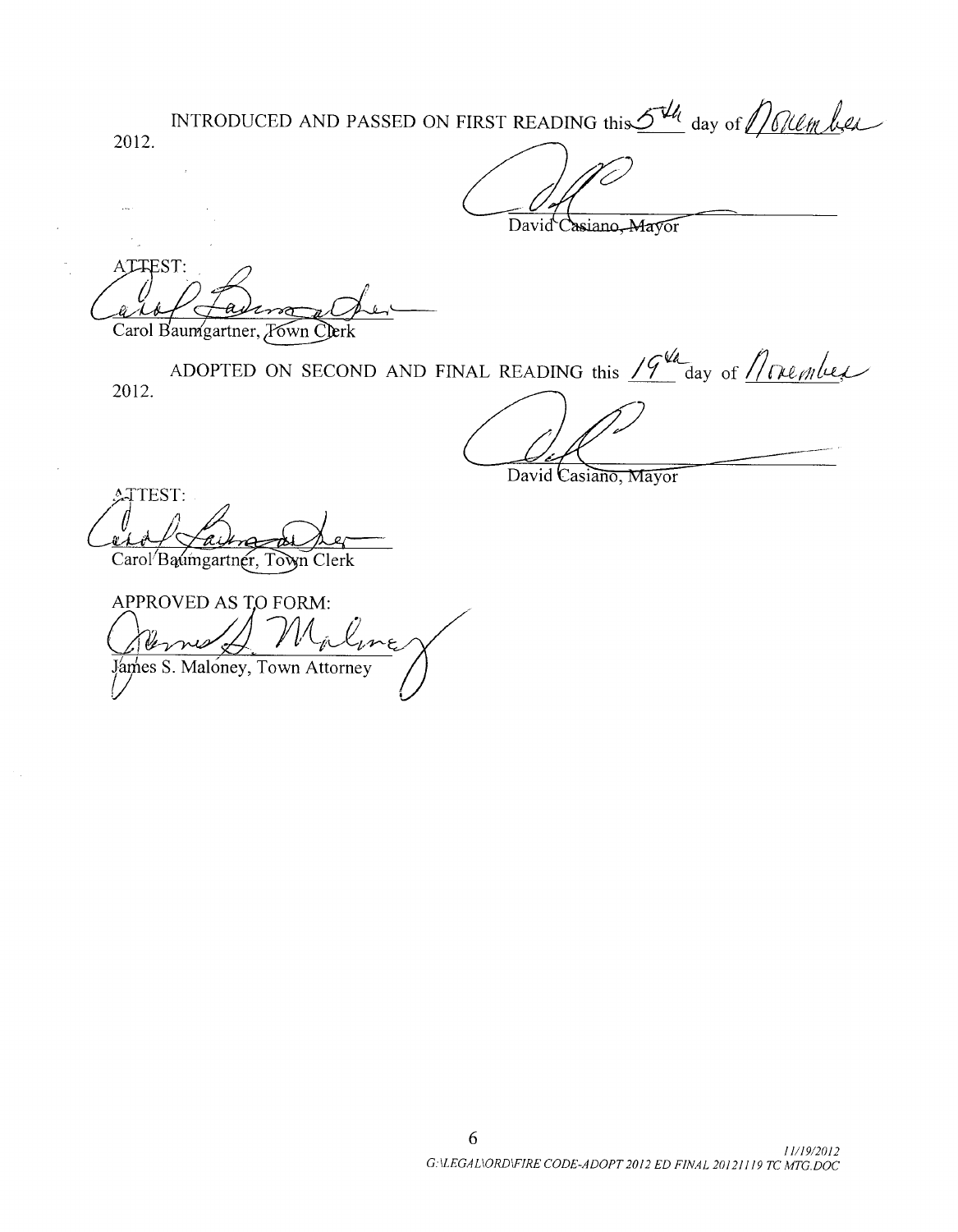# ORDINANCE NO. 4.94.2, Series of 2012

# TITLE: A BILL FOR AN ORDINANCE TO AMEND SECTIONS 11.06.020, 11. 06. 050, 11. 06.060 AND 11. 06.080 OF THE PARKER MUNICIPAL CODE CONCERNING THE PARKER MECHANICAL CODE

NOW, THEREFORE, THE TOWN COUNCIL OF THE TOWN OF PARKER, COLORADO, ORDAINS:

**Section 1.** Section 11.06.020 of the Parker Municipal Code is amended to read as follows:

## 11. 06.020 International Mechanical Code adopted.

Pursuant to Section 7.7 of the Town of Parker Home Rule Charter, the International Mechanical Code, 2012 Edition, as published by the International Code Council (ICC), 500 New Jersey Avenue, NW,  $6<sup>th</sup>$  Floor, Washington, DC 20001, is hereby adopted by reference and incorporated into this Chapter as though fully set forth herein. Except as otherwise provided hereafter, such code is adopted in full, including the outline of contents, index and appendices contained therein.

Section 2. Section 11.06.050 of the Parker Municipal Code is repealed in its entirety and readopted to read as follows:

## 11. 06. 050 Amendments.

The International Mechanical Code, as adopted by this Chapter, is hereby amended as follows ( section numbers correspond with those in the International Mechanical Code):

1) Delete Appendix Chapters A and B.

(2) Amend Section 101.1, Title, to read:

"101.1 Title. These regulations shall be known as the Parker Mechanical Code, hereinafter referred to as the 'code."

 $(3)$  Sections 101.2, 101.2.1 and 101.3 remain unchanged.

4) The remainder of Chapter <sup>1</sup> of the Code, entitled " Administration," is deleted in its entirety (see Parker Administrative Code contained in Chapter 11. 01 of the Parker Municipal Code).

5) Amend Section 202, General definitions, to add new definitions to read: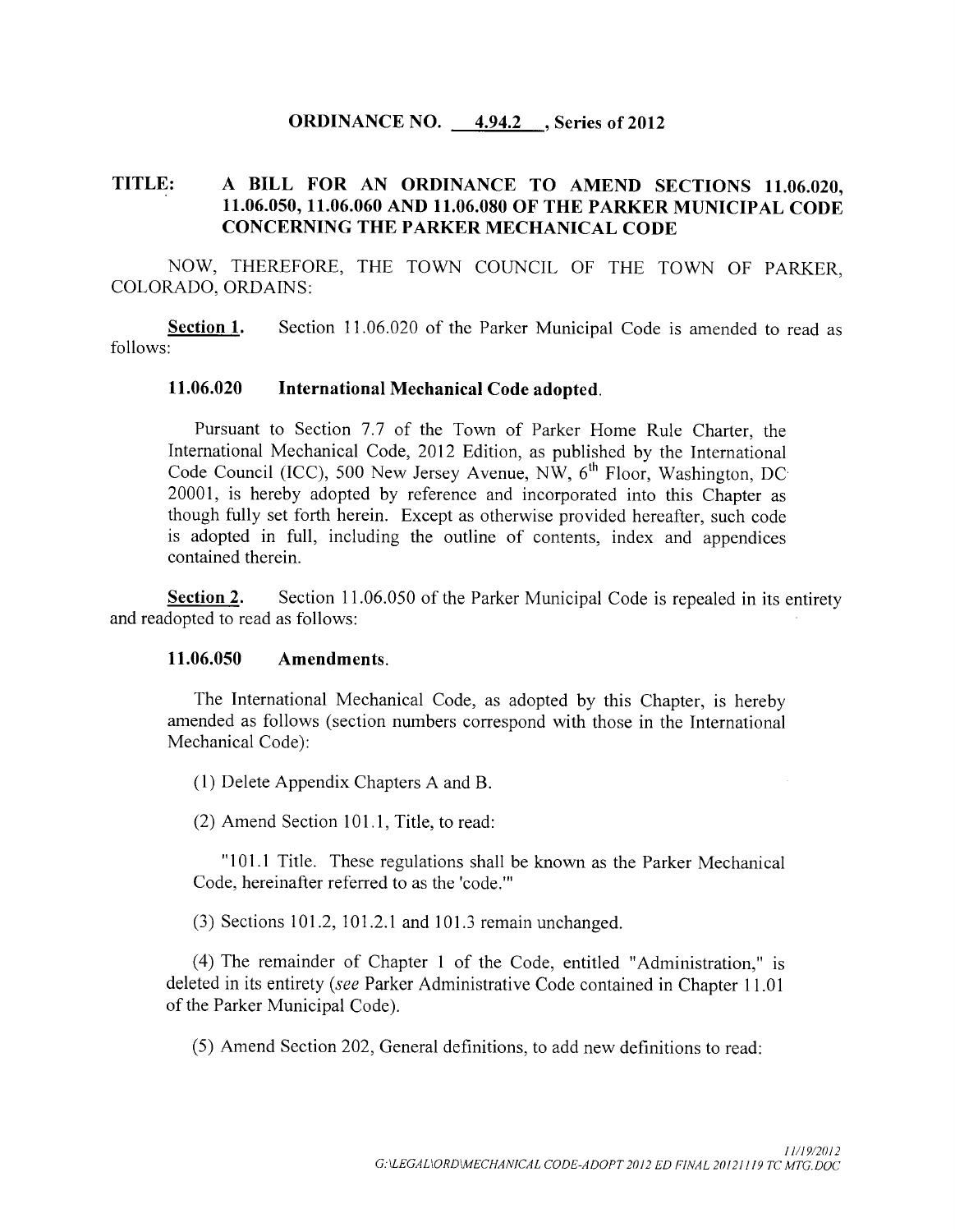Certified Solid Fuel Burning Device shall mean a solid fuel burning device which is certified by the Air Pollution Control Division of the Colorado Department of Health to meet the Emissions Standards set forth in Section IV of Regulation No. 4 of Volume I of Colorado Air Quality Control Commission, hereinafter referred to as ' State Regulations.'

Solid Fuel Burning Device shall mean any fireplace, stove, firebox or device intended and/or used for the purpose of burning wood, coal, pulp, paper or other nonliquid or nongaseous fuel.

*Wood Burning Fireplace* shall mean an open hearth or fire chamber or similar prepared place in which a fire may be made and which is built in conjunction with a chimney."

 $(6)$  Amend Section 505.2., Makeup air required, to read:

"505.2. Makeup air required. Exhaust hood systems capable of exhausting in excess of 600 cfm  $(0.19 \text{ m}^3/\text{s})$  shall be provided with makeup air at a rate approximately equal to the exhaust air rate. Such makeup air systems shall be equipped with <sup>a</sup> means of closure and shall be automatically controlled to start and operate simultaneously with the exhaust system.

Makeup air systems shall be capable of maintaining <sup>a</sup> minimum makeup air temperature of  $50^{\circ}$  F (10°) during the heating season."

with: 7) Delete Section 602. 3, Stud cavity and joist space plenums, and replace

602. <sup>3</sup> Stud cavity and joist space plenums. Stud wall cavities and the spaces between floor joists shall not be utilized as air plenums."

8) Amend Section 905. 1, General, to add a new second paragraph to read:

Installation of certified solid fuel burning device will be permitted within the Town of Parker when such device meets the EPA Phase II or Colorado Phase III emissions testing as defined in the State Regulations."

Section 3. Section 11.06.060 of the Parker Municipal Code is amended to read as follows:

# 11. 06.060 Violation; penalty.

In addition to the penalty provisions contained in the Parker Mechanical Code, any person who violates any of the provisions of this Chapter shall be guilty of <sup>a</sup> misdemeanor and, upon conviction thereof, shall be fined the sum of not more than four hundred ninety -nine dollars (\$ 499. 00) for each such violation. Each day that a violation continues after due notice has been served shall be deemed a separate offense.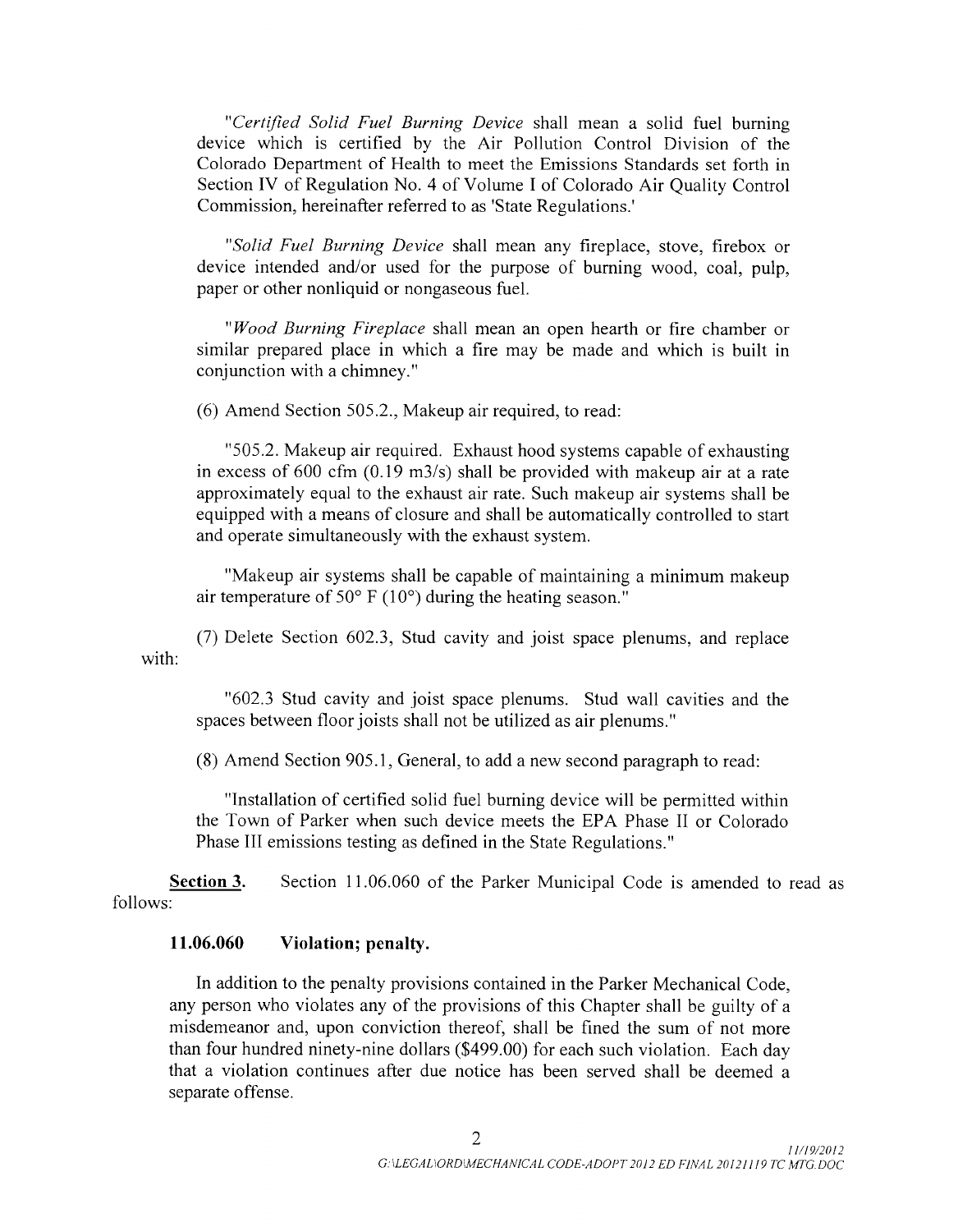Section 4. Section 11.06.080 of the Parker Municipal Code is amended to read as follows:

## 11. 06. 080 Effective date.

The ordinance codified in this Chapter shall take effect on January 1, 2013.

Section 5. Safety Clause. The Town Council hereby finds, determines and declares that this Ordinance is promulgated under the general police power of the Town of Parker, that it is promulgated for the health, safety and welfare of the public, and that this Ordinance is necessary for the preservation of health and safety and for the protection of public convenience and welfare. The Town Council further determines that the Ordinance bears a rational relation to the proper legislative object sought to be obtained. The Town Council further finds that the publication of an agenda that contains the title to this Ordinance in a newspaper of local circulation prior to first and second reading of this Ordinance creates <sup>a</sup> financial burden on the Town and that the title to this Ordinance was posted in two public places two days before the Town Council meeting as provided by Section 7. 5e. of the Town of Parker Home Rule Charter.

Section 6. Severability. If any clause, sentence, paragraph or part of this Ordinance or the application thereof to any person or circumstances shall for any reason be adjudged by a court of competent jurisdiction invalid, such judgment shall not affect application to other persons or circumstances.

Section 7. This Ordinance shall become effective ten (10) days after final publication.

INTRODUCED AND PASSED ON FIRST-READING this  $\gamma$ 2012.  $\frac{d}{dx}$  of  $\frac{1}{\sqrt{2}}$  or  $\frac{1}{x}$ 

David Castano, Mayor

ATTEST: Carol Baumgartner, Town Clerk

ADOPTED ON SECOND AND FINAL-READING this  $\frac{10^{4}a}{a}$  day of *November* 2012.

David Casiano, Mayor

ATTEST: Carol Baumgartner, Town Clerk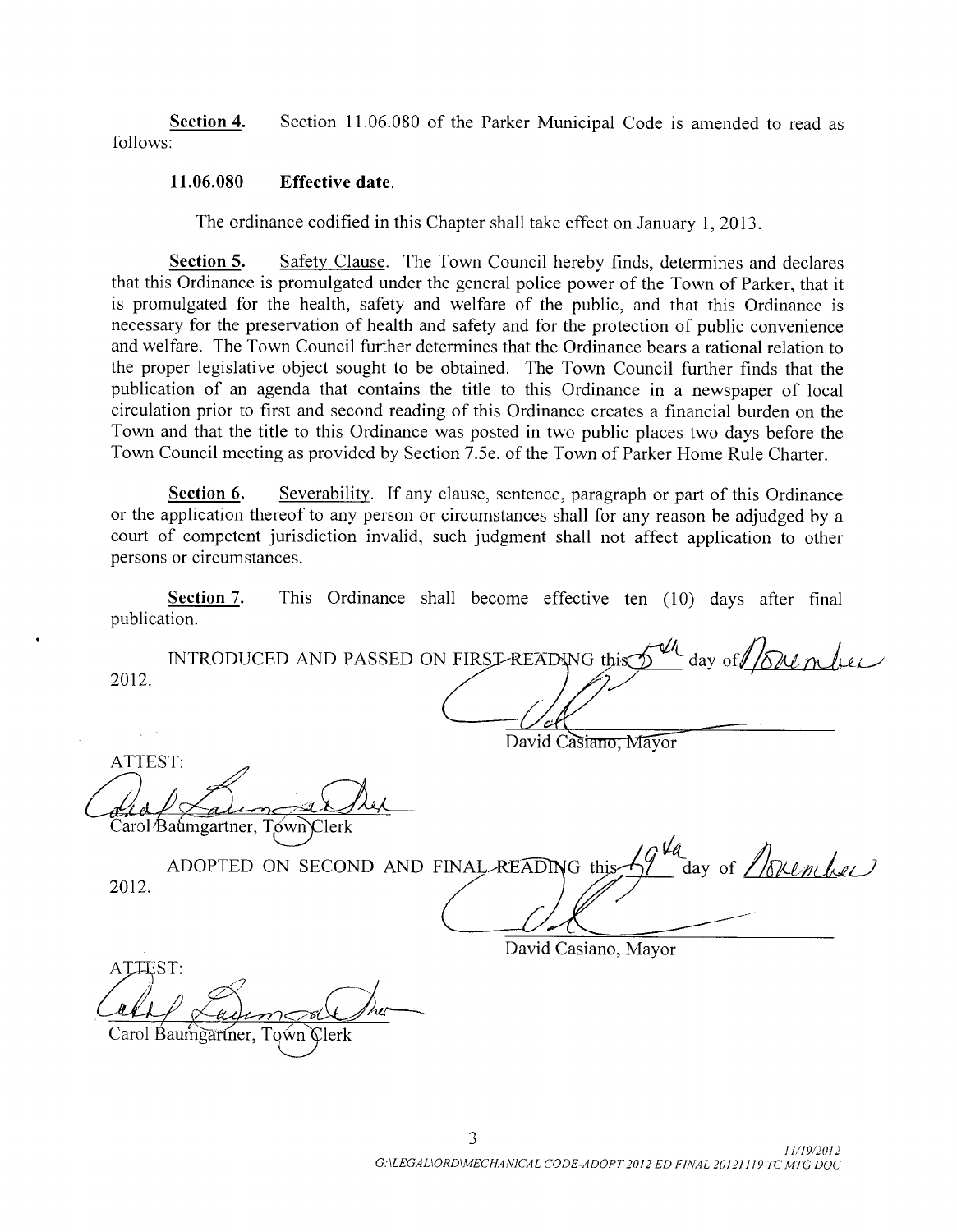APPROVED AS TØ FORM: Walwer annis Jámes S. Maloney, Town Attorney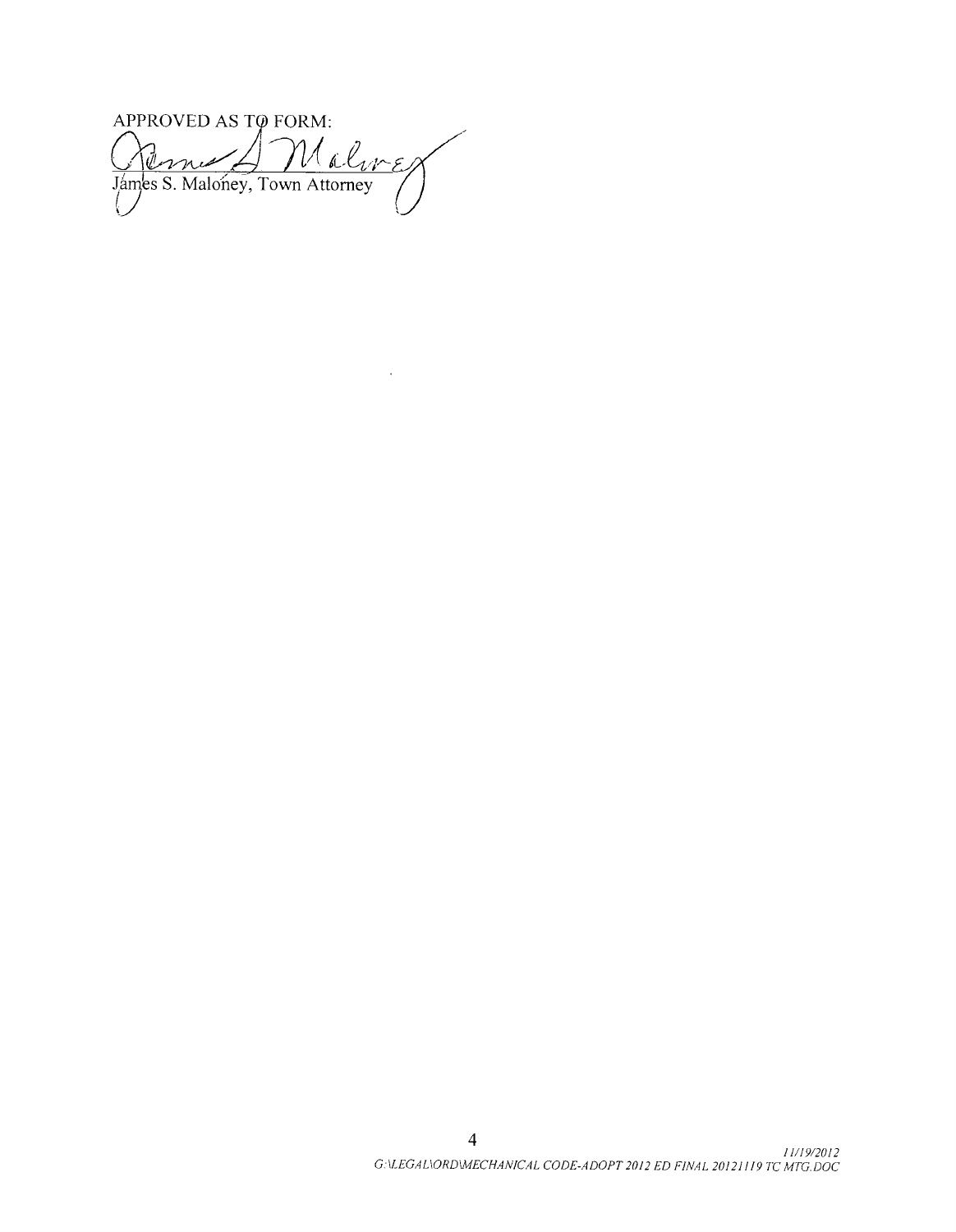## ORDINANCE NO. 4.95.2, Series of 2012

# TITLE: A BILL FOR AN ORDINANCE TO AMEND SECTIONS 11. 07.020, 11. 07.050, 11. 07.060 AND 11. 07.080 OF THE PARKER MUNICIPAL CODE CONCERNING THE PARKER PLUMBING CODE

NOW, THEREFORE, THE TOWN COUNCIL OF THE TOWN OF PARKER, COLORADO, ORDAINS:

**Section 1.** Section 11.07.020 of the Parker Municipal Code is amended to read as follows:

## 11. 07.020 International Plumbing Code adopted.

Pursuant to Section 7.7 of the Town of Parker Home Rule Charter, the International Plumbing Code, 2012 Edition, as published by the International Code Council (ICC), 500 New Jersey Avenue, NW, 6<sup>th</sup> Floor, Washington, DC 20001, is hereby adopted by reference and incorporated into this Chapter as though fully set forth herein. Except as otherwise provided hereafter, such code is adopted in full, including the outline of contents, index and appendices contained therein.

Section 2. Section 11.07.050 of the Parker Municipal Code is repealed in its entirety and readopted to read as follows:

#### 11.07.050 Amendments.

The International Plumbing Code, as adopted by this Chapter, is hereby amended as follows ( section numbers correspond with those in the International Plumbing Code):

1) Delete Appendix Chapters A, C, D, E and F.

 $(2)$  Amend Section 101.1, Title, to read:

"101.1 Title. These regulations shall be known as the Parker Plumbing Code, hereinafter referred to as the 'code."

 $(3)$  Sections 101.2 and 101.3 remain unchanged.

4) The remainder of Chapter <sup>1</sup> of the Code, entitled " Scope and Administration," is deleted in its entirety (see Parker Administrative Code contained in Chapter 11. <sup>01</sup> of the Parker Municipal Code).

5) Amend Section 916. 3, Vent installation below the fixture flood level rim, by adding a new Exception to read: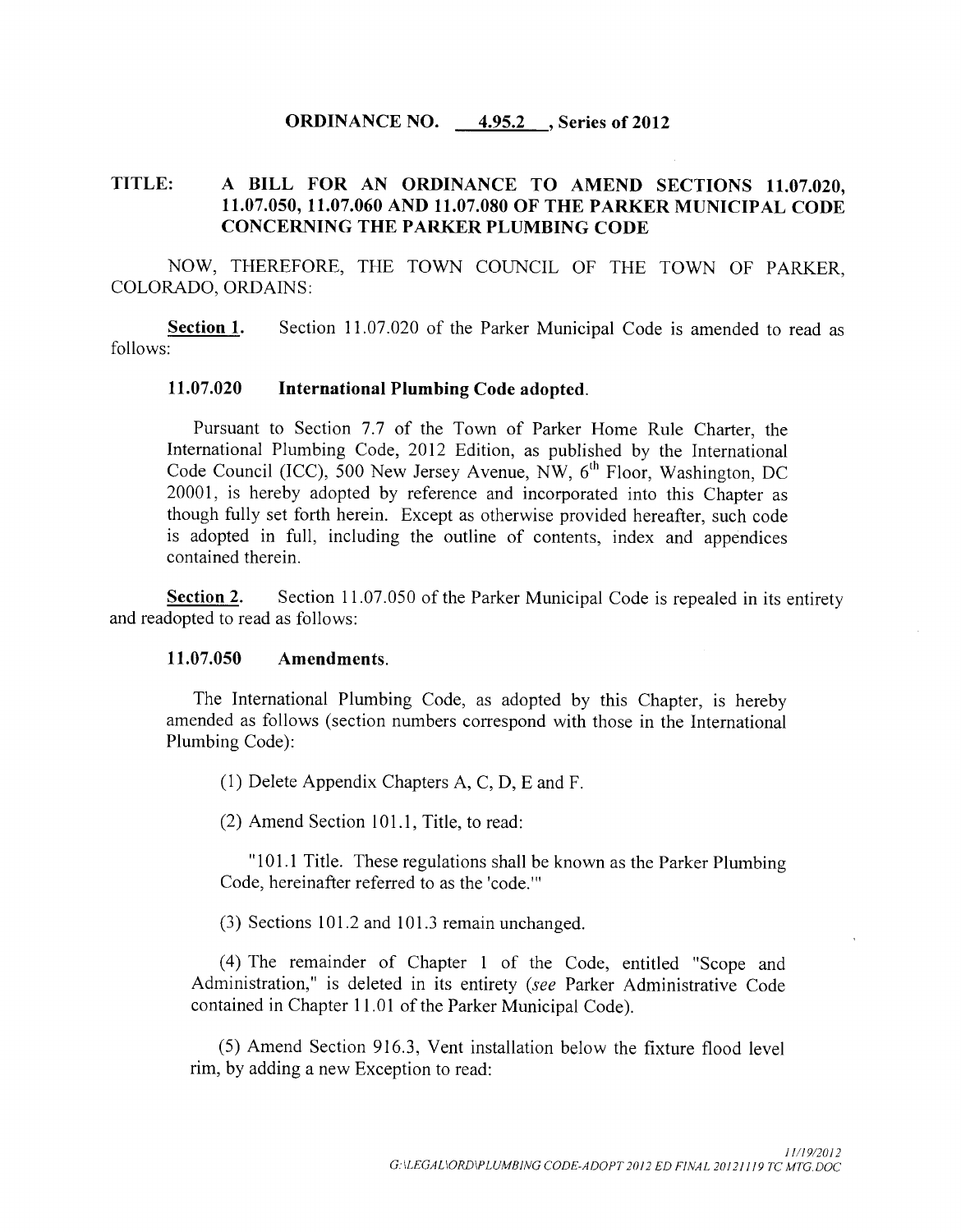Exception: A vent is not required if the island drain is the upper most fixture on a 3" branch drain."

Section 3. Section 11.07.060 of the Parker Municipal Code is amended to read as follows:

## 11.07.060 Violation; penalty.

In addition to the penalty provisions contained in the Parker Plumbing Code, any person who violates any of the provisions of this Chapter shall be guilty of <sup>a</sup> misdemeanor and, upon conviction thereof, shall be fined the sum of not more than four hundred ninety-nine dollars (\$499.00) for each such violation. Each day that a violation continues after due notice has been served shall be deemed a separate offense.

Section 4. Section 11.07.080 of the Parker Municipal Code is amended to read as follows:

## 11. 07.080 Effective date.

The ordinance codified in this Chapter shall take effect on January 1, 2013.

Section 5. Safety Clause. The Town Council hereby finds, determines and declares that this Ordinance is promulgated under the general police power of the Town of Parker, that it is promulgated for the health, safety and welfare of the public, and that this Ordinance is necessary for the preservation of health and safety and for the protection of public convenience and welfare. The Town Council further determines that the Ordinance bears a rational relation to the proper legislative object sought to be obtained. The Town Council further finds that the publication of an agenda that contains the title to this Ordinance in <sup>a</sup> newspaper of local circulation prior to first and second reading of this Ordinance creates <sup>a</sup> financial burden on the Town and that the title to this Ordinance was posted in two public places two days before the Town Council meeting as provided by Section 7. 5e. of the Town of Parker Home Rule Charter.

Section 6. Severability. If any clause, sentence, paragraph or part of this Ordinance or the application thereof to any person or circumstances shall for any reason be adjudged by a court of competent jurisdiction invalid, such judgment shall not affect application to other persons or circumstances.

Section 7. This Ordinance shall become effective ten (10) days after final publication.

|      | INTRODUCED AND PASSED ON FIRST READING this $\hat{\mathcal{D}}_1$<br>$day of / / / \ell \ell m l \ell$                                                                                                                                                                                                                             |
|------|------------------------------------------------------------------------------------------------------------------------------------------------------------------------------------------------------------------------------------------------------------------------------------------------------------------------------------|
| 2012 |                                                                                                                                                                                                                                                                                                                                    |
|      | $\mathbf{D}$ $\mathbf{D}$ $\mathbf{D}$ $\mathbf{D}$ $\mathbf{D}$ $\mathbf{D}$ $\mathbf{D}$ $\mathbf{D}$ $\mathbf{D}$ $\mathbf{D}$ $\mathbf{D}$ $\mathbf{D}$ $\mathbf{D}$ $\mathbf{D}$ $\mathbf{D}$ $\mathbf{D}$ $\mathbf{D}$ $\mathbf{D}$ $\mathbf{D}$ $\mathbf{D}$ $\mathbf{D}$ $\mathbf{D}$ $\mathbf{D}$ $\mathbf{D}$ $\mathbf{$ |

David Casiano, Mayor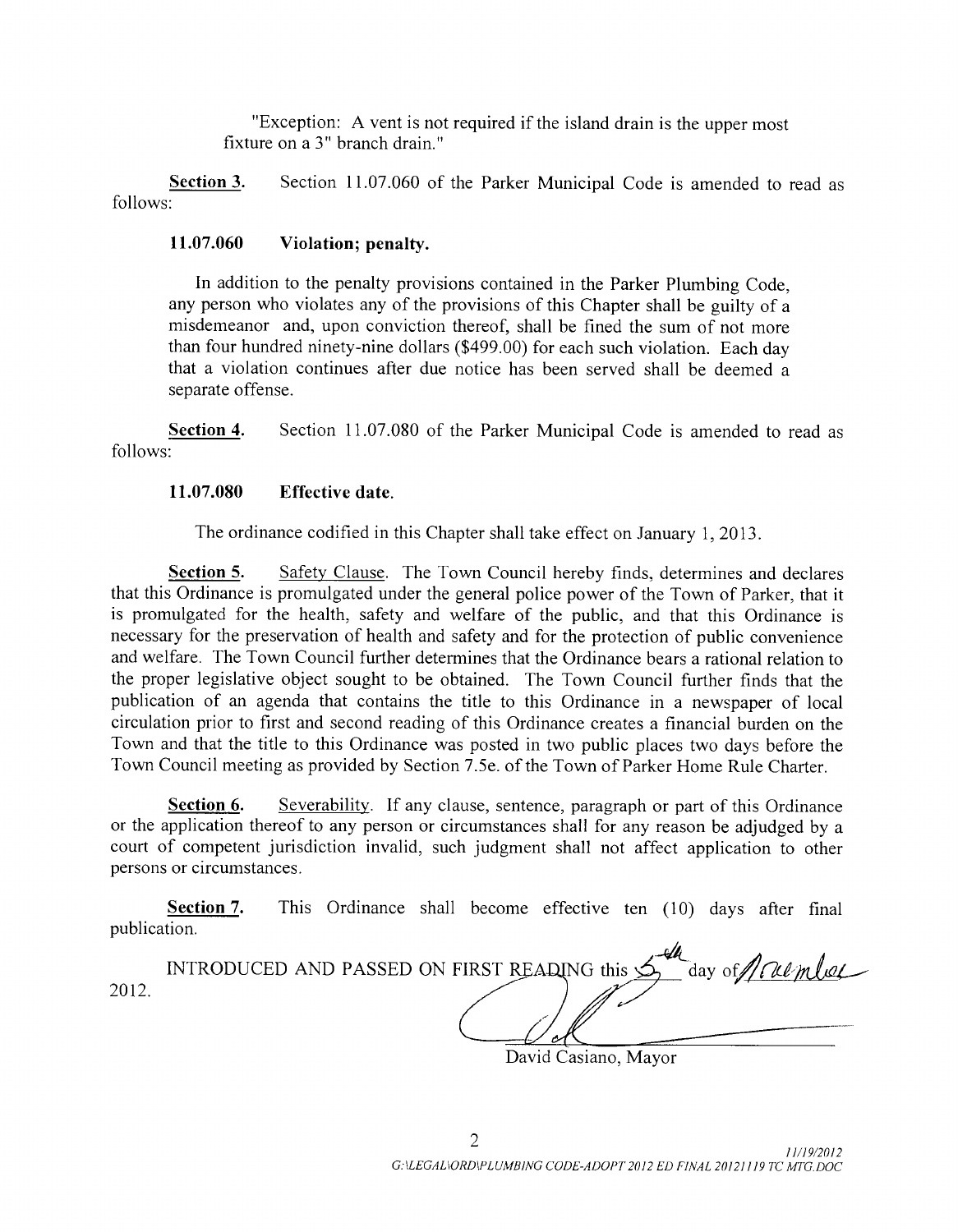ATTEST: olî Carol Baumgartner, *Cown* Clerk

ADOPTED ON SECOND AND FINAL READING this  $H^{\mu_{\ell}}$  day of *ADURLEL* 2012.  $\sim$ 

David Casiano, Mayor

ATTEST:  $1.77$ 

Carol Baumgartner, Town Clerk

ARPROVED AS TO FORM: Malon Jámes S. Maloney, Town Attorney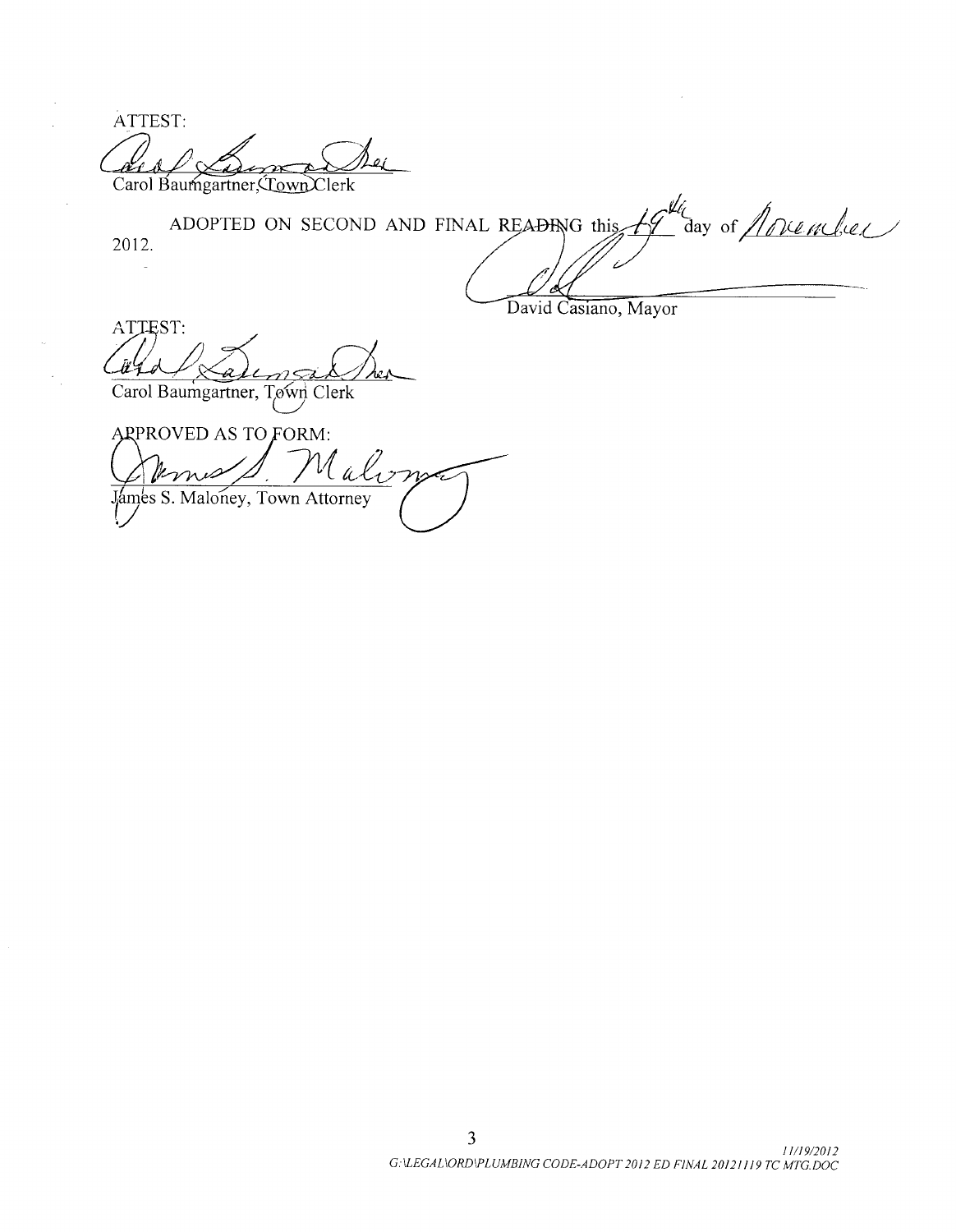## ORDINANCE NO.  $\underline{\qquad 4.97.2}$  , Series of 2012

# TITLE: A BILL FOR AN ORDINANCE TO AMEND SECTIONS 11.15.020, 11. 15. 050, 11. 15. 060 AND 11. 15. 080 OF THE PARKER MUNICIPAL CODE CONCERNING THE PARKER FUEL GAS CODE

NOW, THEREFORE, THE TOWN COUNCIL OF THE TOWN OF PARKER, COLORADO, ORDAINS:

Section 1. Section 11.15.020 of the Parker Municipal Code is amended to read as follows:

## 11. 15. 020 International Fuel Gas Code adopted.

Pursuant to Section 7.7 of the Town of Parker Home Rule Charter, the International Fuel Gas Code, 2012 Edition, as published by the International Code Council (ICC), 500 New Jersey Avenue, NW, 6<sup>th</sup> Floor, Washington, DC 20001, is hereby adopted by reference as though fully set forth herein. Except as otherwise provided hereafter, such code is adopted in full, including the outline of contents, index and appendices contained therein.

Section 2. Section 11.15.050 of the Parker Municipal Code is repealed in its entirety and readopted to read as follows:

## 11. 15. 050 Amendments.

The International Fuel Gas Code, as adopted by this Chapter, is amended as follows ( section numbers correspond with those in the International Fuel Gas Code):

1) Delete Appendix Chapters A, B, C and D.

(2) Delete Section 101.1, Title, and replace with:

"101.1 Title. These regulations shall be known as the Parker Fuel Gas Code, hereinafter referred to as the 'code.'"

 $(3)$  Sections 101.2 through 101.2.5 are unchanged.

4) The remainder of Chapter <sup>1</sup> of the Code, entitled " Administration," is deleted in its entirety ( see Parker Administrative Code contained in Chapter 11. <sup>01</sup> of the Parker Municipal Code).

5) Delete Sections 406.4. 1, Test pressure, and 406. 4. 2, Test duration, and replace with: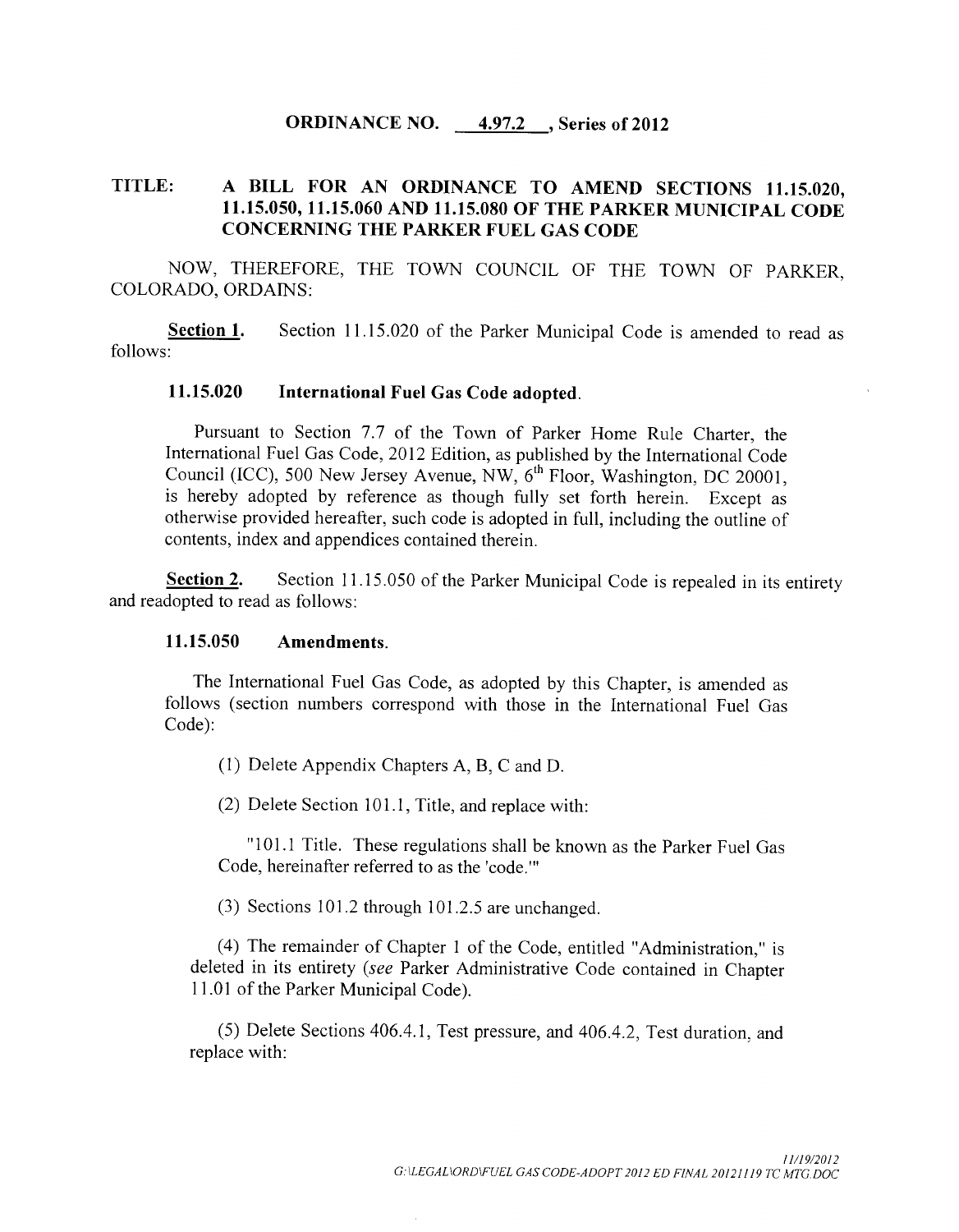"406.4.1 Test pressure and duration. Test pressure shall be 20 psig for 24 hours or 60 psig for <sup>1</sup> hour."

6) Amend Section 621 ( IFGC), Unvented Room Heaters, to read:

"621.1 General. Unvented room heaters are prohibited from installation."

The remainder of the Section is deleted in its entirety

Section 3. Section, 11.15.060 of the Parker Municipal Code is amended to read as follows:

# 11.15.060 Violation; penalty.

In addition to the penalty provisions contained in the Parker Fuel Gas Code, any person who violates any of the provisions of this Chapter shall be guilty of <sup>a</sup> misdemeanor and, upon conviction thereof, shall be fined the sum of not more than four hundred ninety-nine dollars (\$499.00) for each such violation. Each day that a violation continues after due notice has been served shall be deemed a separate offense.

Section 4. Section 11.15.080 of the Parker Municipal Code is amended to read as follows:

# 11. 15.080 Effective date.

The ordinance codified in this Chapter shall take effect on January 1, 2013.

Section 5. Safety Clause. The Town Council hereby finds, determines and declares that this Ordinance is promulgated under the general police power of the Town of Parker, that it is promulgated for the health, safety and welfare of the public, and that this Ordinance is necessary for the preservation of health and safety and for the protection of public convenience and welfare. The Town Council further determines that the Ordinance bears a rational relation to the proper legislative object sought to be obtained. The Town Council further finds that the publication of an agenda that contains the title to this Ordinance in <sup>a</sup> newspaper of local circulation prior to first and second reading of this Ordinance creates a financial burden on the Town and that the title to this Ordinance was posted in two public places two days before the Town Council meeting as provided by Section 7. 5e. of the Town of Parker Home Rule Charter.

Section 6. Severability. If any clause, sentence, paragraph or part of this Ordinance or the application thereof to any person or circumstances shall for any reason be adjudged by <sup>a</sup> court of competent jurisdiction invalid, such judgment shall not affect application to other persons or circumstances.

Section 7. This Ordinance shall become effective ten (10) days after final publication.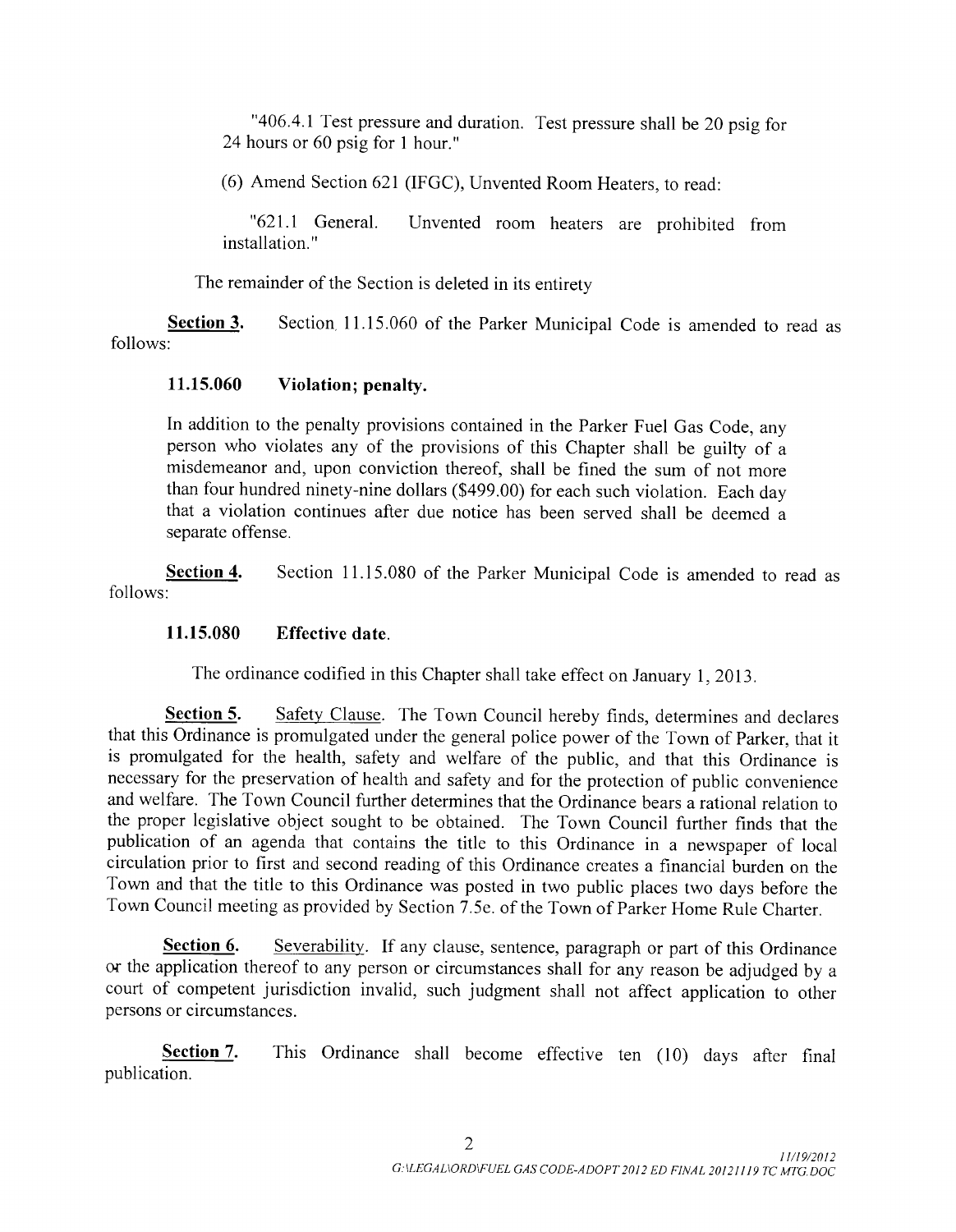INTRODUCED AND PASSED ON FIRST READING this  $\frac{H}{\sqrt{u}}$  day of  $\frac{1}{u}$   $\frac{d}{dx}$ 2012.

David Casiano, Mayor

ATTEST: Carol Baumgartner, Town Clerk

ADOPTED ON SECOND AND FINAL READING this 2012. day of *November* 

David Casiano, Mayor

ATTEST:

Carol Baumgartner, Town Clerk

APPROVED AS TO FORM: Máln  $71.74$ James S. Maloney, Town Attorney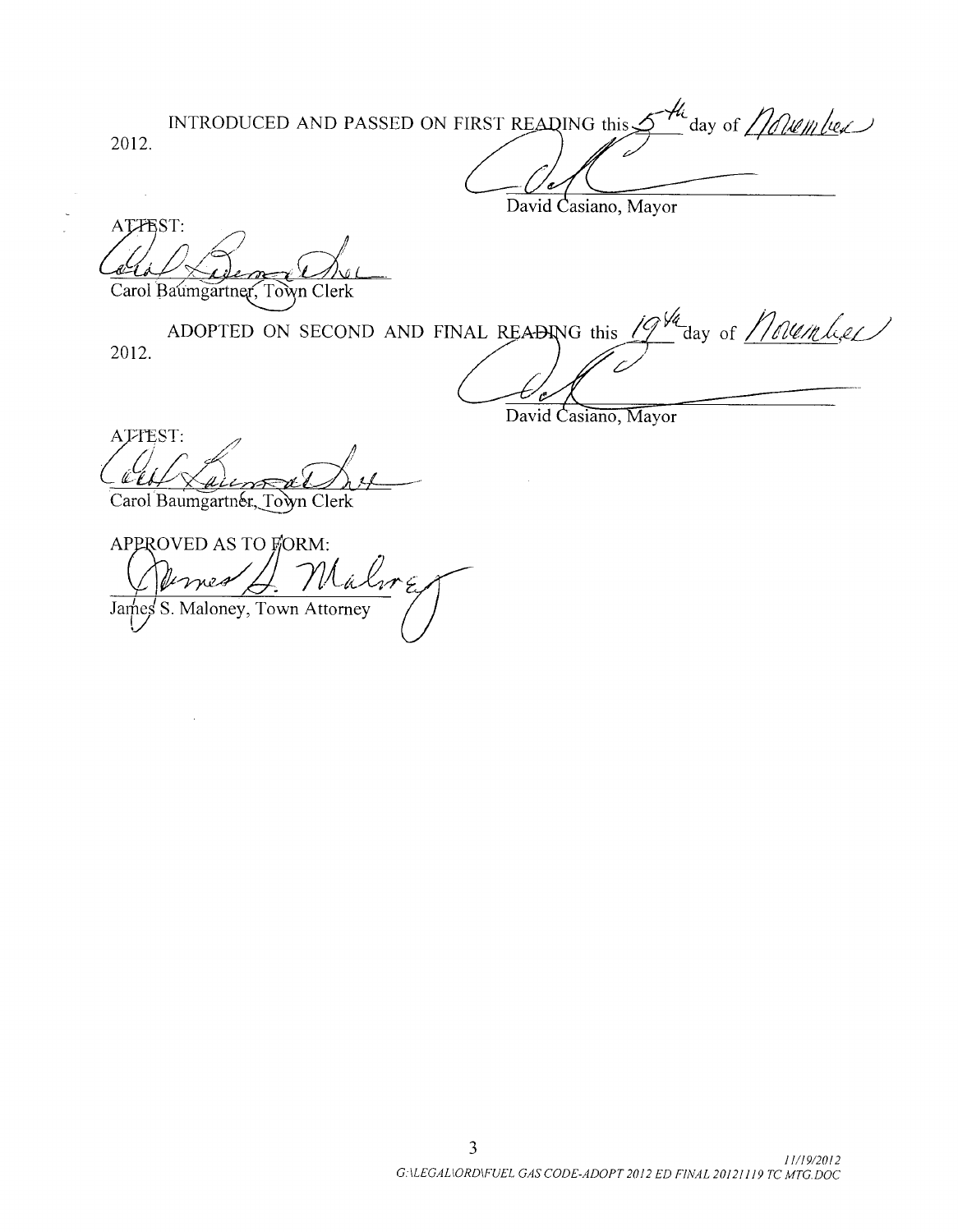# ORDINANCE NO. 4.105 , Series of 2012

# TITLE: A BILL FOR AN ORDINANCE TO ADOPT A NEW CHAPTER 11. <sup>08</sup> OF THE PARKER MUNICIPAL CODE CONCERNING THE PARKER EXISTING BUILDING CODE

NOW, THEREFORE, THE TOWN COUNCIL OF THE TOWN OF PARKER, COLORADO, ORDAINS:

**Section 1.** The Parker Municipal Code is amended by the addition thereto of a new Chapter 11. 08, which is to read as follows:

### CHAPTER 11. 08

## Parker Existing Building Code

#### 11.08.010 Title.

The provisions of this Chapter shall be known and cited as the Parker Existing Building Code.

## 11. 08.020 International Existing Building Code adopted.

Pursuant to Section 7.7 of the Town of Parker Home Rule Charter, the International Existing Building Code, 2012 Edition, as published by the International Code Council (ICC), 500 New Jersey Avenue, NW,  $6<sup>th</sup>$  Floor, Washington, DC 20001, is hereby adopted by reference and incorporated into this Chapter as though fully set forth herein. Except as otherwise provided hereafter, such code is adopted in full, including the outline of contents, index and appendices contained therein.

#### 11.08.030 Copies.

At the time of adoption, one ( 1) copy of the International Existing Building Code, including outline of contents, index, appendices and amendments shown herein, certified to be <sup>a</sup> true copy, is on file in the office of the Town Clerk and may be inspected by any interested person between the hours of 8:00 a.m. and 5: 00 p. m., Monday through Friday, holidays excepted. After final adoption, the International Existing Building Code shall be available for sale to the public at the Community Development Department Offices, at a price reflecting cost to the Town.

## 11. 08. 040 Jurisdiction defined.

Whenever the word *jurisdiction* is used in the Code, it shall mean that area within the corporate limits of the Town or any area hereafter annexed to the Town.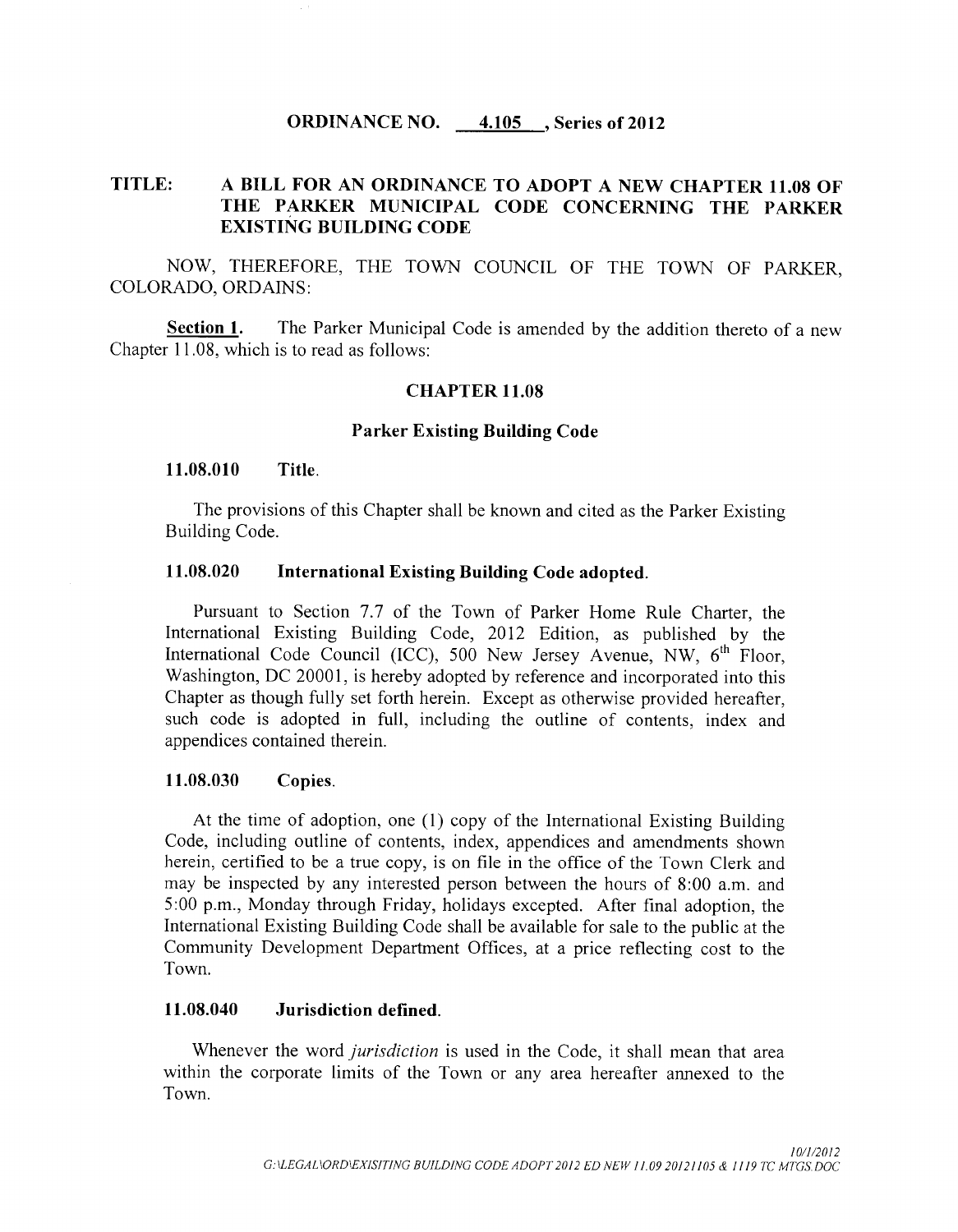## 11. 08.050 Amendments.

The International Existing Building Code, as adopted by this Chapter, is hereby amended as follows ( section numbers correspond with those in the International Existing Building Code):

1) Delete Section 101. 6, Appendices, and Appendix Chapters A, B and C.

 $(2)$  Amend 101.1, Title, to read:

"101.1 Title. These regulations shall be known as the Parker Existing Building Code, hereinafter referred to as the 'code.'"

(3) Sections 101.2, 101.3, 101.4, 101.5, and 101.7 remain unchanged.

4) The remainder of Chapter <sup>1</sup> of the Code is deleted in its entirety ( see Parker Administrative Code contained in Chapter 11.01 of the Parker Municipal Code).

## 11.08.060 Violation; penalty.

In addition to the penalty provisions contained in the Parker Existing Building Code, any person who violates any of the provisions of this Chapter shall be guilty of <sup>a</sup> misdemeanor and, upon conviction thereof, shall be fined the sum of not more than four hundred ninety-nine dollars (\$499.00) for each such violation. Each day that a violation continues after due notice has been served shall be deemed a separate offense.

## 11. 08.070 Nonliability.

The adoption of this Chapter, and of the Code provided for herein, shall not create any duty to any person, firm, corporation or other entity with regard to the enforcement or nonenforcement of this Chapter or said code. No person, firm, corporation or other entity shall have any civil liability remedy against the Town, or its officers, employees or agents, for any damage arising out or of in any way connected with the adoption, enforcement or nonenforcement of this Chapter or said code. Nothing in this Chapter or in said code shall be construed to create any liability, or to waive any of the immunities, limitations on liabilities, or other provisions of the Governmental Immunity Act, Section 24-10-101, et seq., C.R.S., or to waive any immunities or limitations on liability otherwise available to the Town, or its officers, employees or agents.

# 11. 08.080 Effective date.

The ordinance codified in this Chapter shall take effect on January 1, 2013.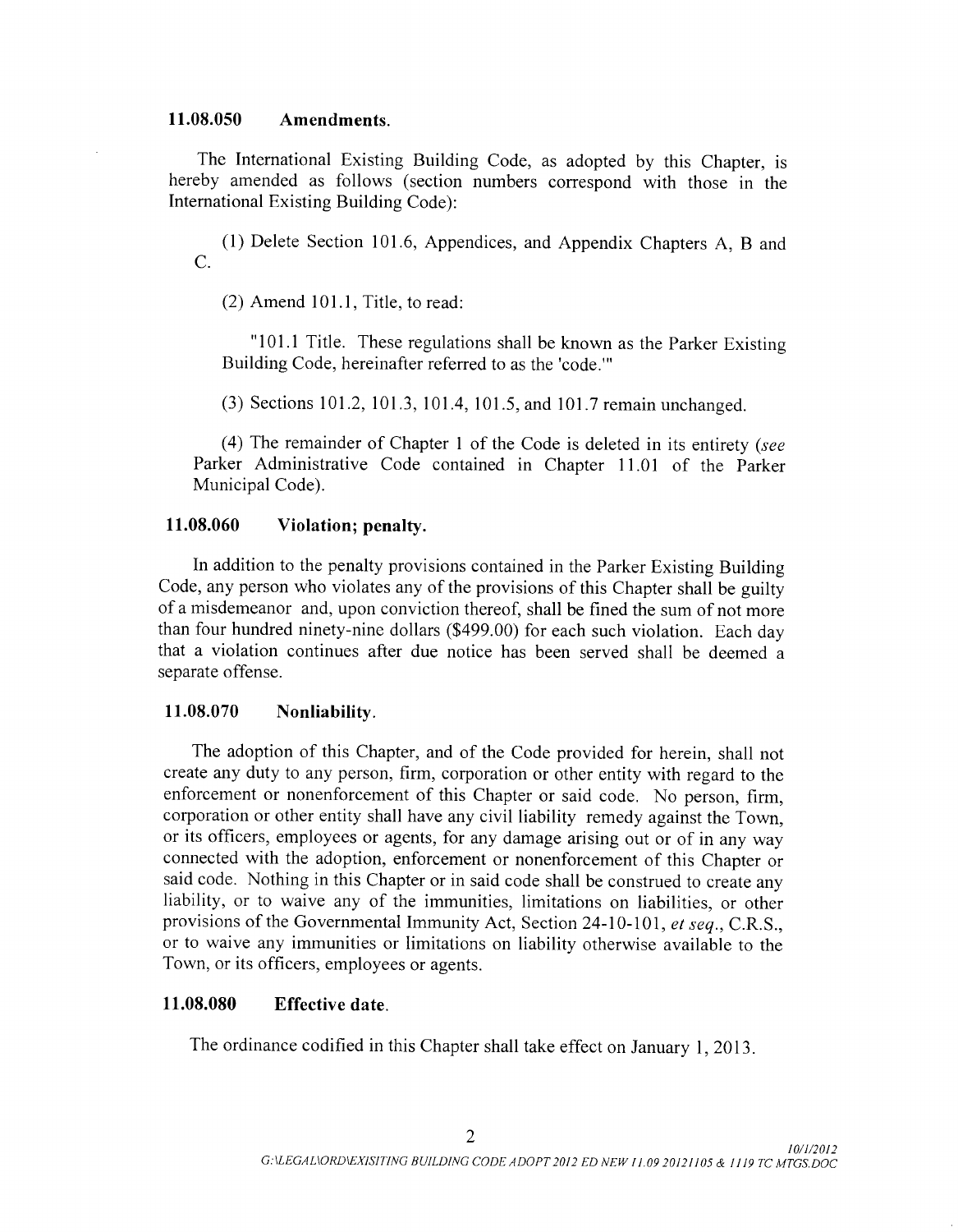Section 2. Safety Clause. The Town Council hereby finds, determines and declares that this Ordinance is promulgated under the general police power of the Town of Parker, that it is promulgated for the health, safety and welfare of the public, and that this Ordinance is necessary for the preservation of health and safety and for the protection of public convenience and welfare. The Town Council further determines that the Ordinance bears a rational relation to the proper legislative object sought to be obtained. The Town Council further finds that the publication of an agenda that contains the title to this Ordinance in <sup>a</sup> newspaper of local circulation prior to first and second reading of this Ordinance creates <sup>a</sup> financial burden on the Town and that the title to this Ordinance was posted in two public places two days before the Town Council meeting as provided by Section 7. 5e. of the Town of Parker Home Rule Charter.

Section 3. Severability. If any clause, sentence, paragraph or part of this Ordinance or the application thereof to any person or circumstances shall for any reason be adjudged by a court of competent jurisdiction invalid, such judgment shall not affect application to other persons or circumstances.

Section 4. This Ordinance shall become effective ten (10) days after final publication.

INTRODUCED AND PASSED ON FIRST READING this  $\mathcal{I}^{\mathcal{H}}$  day of  $\mathcal{N}$ 2012.

David Casiano, Mayor

ATTEST: Carol Baumgartner, Town Clerk

| 2012 |  | ADOPTED ON SECOND AND FINAL READING this / $9^{\mu}$ day of $10$ lember |
|------|--|-------------------------------------------------------------------------|
|      |  |                                                                         |
|      |  |                                                                         |
|      |  |                                                                         |

David Casiano, Mayor

ATTEST: Carol Baumgartner, Town Clerk

APPROVED AS TO FORM:

James S. Malonéy, Town Attorney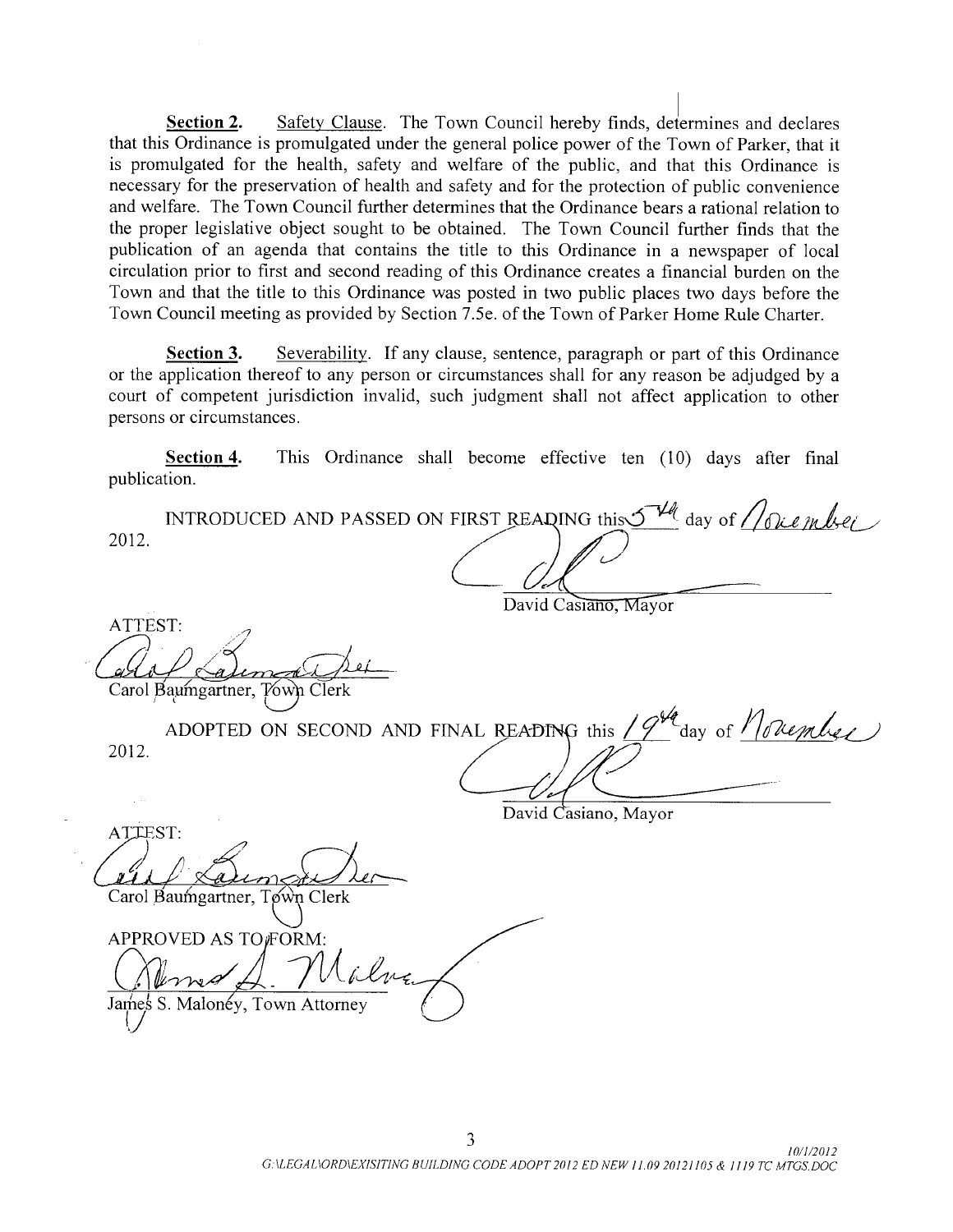## **ORDINANCE NO.** 4.96.2, Series of 2012

# TITLE: A BILL FOR AN ORDINANCE TO AMEND SECTIONS 11. 14.020, 11. 14.050, 11. 14. 060 AND 11. 14.080 OF THE PARKER MUNICIPAL CODE CONCERNING THE PARKER ENERGY CODE

NOW, THEREFORE, THE TOWN COUNCIL OF THE TOWN OF PARKER, COLORADO, ORDAINS:

Section 1. Section 11.14.020 of the Parker Municipal Code is amended to read as follows:

## 11. 14.020 International Energy Conservation Code adopted.

Pursuant to Section 7.7 of the Town of Parker Home Rule Charter, the International Energy Conservation Code, 2012 Edition, as published by the International Code Council (ICC), 500 New Jersey Avenue, NW, 6<sup>th</sup> Floor, Washington, DC 20001, is adopted by reference and incorporated into this Chapter as though fully set forth herein. Except as otherwise provided hereafter, such code is adopted in full, including the outline of contents, index and appendices contained therein.

Section 2. Section 11.14.050 of the Parker Municipal Code is repealed in its entirety and readopted to read as follows:

#### 11. 14. 050 Amendments.

The International Energy Conservation Code, as adopted by this Chapter, is hereby amended as follows:

 $(1)$  Delete Section 101.1, Title, and replace with:

"101.1 Title. This code shall be known as the Parker Energy Code and shall be cited as such. It is referred to herein as the 'code.'"

2) Delete all Sections after Part 2 — Administration and Enforcement refer to Parker Administrative Code contained in Chapter 11. <sup>01</sup> of the Parker Municipal Code).

(3) Amend Section C302.1, Interior design conditions, by replacing " $72^{\circ}F$  $(22^{\circ}$ C)" with "70°F  $(21^{\circ}$ C)."

4) Delete Section C406, Additional Efficiency Package Options, in its entirety.

5) Amend Section C408. 2, General, to read: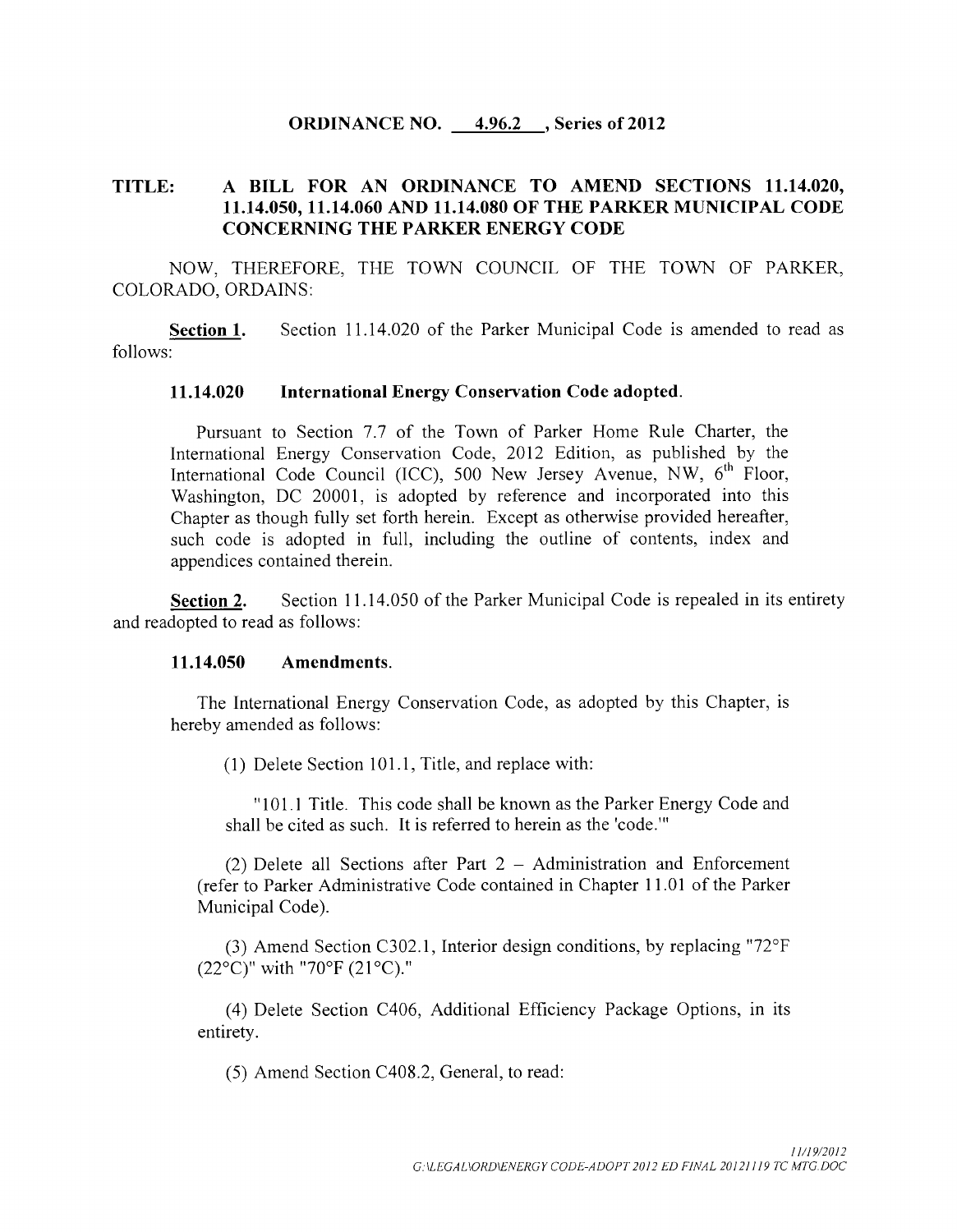"C408.2 General. Prior to passing the final mechanical inspection, the registered design professional or approved third party shall provide evidence of mechanical systems commissioning and completion in accordance the provisions of this section."

The remainder of the Section is unchanged.

Section 3. Section 11.14.060 of the Parker Municipal Code is amended to read as follows:

# 11.14.060 Violation; penalty.

In addition to the penalty provisions contained in the Parker Energy Code, any person who violates any of the provisions of this Chapter shall be guilty of <sup>a</sup> misdemeanor and, upon conviction thereof, shall be fined the sum of not more than four hundred ninety -nine dollars (\$ 499.00) for each such violation. Each day that a violation continues after due notice has been served shall be deemed a separate offense.

Section 4. Section 11.14.080 of the Parker Municipal Code is amended to read as follows:

# 11. 14.080 Effective date.

The ordinance codified in this Chapter shall take effect on January 1, 2013.

Section 5. Safety Clause. The Town Council hereby finds, determines and declares that this Ordinance is promulgated under the general police power of the Town of Parker, that it is promulgated for the health, safety and welfare of the public, and that this Ordinance is necessary for the preservation of health and safety and for the protection of public convenience and welfare. The Town Council further determines that the Ordinance bears a rational relation to the proper legislative object sought to be obtained. The Town Council further finds that the publication of an agenda that contains the title to this Ordinance in a newspaper of local circulation prior to first and second reading of this Ordinance creates a financial burden on the Town and that the title to this Ordinance was posted in two public places two days before the Town Council meeting as provided by Section 7. 5e. of the Town of Parker Home Rule Charter.

Section 6. Severability. If any clause, sentence, paragraph or part of this Ordinance or the application thereof to any person or circumstances shall for any reason be adjudged by <sup>a</sup> court of competent jurisdiction invalid, such judgment shall not affect application to other persons or circumstances.

Section 7. This Ordinance shall become effective ten (10) days after final publication.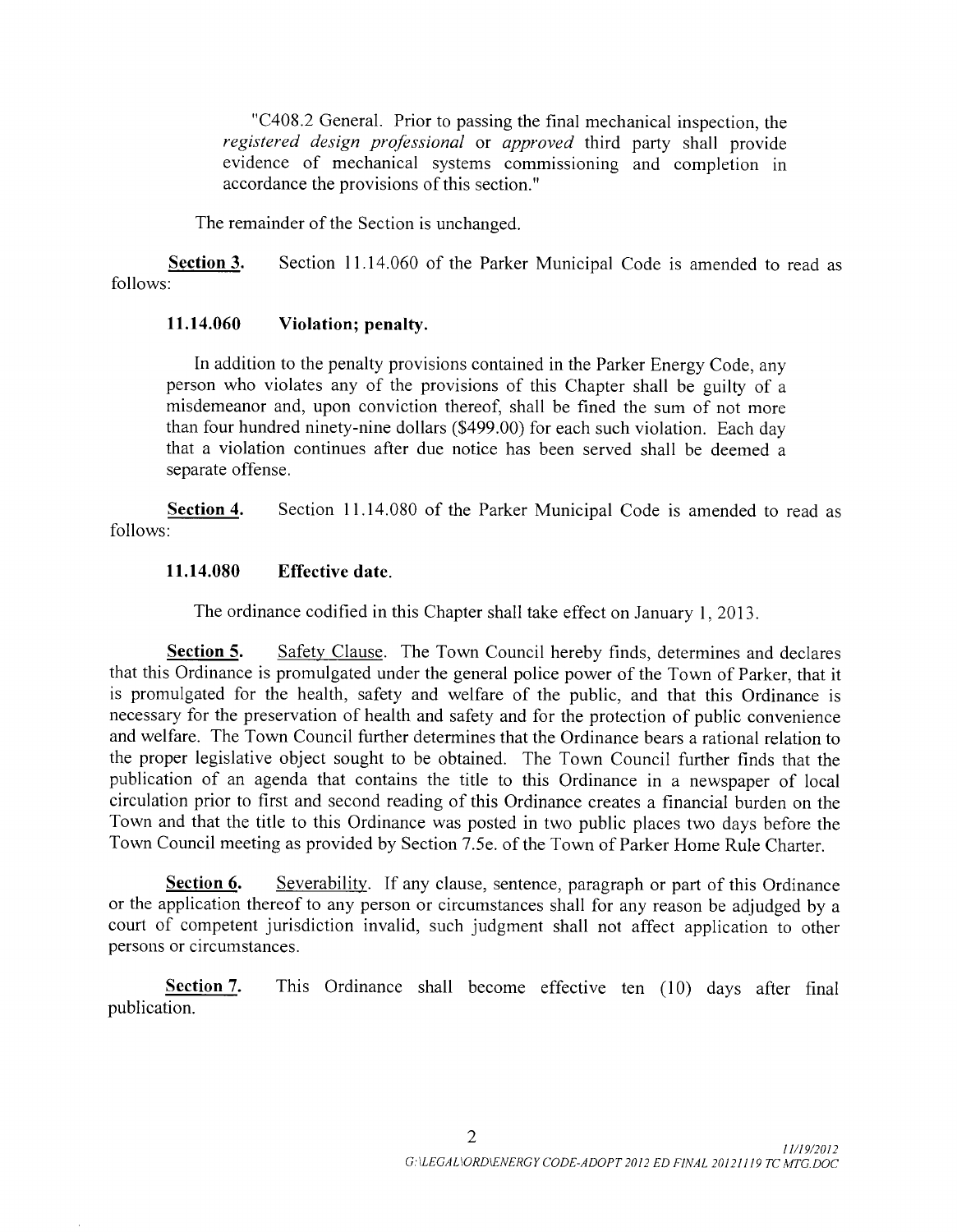INTRODUCED AND PASSED ON FIRST READING this  $\int_{1}^{M}$  day of 2012.  $\hat{\theta}$ 

David Casiano, Mayor

ATTEST: Carol Baumgartner, Town Clerk

ADOPTED ON SECOND AND FINAL READING this Julie day of / sumber 2012.

David Casiano, Mayor

A<sub>F</sub>KEST: Carol Baumgartner, Town Clerk

APPROVED AS TO, FORM:  $\mathcal{U}$ alv James S. Maloney, Town Attorney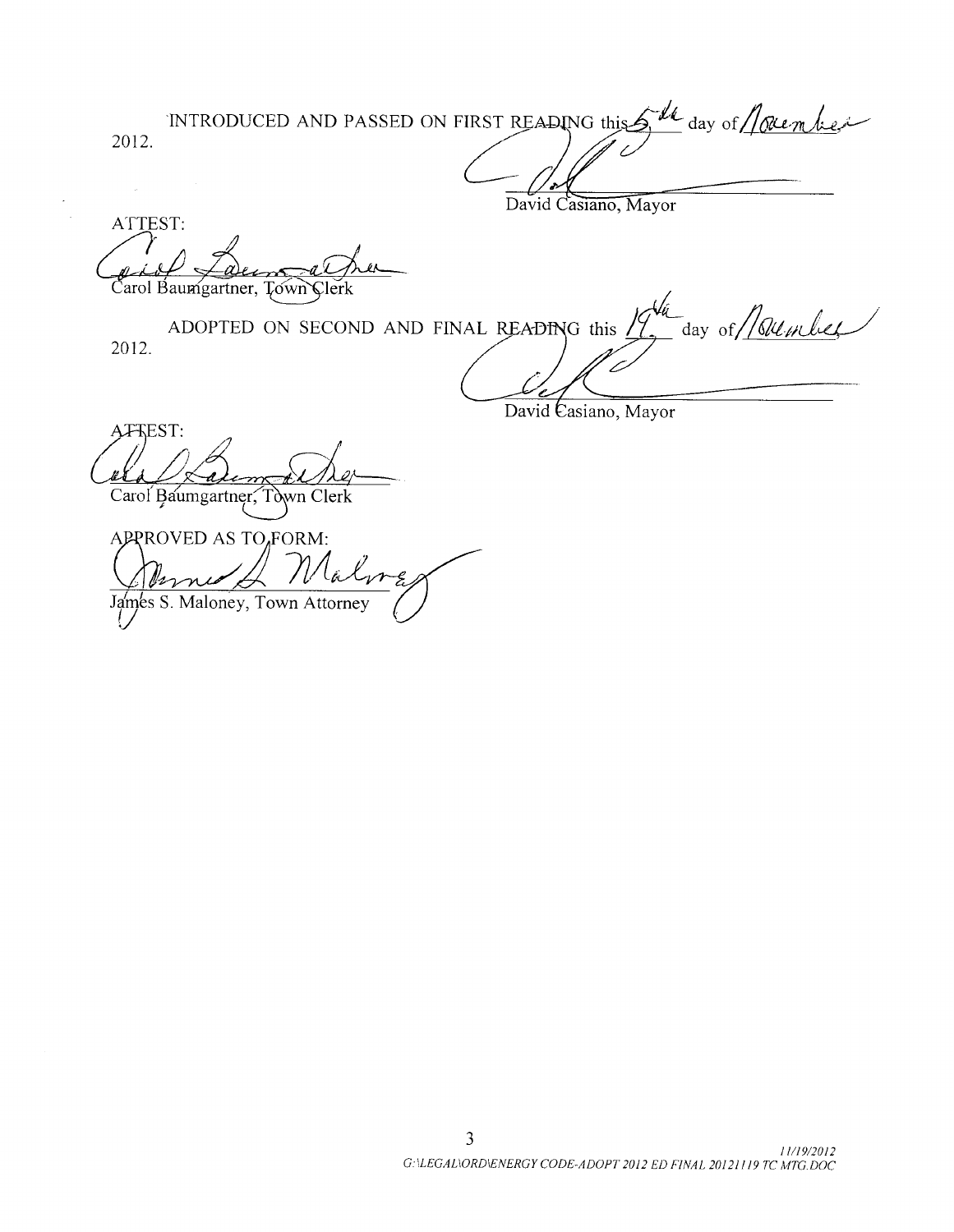## ORDINANCE NO. 4. 106 , Series of 2012

# TITLE: A BILL FOR AN ORDINANCE TO ADOPT A NEW CHAPTER 11. 09 OF THE PARKER MUNICIPAL CODE CONCERNING THE PARKER SWIMMING POOL AND SPA CODE

NOW, THEREFORE, THE TOWN COUNCIL OF THE TOWN OF PARKER, COLORADO, ORDAINS:

Section 1. The Parker Municipal Code is amended by the addition thereto of <sup>a</sup> new Chapter 11. 09, which is to read as follows:

## **CHAPTER 11.09**

#### Parker Swimming Pool and Spa Code

#### 11. 09.010 Title.

The provisions of this Chapter shall be known and cited as the Parker Swimming Pool and Spa Code.

#### 11. 09.020 International Swimming Pool and Spa Code adopted.

Pursuant to Section 7.7 of the Town of Parker Home Rule Charter, the International Swimming Pool and Spa Code, 2012 Edition, as published by the International Code Council (ICC), 500 New Jersey Avenue, NW,  $6<sup>th</sup>$  Floor, Washington, DC 20001, is hereby adopted by reference and incorporated into this Chapter as though fully set forth herein. Except as otherwise provided hereafter, such code is adopted in full, including the outline of contents, index and appendices contained therein.

#### 11.09.030 Copies.

At the time of adoption, one (1) copy of the International Swimming Pool and Spa Code, including outline of contents, index, appendices and amendments shown herein, certified to be a true copy, is on file in the office of the Town Clerk and may be inspected by any interested person between the hours of 8:00 a.m. and 5: <sup>00</sup> p.m., Monday through Friday, holidays excepted. After final adoption, the International Swimming Pool and Spa Code shall be available for sale to the public at the Community Development Department Offices, at a price reflecting cost to the Town.

#### 11. 09.040 Jurisdiction defined.

Whenever the word *jurisdiction* is used in the Code, it shall mean that area within the corporate limits of the Town or any area hereafter annexed to the Town.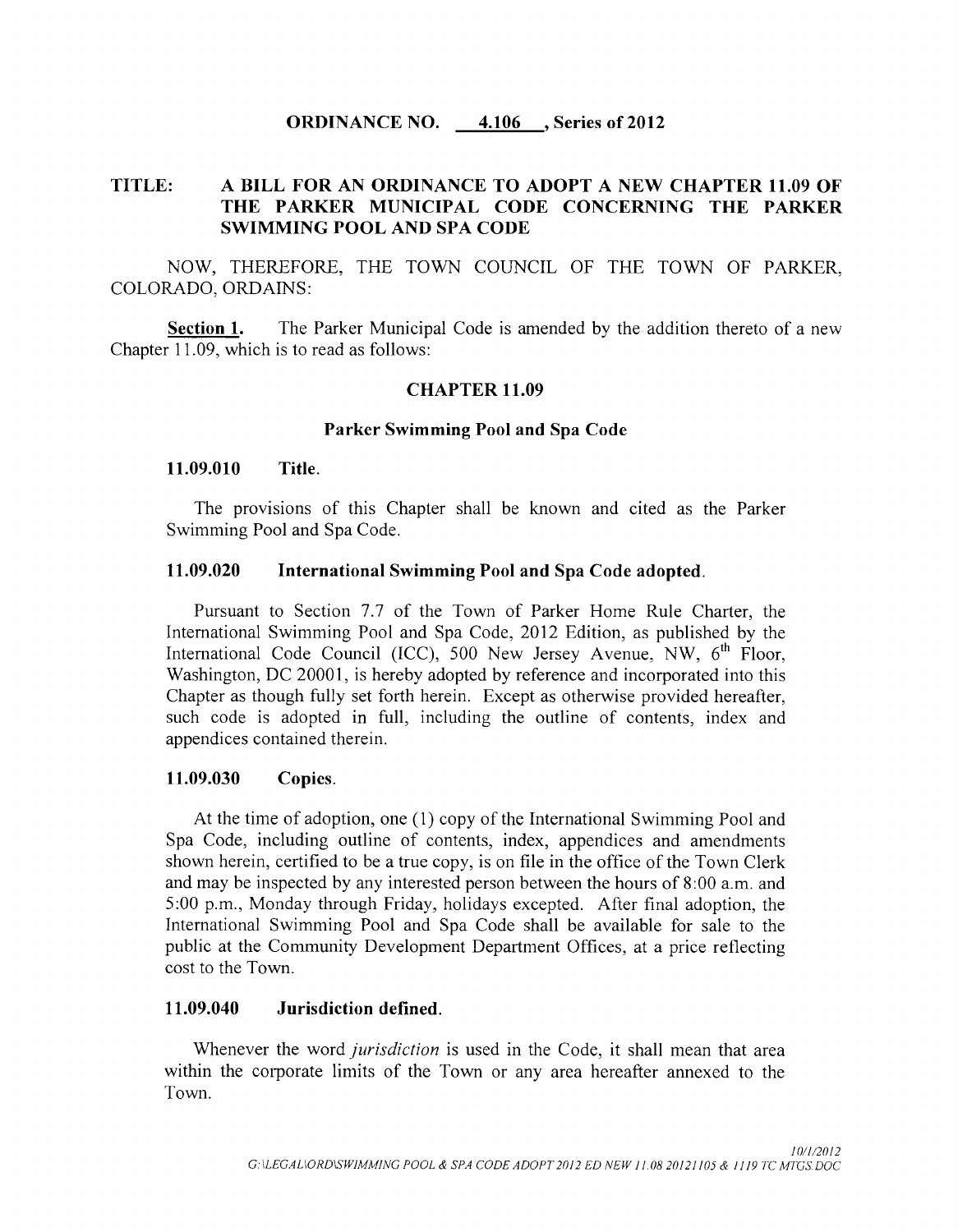## 11. 09. 050 Amendments.

The International Swimming Pool and Spa Code, as adopted by this Chapter, is hereby amended as follows ( section numbers correspond with those in the International Swimming Pool and Spa Code):

 $(1)$  Amend Section 101.1, Title, to read:

"101.1 Title. These regulations shall be known as the Parker Swimming Pool and Spa Code, hereinafter referred to as the 'code."

 $(2)$  Sections 101.2, 101.3 and 101.4 remain unchanged.

3) The remainder of Chapter <sup>1</sup> of the Code is deleted in its entirety ( see Parker Administrative Code contained in Chapter 11.01 of the Parker Municipal Code).

## 11.09.060 Violation; penalty.

In addition to the penalty provisions contained in the Parker Swimming Pool and Spa Code, any person who violates any of the provisions of this Chapter shall be guilty of <sup>a</sup> misdemeanor and, upon conviction thereof, shall be fined the sum of not more than four hundred ninety-nine dollars (\$499.00) for each such violation. Each day that a violation continues after due notice has been served shall be deemed a separate offense.

## 11.09.070 Nonliability.

The adoption of this Chapter, and of the Code provided for herein, shall not create any duty to any person, firm, corporation or other entity with regard to the enforcement or nonenforcement of this Chapter or said code. No person, firm, corporation or other entity shall have any civil liability remedy against the Town, or its officers, employees or agents, for any damage arising out or of in any way connected with the adoption, enforcement or nonenforcement of this Chapter or said code. Nothing in this Chapter or in said code shall be construed to create any liability, or to waive any of the immunities, limitations on liabilities, or other provisions of the Governmental Immunity Act, Section 24-10-101, et seq., C.R.S., or to waive any immunities or limitations on liability otherwise available to the Town, or its officers, employees or agents.

## 11.09.080 Effective date.

The ordinance codified in this Chapter shall take effect on January 1, 2013.

Section 2. Safety Clause. The Town Council hereby finds, determines and declares that this Ordinance is promulgated under the general police power of the Town of Parker, that it is promulgated for the health, safety and welfare of the public, and that this Ordinance is necessary for the preservation of health and safety and for the protection of public convenience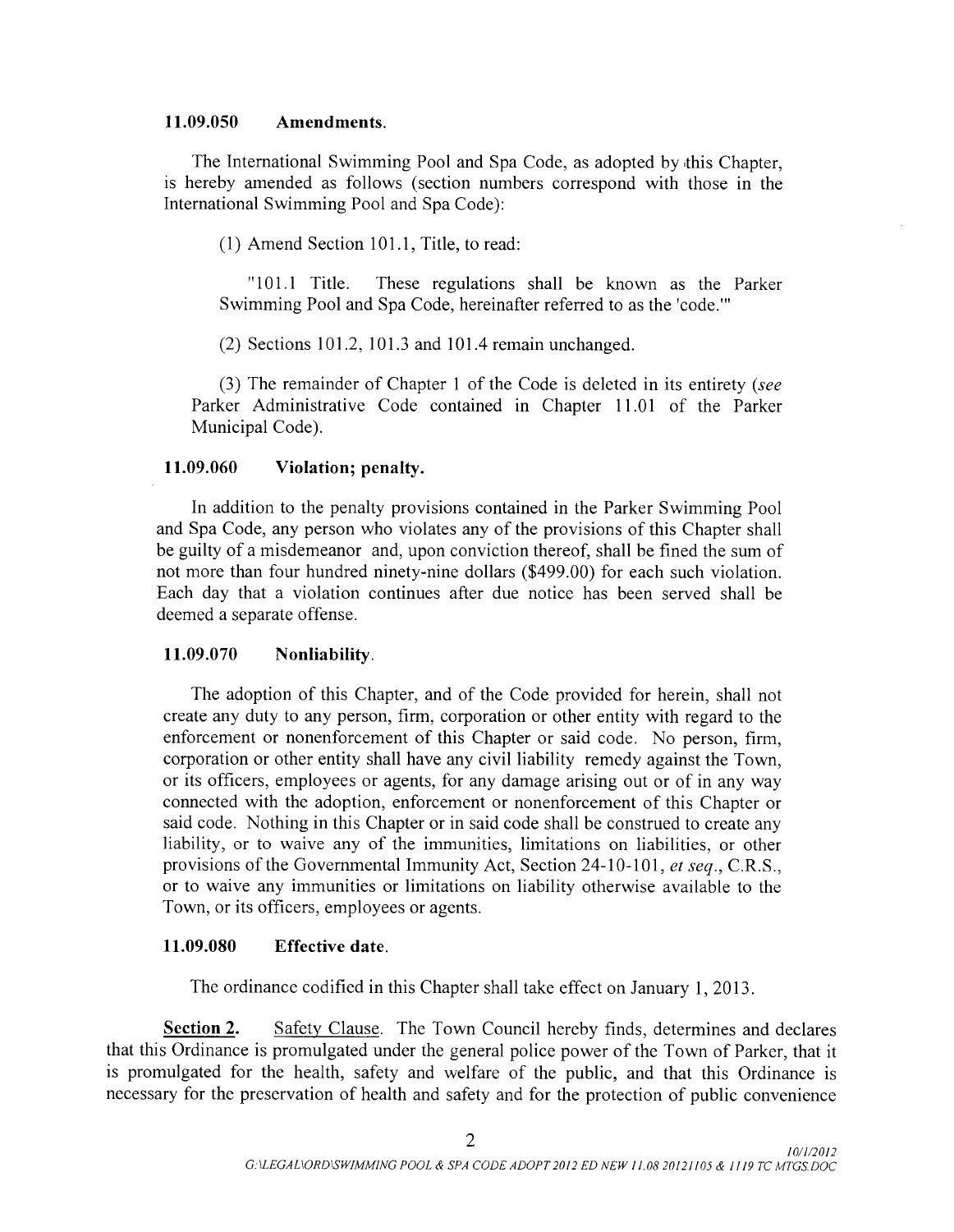and welfare. The Town Council further determines that the Ordinance bears ,a rational relation to the proper legislative object sought to be obtained. The Town Council further finds that the publication of an agenda that contains the title to this Ordinance in a newspaper of local circulation prior to first and second reading of this Ordinance creates <sup>a</sup> financial burden on the Town and that the title to this Ordinance was posted in two public places two days before the Town Council meeting as provided by Section 7. 5e. of the Town of Parker Home Rule Charter.

Section 3. Severability. If any clause, sentence, paragraph or part of this Ordinance or the application thereof to any person or circumstances shall for any reason be adjudged by a court of competent jurisdiction invalid, such judgment shall not affect application to other persons or circumstances.

Section 4. This Ordinance shall become effective ten (10) days after final publication.

INTRODUCED AND PASSED ON FIRST READING this  $5^{\frac{d}{d}}$  day of  $\sqrt[n]{r}$   $\ell_{2h}$   $\ell_{d}$ 2012.

David Casiano, Mayor

ATTEST:

Carol Baumgartner, Town Clerk

2012. ADOPTED ON SECOND AND FINAL READING this  $\mathcal{L}_2^{\mathcal{H}}$  day of  $\mathcal{L}_n$  (Let

David Casiano, Mayor

ATTEST:

Carol Baumgartner, (Town Clerk

APPROVED AS TO FORM: James S. Maloney, Town Attorney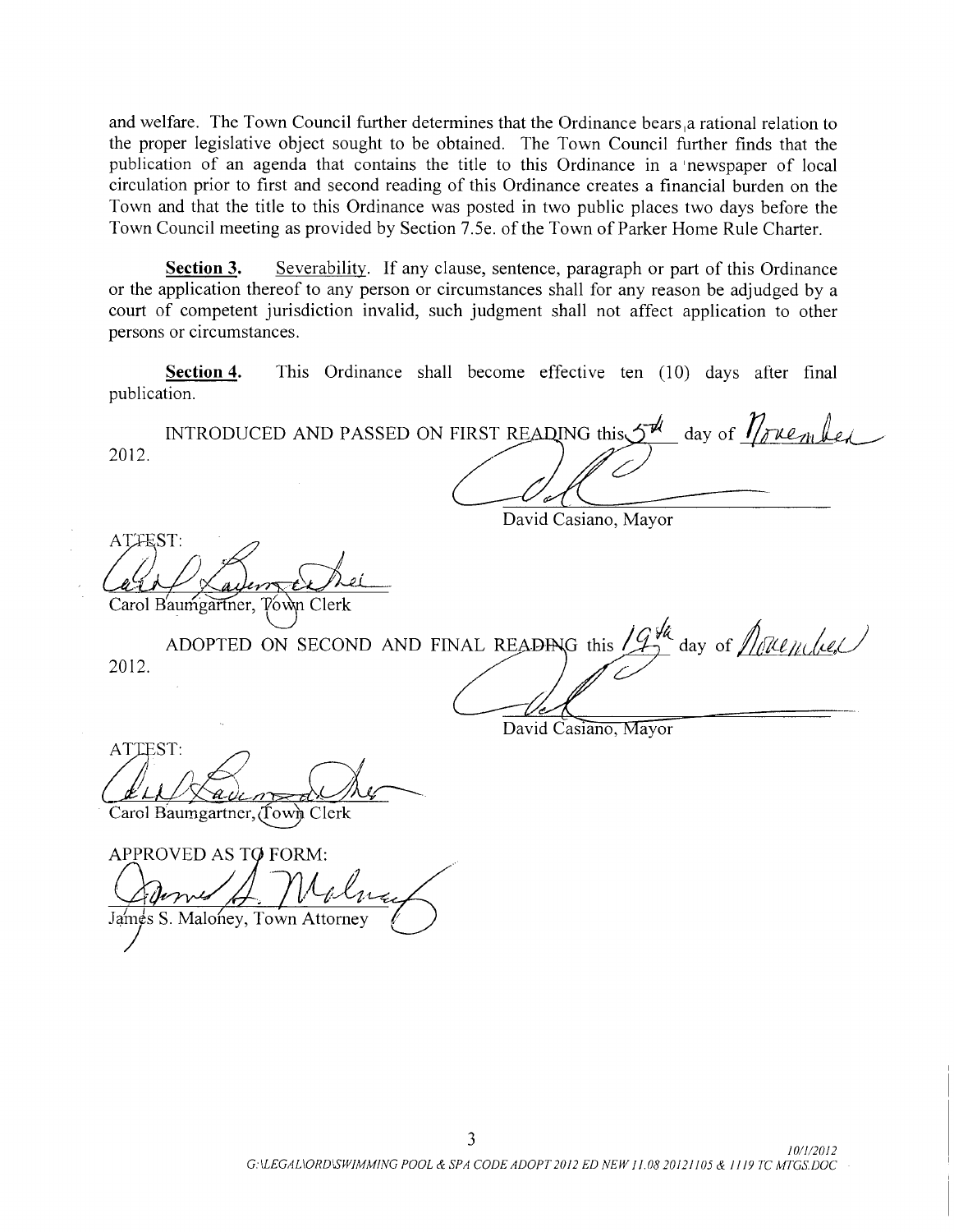## ORDINANCE NO. 4.101.2, Series of 2012

# TITLE: A BILL FOR AN ORDINANCE TO AMEND SECTIONS 11.16.020, 11. 16. 050, 11. 16.060 AND 11. 16.080 OF THE PARKER MUNICIPAL CODE CONCERNING THE PARKER NONRESIDENTIAL PROPERTY MAINTENANCE CODE

NOW, THEREFORE, THE TOWN COUNCIL OF THE TOWN OF PARKER, COLORADO, ORDAINS:

Section 1. Section 11.16.020 of the Parker Municipal Code is amended to read as follows:

## 11. 16. 020 International Property Maintenance Code.

Pursuant to Section 7.7 of the Town of Parker Home Rule Charter, the International Property Maintenance Code, 2012 Edition, as published by the International Code Council (ICC), 500 New Jersey Avenue, NW, 6<sup>th</sup> Floor, Washington, DC 20001, is adopted by reference and incorporated into this Chapter as though fully set forth herein. Except as otherwise provided hereafter, such code is adopted in full, including the outline of contents, index and appendices contained therein.

Section 2. Section 11.16.050 of the Parker Municipal Code is repealed in its entirety and readopted to read as follows:

#### 11. 16.050 Amendments.

The International Property Maintenance Code is amended as follows ( section numbers correspond with those in the International Property Maintenance Code).

(1) Delete Chapters 1, 4, 5, 6, 7 and Appendix A.

(2) Amend Section 301.2, Responsibility, to read:

"301.2 Responsibility. The owner of the premises shall maintain the structures and exterior property in compliance with these requirements, except as otherwise provided for in this code."

(3) Delete Section 301.3.

(4) Delete Sections 302.4, 302.5, 302.6, 302.7, 302.8 and 302.9.

5) Delete the remainder of Chapter <sup>3</sup> in its entirety

Section 3. Section 11.16.060 of the Parker Municipal Code is amended to read as follows: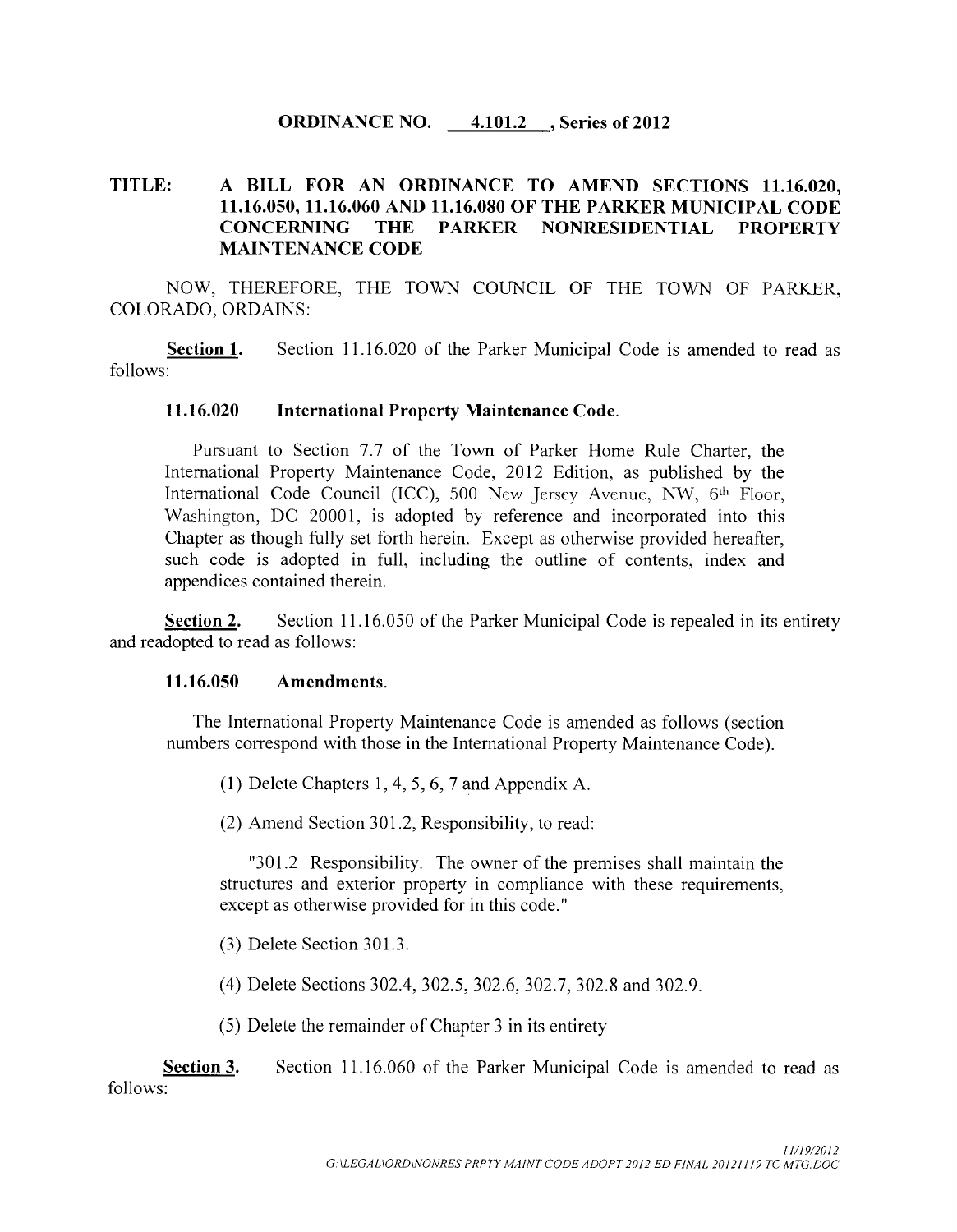## 11.16.060 Violation; penalty.

In addition to the penalty provisions contained in the Parker Nonresidential Property Maintenance Code, any person who violates any of the provisions of this Chapter shall be guilty of <sup>a</sup> misdemeanor and, upon conviction thereof, shall be fined the sum of not more than four hundred ninety-nine dollars (\$499.00) for each such violation. Each day that a violation continues after due notice has been served shall be deemed a separate offense.

Section 4. Section 11.16.080 of the Parker Municipal Code is amended to read as follows:

## 11. 16. 080 Effective date.

The ordinance codified in this Chapter shall take effect on January 1, 2013.

Section 5. Safety Clause. The Town Council hereby finds, determines and declares that this Ordinance is promulgated under the general police power of the Town of Parker, that it is promulgated for the health, safety and welfare of the public, and that this Ordinance is necessary for the preservation of health and safety and for the protection of public convenience and welfare. The Town Council further determines that the Ordinance bears a rational relation to the proper legislative object sought to be obtained. The Town Council further finds that the publication of an agenda that contains the title to this Ordinance in a newspaper of local circulation prior to first and second reading of this Ordinance creates <sup>a</sup> financial burden on the Town and that the title to this Ordinance was posted in two public places two days before the Town Council meeting as provided by Section 7. 5e. of the Town of Parker Home Rule Charter.

Section 6. Severability. If any clause, sentence, paragraph or part of this Ordinance or the application thereof to any person or circumstances shall for any reason be adjudged by a court of competent jurisdiction invalid, such judgment shall not affect application to other persons or circumstances.

| persons or circumstances. |                                                                  |  |                                                                 |  |  |  |  |  |  |  |  |
|---------------------------|------------------------------------------------------------------|--|-----------------------------------------------------------------|--|--|--|--|--|--|--|--|
| publication.              | Section 7.                                                       |  | This Ordinance shall become effective ten (10) days after final |  |  |  |  |  |  |  |  |
|                           | INTRODUCED AND PASSED ON FIRST-READING this 5th day of following |  |                                                                 |  |  |  |  |  |  |  |  |
| 2012.                     |                                                                  |  |                                                                 |  |  |  |  |  |  |  |  |
|                           |                                                                  |  |                                                                 |  |  |  |  |  |  |  |  |

David Casiano, Mayor

AT-FEST: Carol B'aumgartner, Town Cles